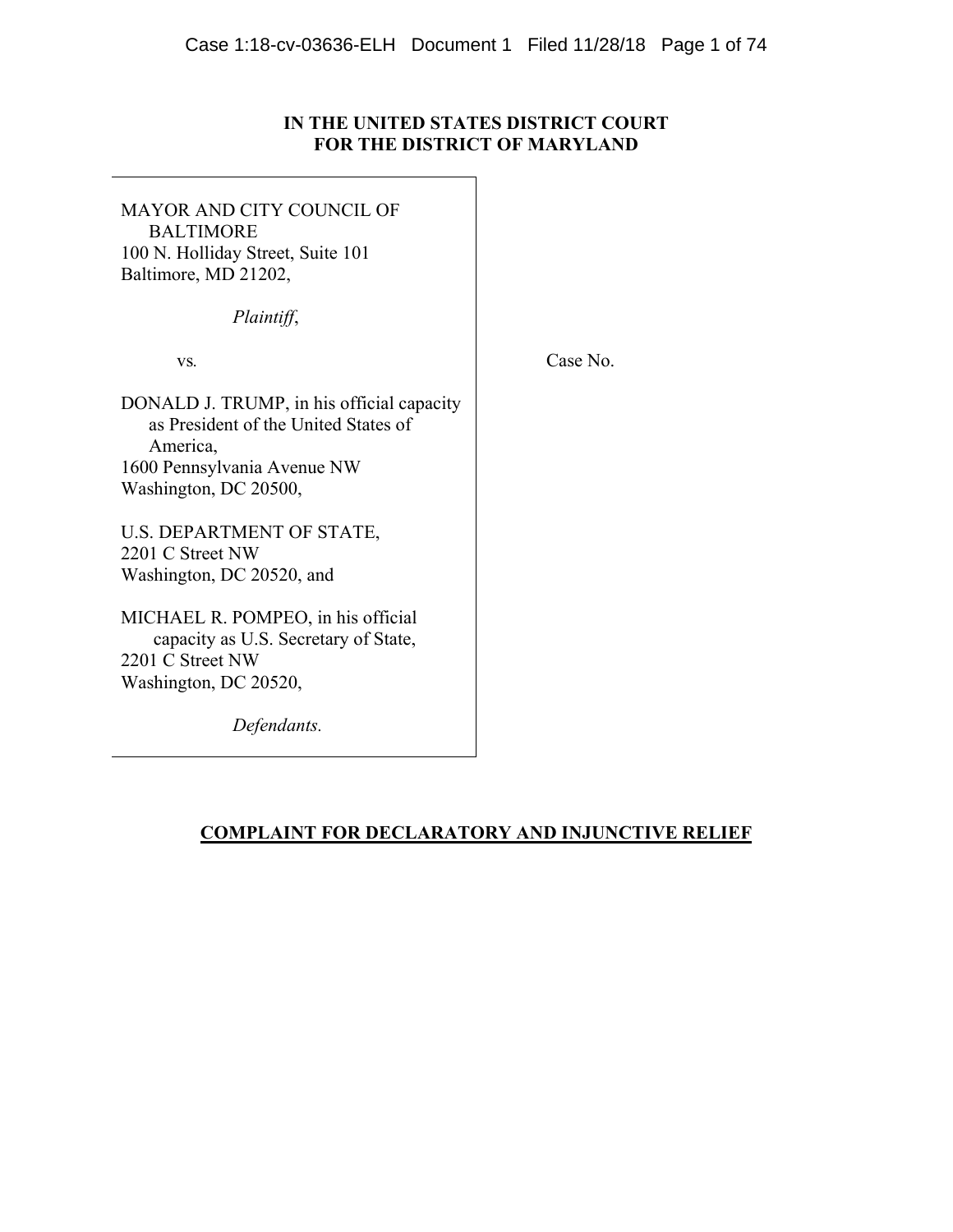# **TABLE OF CONTENTS**

| I.   |                                                                                                                                    |                                                                        |                                                                                                                                             |  |  |  |
|------|------------------------------------------------------------------------------------------------------------------------------------|------------------------------------------------------------------------|---------------------------------------------------------------------------------------------------------------------------------------------|--|--|--|
|      | A.                                                                                                                                 |                                                                        |                                                                                                                                             |  |  |  |
|      | <b>B.</b>                                                                                                                          |                                                                        |                                                                                                                                             |  |  |  |
|      | $\mathcal{C}$ .                                                                                                                    |                                                                        |                                                                                                                                             |  |  |  |
| II.  |                                                                                                                                    |                                                                        |                                                                                                                                             |  |  |  |
|      | A.                                                                                                                                 |                                                                        |                                                                                                                                             |  |  |  |
|      |                                                                                                                                    | 1.                                                                     | Prohibition on the consideration of non-cash benefits<br>received by visa applicants and their family members.  13                          |  |  |  |
|      |                                                                                                                                    | 2.                                                                     |                                                                                                                                             |  |  |  |
|      | <b>B.</b>                                                                                                                          |                                                                        |                                                                                                                                             |  |  |  |
|      | $\mathcal{C}$ .                                                                                                                    |                                                                        |                                                                                                                                             |  |  |  |
| III. |                                                                                                                                    | President Trump and His Administration's Beliefs About Immigrants 22   |                                                                                                                                             |  |  |  |
| IV.  |                                                                                                                                    | The Trump Administration's Crusade to Change the Definition of "Public |                                                                                                                                             |  |  |  |
| V.   |                                                                                                                                    |                                                                        |                                                                                                                                             |  |  |  |
|      | A.                                                                                                                                 | The change drastically expands the scope of the FAM's "public"         |                                                                                                                                             |  |  |  |
|      |                                                                                                                                    | 1.                                                                     | Considering the receipt of non-cash benefits by visa applicants. 35                                                                         |  |  |  |
|      |                                                                                                                                    | 2.                                                                     | Considering the receipt of non-cash benefits by members                                                                                     |  |  |  |
|      |                                                                                                                                    | 3.                                                                     | Changes to consideration of the Affidavit of Support.  37                                                                                   |  |  |  |
|      | <b>B.</b>                                                                                                                          |                                                                        | Despite the FAM change's scope, the State Department provided<br>virtually no notice or explanation, let alone opportunity for comment.  40 |  |  |  |
| VI.  | The Foreign Affairs Manual Change Deters Immigrants, Their Family<br>Members, And Their Sponsors From Accepting Public Benefits 42 |                                                                        |                                                                                                                                             |  |  |  |
| VII. |                                                                                                                                    | Baltimore Is Harmed By The Foreign Affairs Manual Change 48            |                                                                                                                                             |  |  |  |
|      | A.                                                                                                                                 | The Foreign Affairs Manual change deters immigrants from               |                                                                                                                                             |  |  |  |
|      |                                                                                                                                    | 1.                                                                     |                                                                                                                                             |  |  |  |
|      |                                                                                                                                    | 2.                                                                     |                                                                                                                                             |  |  |  |
|      |                                                                                                                                    | 3.                                                                     |                                                                                                                                             |  |  |  |
|      |                                                                                                                                    | 4.                                                                     |                                                                                                                                             |  |  |  |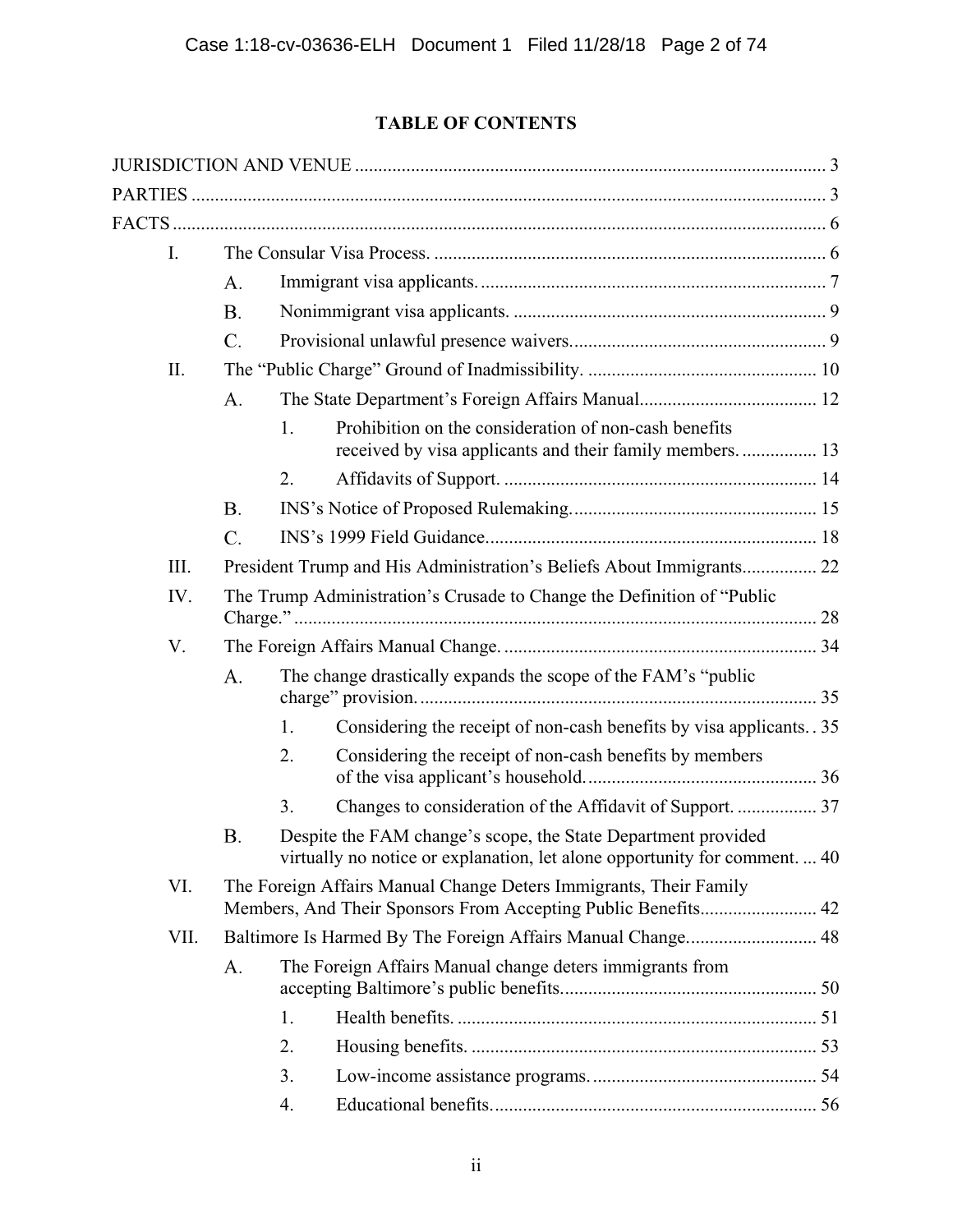|                                                                                           | 5. |                                                                  |  |  |  |  |
|-------------------------------------------------------------------------------------------|----|------------------------------------------------------------------|--|--|--|--|
| <b>B.</b>                                                                                 |    | The Foreign Affairs Manual change forces Baltimore to expend     |  |  |  |  |
| C.                                                                                        |    | The Foreign Affairs Manual change imposes financial costs on     |  |  |  |  |
|                                                                                           |    |                                                                  |  |  |  |  |
| Count One (Violation of the Administrative Procedure Act, 5 U.S.C. $\S$ 706(2)(A))  65    |    |                                                                  |  |  |  |  |
| Count Two (Violation of the Administrative Procedure Act, 5 U.S.C. § 706(2)(A))  68       |    |                                                                  |  |  |  |  |
| Count Three (Violation of the Administrative Procedure Act, 5 U.S.C. $\S 706(2)(D)$ )  68 |    |                                                                  |  |  |  |  |
|                                                                                           |    | Count Four (Violation of the Fifth Amendment – Equal Protection, |  |  |  |  |
|                                                                                           |    |                                                                  |  |  |  |  |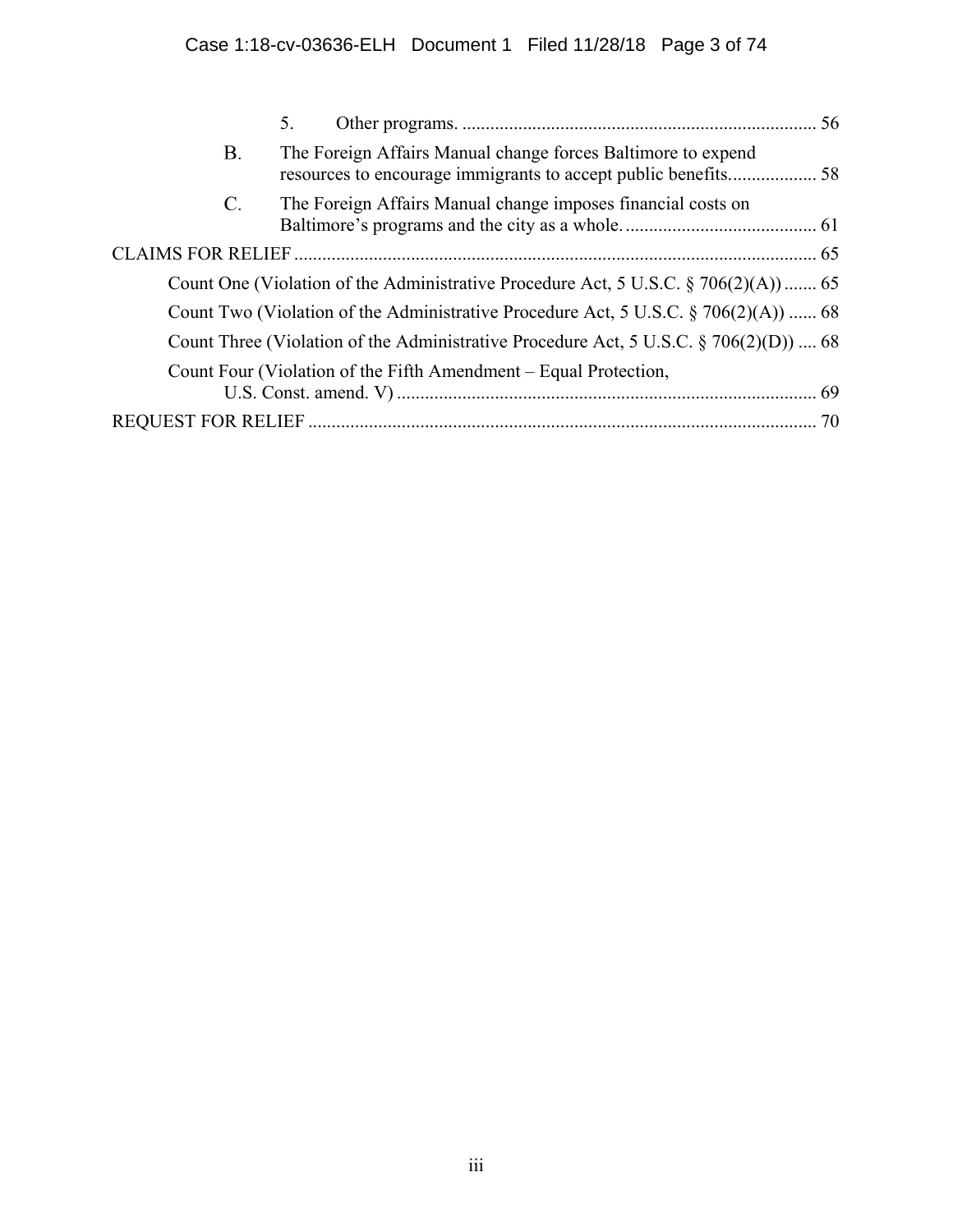## Case 1:18-cv-03636-ELH Document 1 Filed 11/28/18 Page 4 of 74

Plaintiff Mayor and City Council of Baltimore, Maryland hereby sues Defendants Donald J. Trump, in his official capacity as President of the United States of America, the U.S. Department of State, and Michael R. Pompeo, in his official capacity as U.S. Secretary of State, and alleges as follows:

1. This case concerns President Trump's ongoing, unlawful attempts to make it harder for underprivileged immigrants—from countries he has vilified—to come to the United States. Since President Trump took office, his administration has repeatedly tried to alter the longstanding rules regarding public charge, a provision of immigration law intended to prevent those who may become primarily dependent on public assistance from entering the country. The Trump Administration has done so despite expressly recognizing, as have past administrations and multiple federal agencies, that expanding the meaning of public charge threatens to deter immigrants, millions of whom are lawfully present in the United States or are naturalized citizens, from obtaining food, housing, medical care, and other necessities for which they and their families are indisputably eligible through public programs.

2. In particular, the Trump Administration recently began to enforce a set of changes it made to the State Department's Foreign Affairs Manual ("FAM") in January 2018, a set of instructions which dictate how consular officers are to determine whether a visa applicant is likely to become a public charge if admitted to the United States. The Trump Administration's changes to the FAM put a thumb on the scale in favor of barring immigrants from the country if they have used any of a host of federal, state, or local programs—making it much harder for immigrants to reunite with their families. Specifically, those changes dramatically expand the range of benefits that may be considered by consular officials, referring to "public assistance of any kind"; they permit consular officers to look at the receipt of those benefits by the applicant's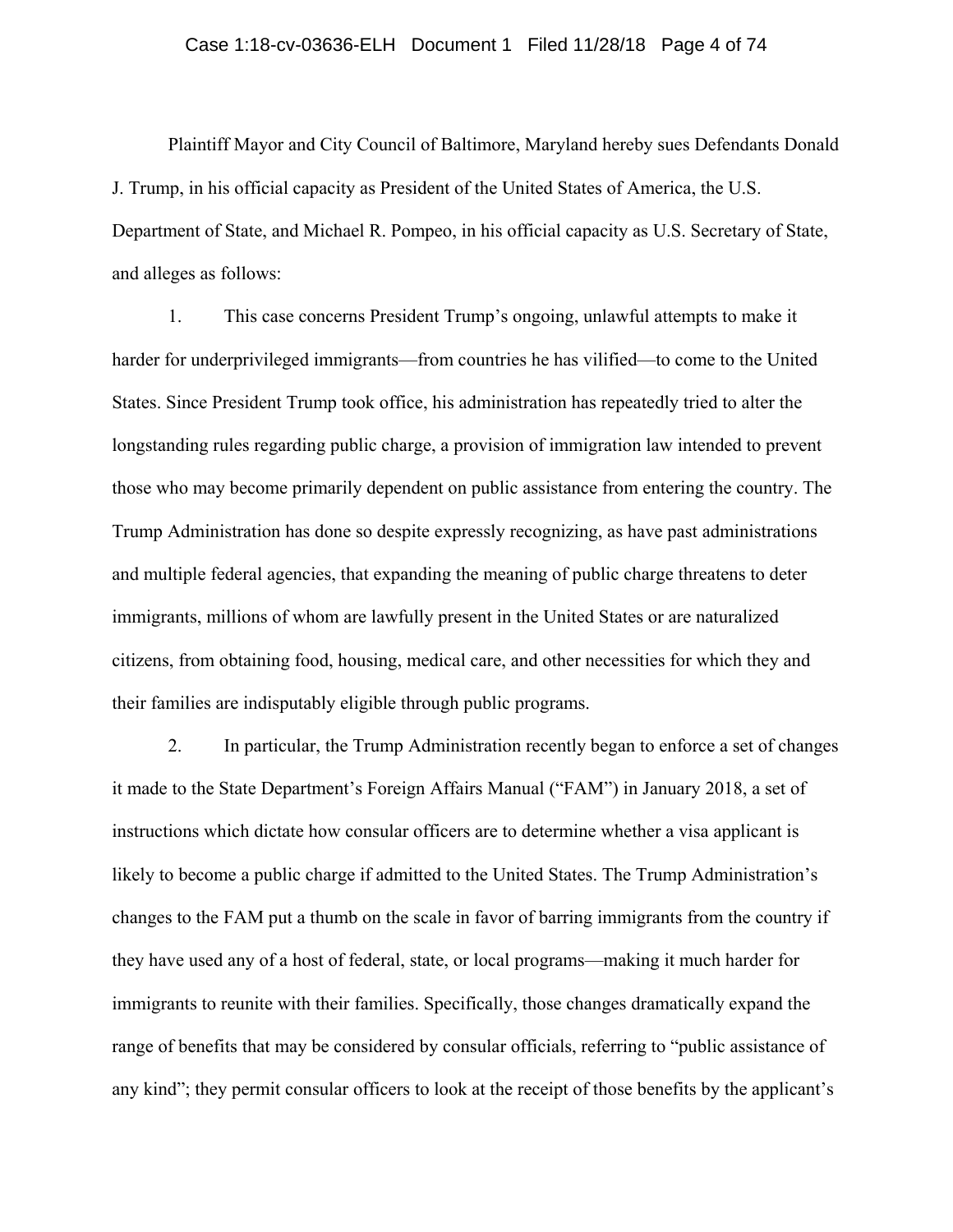## Case 1:18-cv-03636-ELH Document 1 Filed 11/28/18 Page 5 of 74

entire household; and they decrease the weight a consular officer is permitted to give to a financial sponsor's agreement to support the applicant. With respect to all of these changes, Defendants offered virtually no explanation for discarding the decades-old understanding of public charge.

3. Simultaneously, the Trump Administration has initiated a parallel rulemaking at the Department of Homeland Security ("DHS") to change the definition of public charge for other immigration determinations. That proposed rule has yet to take effect; recognizing the significance of these changes, DHS provided the public with notice, an explanation, and an opportunity for comment, as the law requires.

4. In contrast, Defendants met *none* of those requirements for the FAM changes. Defendants barely even alerted the public once the changes had been implemented. Yet those changes are in effect right now—directing how consular officers make visa decisions across the globe. That is the essence of procedurally infirm, arbitrary and capricious agency action. It is also unconstitutional: the Trump Administration's demonstrated hostility toward the immigrants affected by the FAM change, and the discriminatory effects of that change, constitute a violation of the U.S. Constitution's equal protection guarantees.

5. Defendants' unlawful changes to the FAM have harmed cities across the country, including Plaintiff Mayor and City Council of Baltimore, Maryland ("Baltimore"). Baltimore strives to be a welcoming city to the immigrants who have chosen to live there, providing them with access to the same programs and services it provides to all of its residents. As multiple federal agencies have repeatedly recognized, interpreting and applying public charge rules more stringently will deter, and in fact, is deterring, immigrants from accepting the public benefits Baltimore makes available to all of its residents. That dynamic frustrates an essential component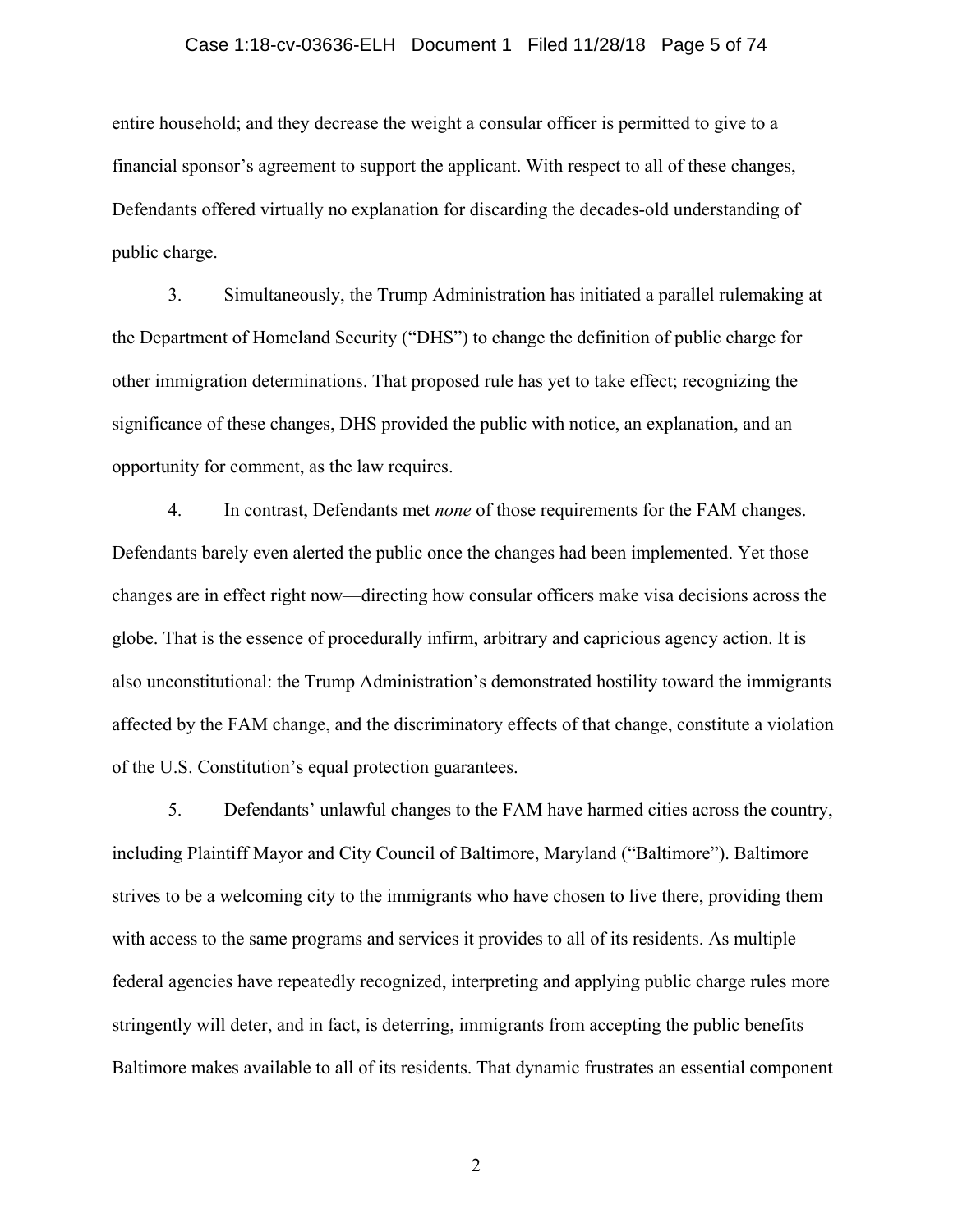### Case 1:18-cv-03636-ELH Document 1 Filed 11/28/18 Page 6 of 74

of Baltimore's mission; it forces Baltimore to devote additional resources to managing its programs; and it paradoxically encourages immigrants to consume other city services as they are deterred from enrolling in more appropriate federal programs. And the FAM change is counterproductive to boot: public benefits often put immigrants and their families on the path to self-sufficiency and success. Ultimately, the FAM change hurts the entire community; Baltimore's residents, immigrant and not, will be less healthy and less well-off as a consequence of Defendants' unlawful actions.

6. For these reasons, the Court should hold unlawful and set aside Defendants' changes to the FAM.

## **JURISDICTION AND VENUE**

<span id="page-5-0"></span>7. This Court has subject matter jurisdiction over this action pursuant to 28 U.S.C. § 1331 because this action arises under federal law.

8. Venue is proper in this district pursuant to 28 U.S.C. § 1391(e) because Defendants are agencies and officers of the United States and Plaintiff Mayor and City Council of Baltimore, Maryland is located in Maryland.

## **PARTIES**

<span id="page-5-1"></span>9. Plaintiff Mayor and City Council of Baltimore, Maryland ("Baltimore") is a municipal corporation, organized pursuant to Articles XI and XI-A of the Maryland Constitution, and entrusted with all of the powers of local self-government and home rule afforded by those articles. Baltimore is the largest city in Maryland and the thirtieth largest city in the United States, with a population of over 600,000, according to 2016 Census estimates.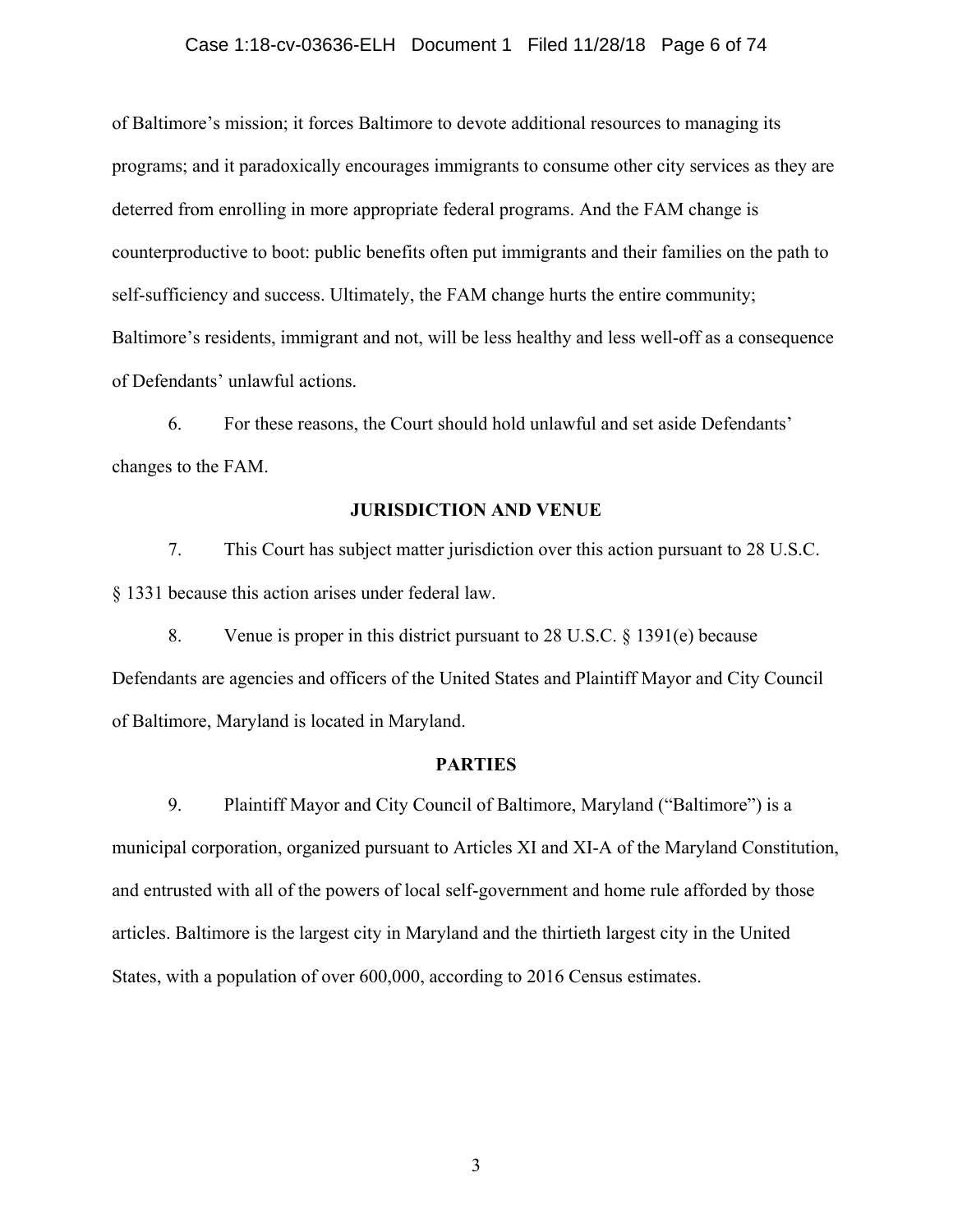# Case 1:18-cv-03636-ELH Document 1 Filed 11/28/18 Page 7 of 74

10. "Over the course of the 20th century, Baltimore has welcomed many immigrants from all around the world."[1](#page-6-0) More recently, Baltimore has become yet another "story of large influxes of immigrants bringing new vibrancy to America's storied, yet aging cities."[2](#page-6-1) As of 2016, more than 48,000 foreign-born immigrants called Baltimore home,<sup>[3](#page-6-2)</sup> with over half of that population arriving since 2000.[4](#page-6-3) Specifically, Baltimore maintains large Latin American and Asian immigrant populations throughout the city.<sup>[5](#page-6-4)</sup>

11. Baltimore views it as "crucial that the City recognizes, expands, and develops new strategies to welcome immigrants and help facilitate an easy transition to life as Baltimoreans so these immigrants choose to make Baltimore their permanent home."<sup>[6](#page-6-5)</sup> Especially given their high rates of education (41.6% of immigrants in Baltimore had a Bachelor's degree or higher in 2016) and entrepreneurship (7.2% of all immigrants in the city of Baltimore were entrepreneurs in 2016),<sup>[7](#page-6-6)</sup> "attracting additional immigrants to the city would make a significant difference in the city's future economic prospects."[8](#page-6-7)

12. Baltimore strives to show these communities that it is a welcoming city by promoting community wellbeing, economic development, and the integration of immigrant

<span id="page-6-4"></span><sup>5</sup> *Id.*

<span id="page-6-5"></span><sup>6</sup> *Id.*

<span id="page-6-0"></span> <sup>1</sup> *The Role of Immigrants in Growing Baltimore*, City of Baltimore 4 (Sept. 2014) [hereinafter *The Role of Immigrants*], [https://www.abell.org/sites/default/files/publications/cd](https://www.abell.org/sites/default/files/publications/cd-roleimmigrants914.pdf)[roleimmigrants914.pdf.](https://www.abell.org/sites/default/files/publications/cd-roleimmigrants914.pdf)

<span id="page-6-1"></span><sup>2</sup> *Id.*

<span id="page-6-2"></span><sup>3</sup> *Selected Characteristics of the Native and Foreign-Born Populations*, *2012-2016 American Community Survey 5-Year Estimates*, U.S. Census Bureau, [https://factfinder.census.gov/faces/tableservices/jsf/pages/productview.xhtml?src=bkmk.](https://factfinder.census.gov/faces/tableservices/jsf/pages/productview.xhtml?src=bkmk)

<span id="page-6-3"></span><sup>4</sup> *The Role of Immigrants*, at 5.

<span id="page-6-6"></span><sup>7</sup> *NAE Cities Index*, New Am. Econ. 11, [http://www.newamericaneconomy.org/wp](http://www.newamericaneconomy.org/wp-content/uploads/2018/09/NAE-Cities-Index-Complete-Data.pdf)[content/uploads/2018/09/NAE-Cities-Index-Complete-Data.pdf.](http://www.newamericaneconomy.org/wp-content/uploads/2018/09/NAE-Cities-Index-Complete-Data.pdf)

<span id="page-6-7"></span><sup>8</sup> *The Role of Immigrants*, at 6.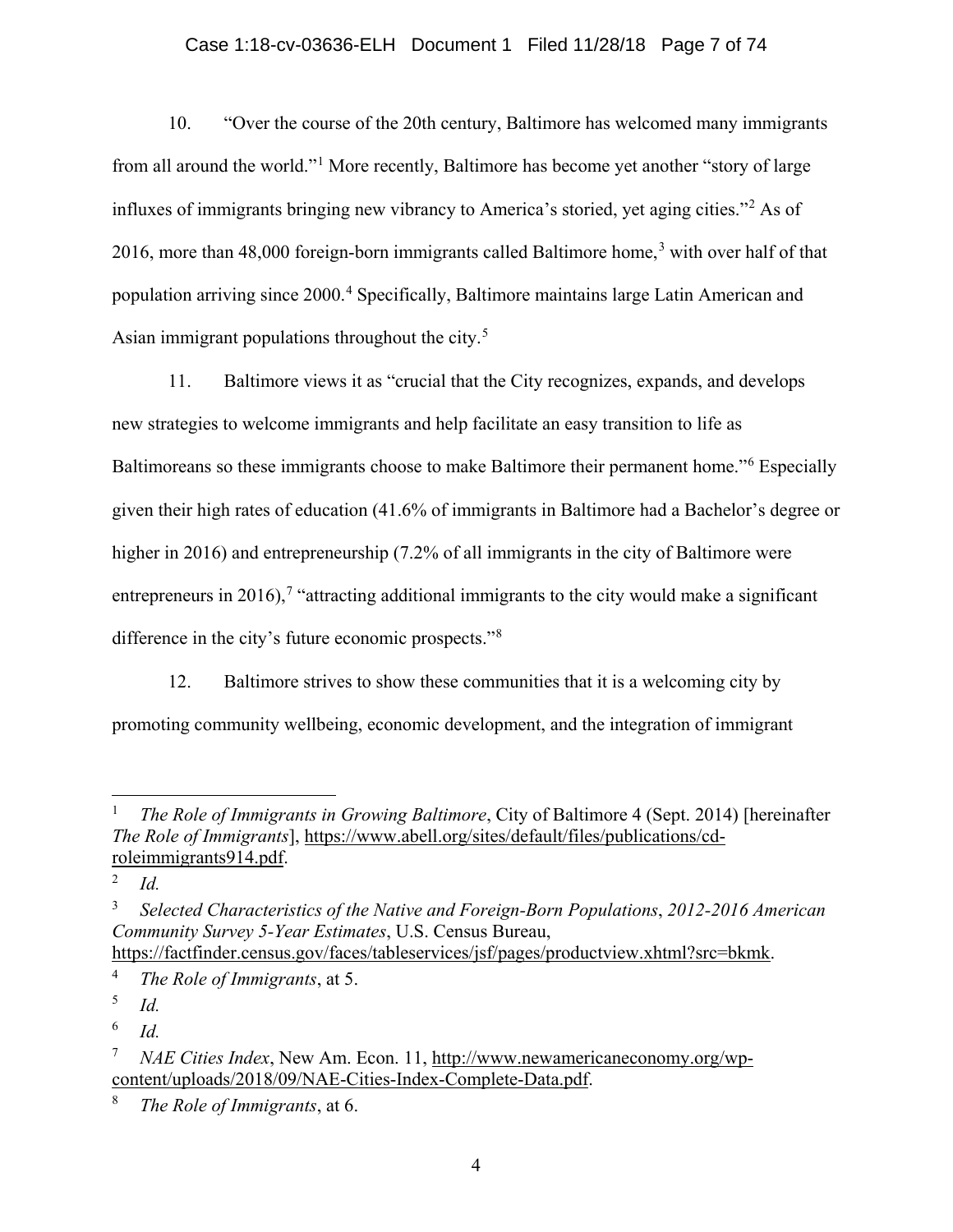## Case 1:18-cv-03636-ELH Document 1 Filed 11/28/18 Page 8 of 74

communities. Baltimore does so by facilitating the development and progress of immigrants in the workforce and increasing their access to entrepreneurial opportunities, thereby meeting the needs of employers and promoting the growth of the city at the same time. In addition, as a welcoming city, Baltimore seeks to enhance the service capacity and receptivity of City agencies, nonprofits, and community-based organizations to better address the needs of immigrants and facilitate inclusion and mutual understanding among immigrant communities, service providers, and receiving communities.

13. Baltimore is particularly aware that immigrants may not choose to accept public benefits and services—even if they need them—if they fear immigration consequences. In 2012, then-Mayor Stephanie Rawlings-Blake issued an executive order stating that "[t]he City of Baltimore remains committed to ensuring public safety, public health, and vital services on which the entire community depends."<sup>[9](#page-7-0)</sup> For that reason, she directed that "[n]o City Department, agency, officer or employee shall condition the provision of City services or benefits on the immigration status of the individual seeking those services or benefits unless such conditions are lawfully imposed by federal or state law."<sup>[10](#page-7-1)</sup>

14. For its efforts, Baltimore received the second-highest score in the country in one study of the integration of immigrants into local communities.<sup>[11](#page-7-2)</sup>

15. Defendant Donald J. Trump is sued in his official capacity as President of the United States of America.

[https://content.govdelivery.com/attachments/MDBALT/2012/03/01/file\\_attachments/97683/exec](https://content.govdelivery.com/attachments/MDBALT/2012/03/01/file_attachments/97683/exec001.pdf) [001.pdf.](https://content.govdelivery.com/attachments/MDBALT/2012/03/01/file_attachments/97683/exec001.pdf)

<span id="page-7-0"></span> <sup>9</sup> *Baltimore City Executive Order: Advancing Public Safety and Access to City Services*, City of Baltimore 1,

<span id="page-7-1"></span><sup>10</sup> *Id.* at 2.

<span id="page-7-2"></span><sup>&</sup>lt;sup>11</sup> *NAE Cities Index*, New Am. Econ., [https://www.newamericaneconomy.org/interactive](https://www.newamericaneconomy.org/interactive-index/)[index/.](https://www.newamericaneconomy.org/interactive-index/)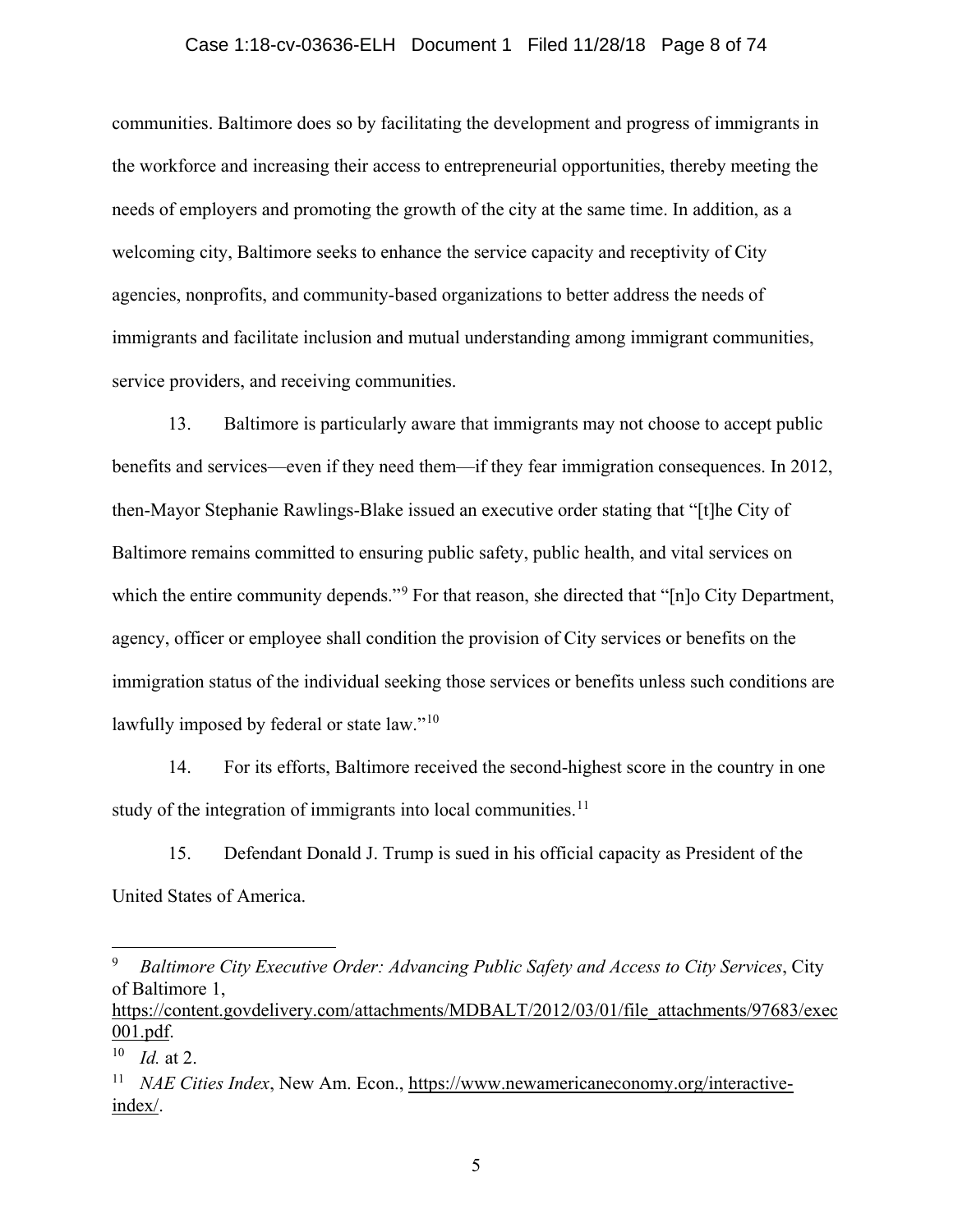### Case 1:18-cv-03636-ELH Document 1 Filed 11/28/18 Page 9 of 74

16. Defendant the U.S. Department of State is a federal agency headquartered in Washington, D.C., at 2201 C Street NW, Washington, DC 20520.

17. Defendant Michael R. Pompeo is sued in his official capacity as U.S. Secretary of State.

## **FACTS**

# <span id="page-8-1"></span><span id="page-8-0"></span>**I. The Consular Visa Process.**

18. This case involves the process by which non-citizens may apply for a visa to enter the United States, and the Trump Administration's attempts to restrict that process for noncitizens who may use public benefits.

19. There are two general categories of visas: immigrant visas, for non-citizens who intend to become permanent residents in, and potentially citizens of, the United States, and nonimmigrant visas, for those that do not seek to reside in the United States permanently. For both categories of visas, a determination that an individual is a "public charge" generally renders the individual inadmissible and ineligible to receive a visa.

20. The vast majority of foreign nationals seeking either immigrant or nonimmigrant visas, including nearly all individuals abroad seeking immigrant visas, all individuals abroad seeking nonimmigrant visas, and many individuals already present in the United States seeking immigrant visas, must go to a U.S. consulate to apply for a visa—a process known as "consular processing."<sup>[12](#page-8-2)</sup>

<span id="page-8-2"></span><sup>&</sup>lt;sup>12</sup> Only certain individuals seeking immigrant visas who are already present in the United States on a valid visa, or who entered with inspection and are immediate relatives of a United States citizen, can use the procedure known as "adjustment of status," whereby they may remain in the United States and attend a green card interview at a USCIS office without having to submit to consular processing.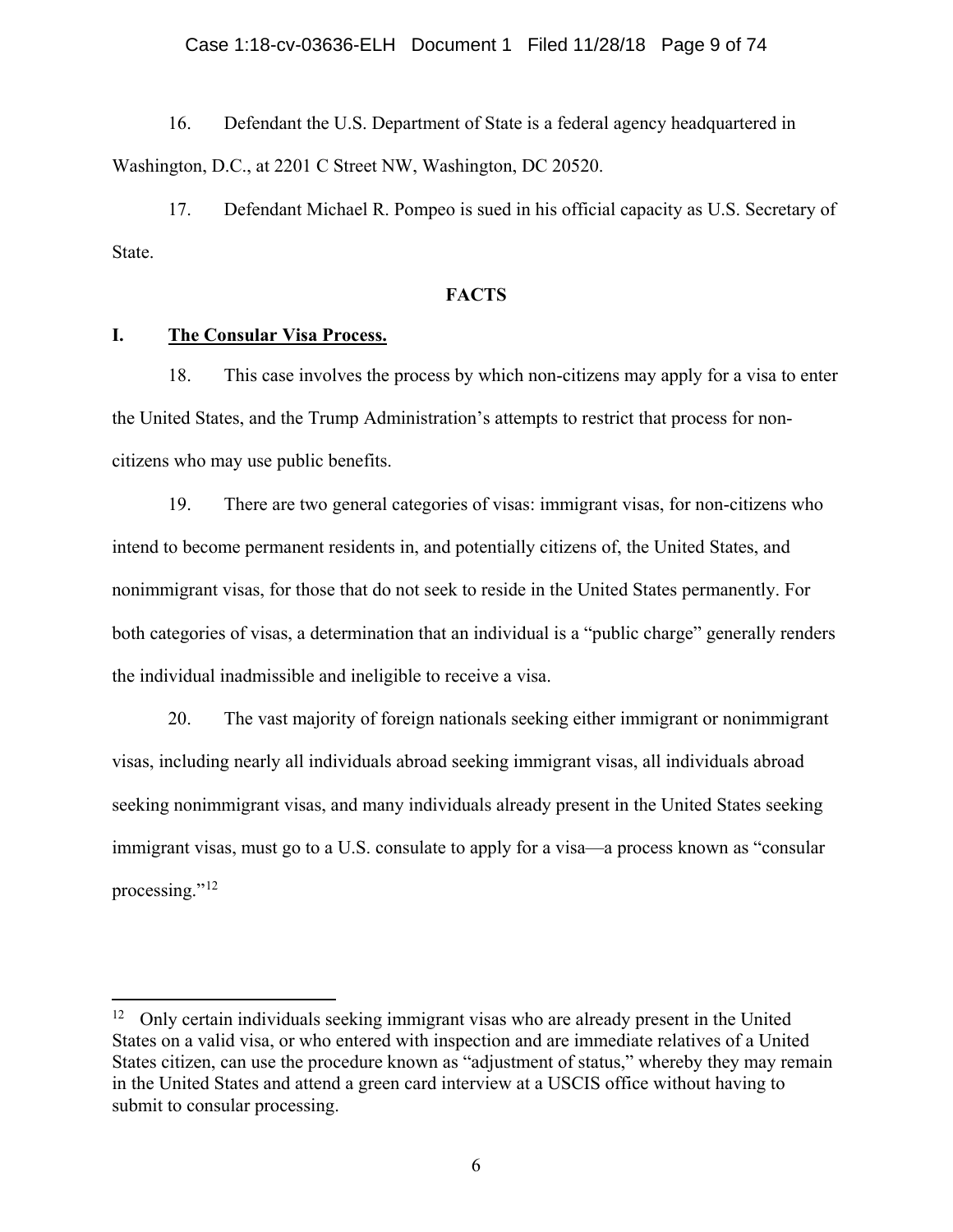# Case 1:18-cv-03636-ELH Document 1 Filed 11/28/18 Page 10 of 74

21. Consular processing involves submitting all necessary forms and supporting documentation to a U.S. consulate abroad, presenting for biometric and any required medical screening, and, in most instances, attending an interview at that consulate. Visa applicants may only enter the United States once the U.S. consulate has processed and approved their applications and granted their visas.

22. As explained below, the nature of consular processing depends on whether the applicant seeks an immigrant or a nonimmigrant visa. Moreover, an immigrant who has resided in the United States unlawfully for some time—referred to as "accruing unlawful presence"—is subject to additional requirements before they may obtain a visa.

#### $\mathbf{A}$ . **Immigrant visa applicants.**

<span id="page-9-0"></span>23. Individuals seeking immigrant visas must be the beneficiaries of either an approved family-based visa petition, filed by a relative; an approved employment-based visa petition, filed by a U.S. employer; or a winning diversity visa application, selected in the diversity visa lottery.

24. Once the National Visa Center has received the immigrant visa application, processed the fees, and reviewed financial and other documentary submissions, the Center transfers the visa applicant's file to the appropriate consulate abroad for consular processing.

25. During consular processing, visa applicants must fill out additional forms and paperwork and undergo a medical exam. Visa applicants who are the beneficiaries of familybased petitions must have a family member sponsor who completes and signs an Affidavit of Support, labeled Form I-864, which provides information about a sponsor's, and in some cases a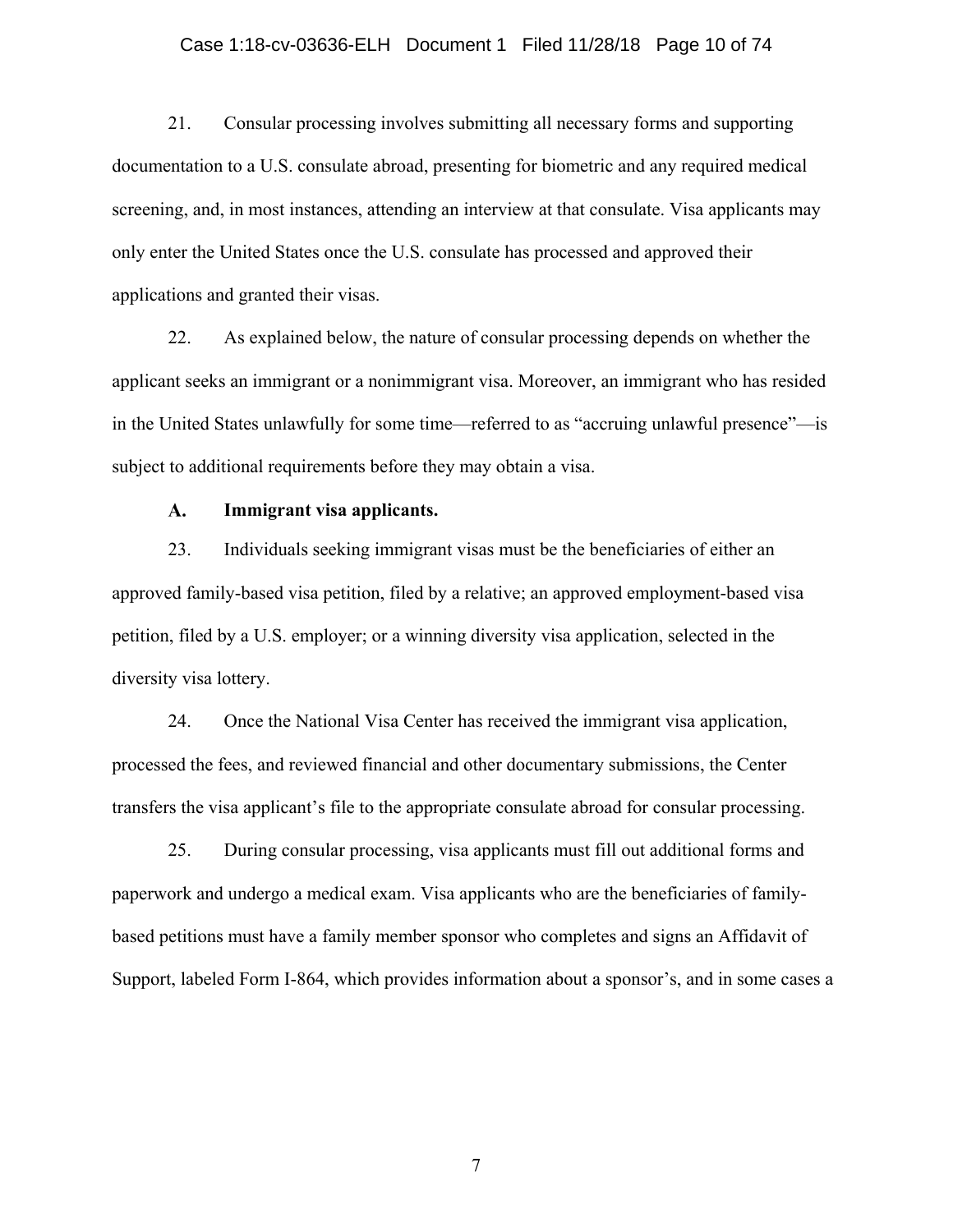## Case 1:18-cv-03636-ELH Document 1 Filed 11/28/18 Page 11 of 74

joint sponsor's or sponsors', ability to financially support the visa applicant in question.<sup>[13](#page-10-0)</sup> An Affidavit of Support may only be filed by a lawful permanent resident or a U.S. citizen.

26. The information provided on the Affidavit of Support is intended to allow the consular official to determine whether the visa applicant has adequate means of financial support in the United States. The form itself is considered a contract between the visa applicant and the sponsor, as well as between the sponsor and the United States government, in which the sponsor promises to support the applicant if he or she is unable to do so on his or her own. That promise is essential; an immigrant who can depend on a reliable source of support from a sponsor is dramatically less likely to need any public benefits.

27. If an individual sponsor's income is less than 125% of the federal poverty line for the relevant household, then two joint sponsors whose income meets the threshold may submit Affidavits of Support. Any joint sponsors will be held jointly liable with the main sponsor for support of the applicant. Neither the Affidavit of Support form, nor the relevant regulations, requires a joint sponsor to be related to the petitioning sponsor or the applicant.

28. The final step in consular processing for an immigrant visa applicant is to attend a consular interview, during which a consular officer will verify the contents of an individual's application and check the individual's medical, criminal, and financial records to determine whether the individual is inadmissible to the United States.

29. Visa applicants who are already present in the United States, but who are required to undergo consular processing abroad, must leave the country. The applicant must then be prepared to remain outside the United States for as long as the consulate requires to interview the

<span id="page-10-0"></span> $13$  Individuals who are the beneficiaries of approved employment-based immigrant visa petitions must also submit an Affidavit of Support if a family member owns five percent or more of the entity that filed the visa petition.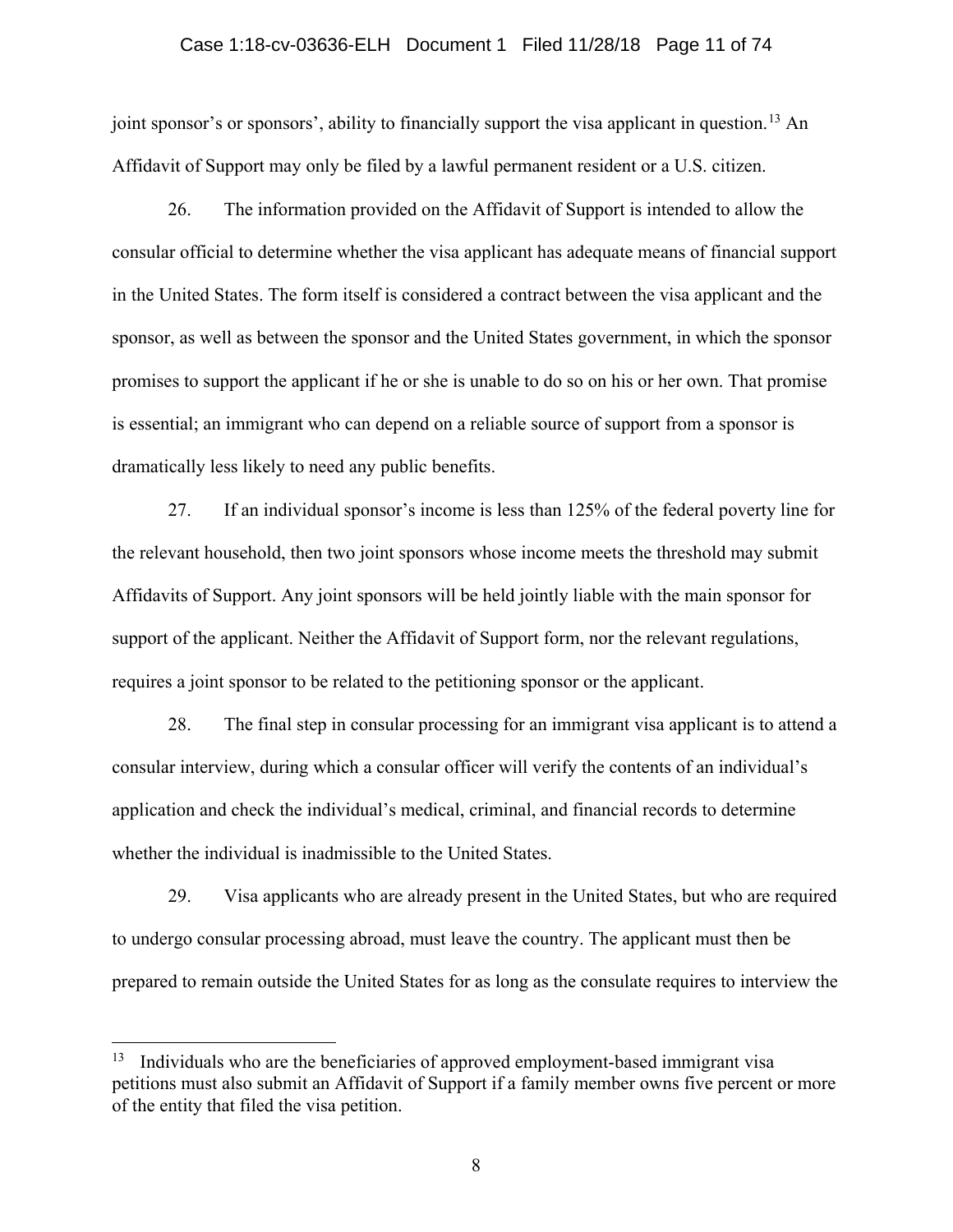## Case 1:18-cv-03636-ELH Document 1 Filed 11/28/18 Page 12 of 74

applicant and process the application—a process that can take weeks or even months. Indeed, such applicants must also be prepared to remain outside the United States indefinitely in the event that their visa applications are denied or put into administrative processing.

#### **B. Nonimmigrant visa applicants.**

<span id="page-11-0"></span>30. Individuals abroad seeking nonimmigrant visas first fill out the Nonimmigrant Visa Application, Form DS-160. The relevant requirements for a nonimmigrant visa will depend on which nonimmigrant visa the individual seeks, but generally involve additional forms and documentation to establish the individual's eligibility to obtain the visa.

31. After submitting the application, visa applicants must similarly go through consular processing: they must contact the embassy or consulate at which they wish to apply to confirm whether they need to be interviewed by a consular officer and to schedule an interview if necessary. If an interview is required, the visa application process will not be completed until the visa applicant appears for the interview with a consular office.

#### $\mathbf{C}$ . **Provisional unlawful presence waivers.**

<span id="page-11-1"></span>32. Under federal law, non-citizens who have been unlawfully present in the United States who seek admission again are presumptively barred from the country for a set period of time, depending on the length of their unlawful presence.  $8 \text{ U.S.C. } \frac{8 \text{ 1182(a)(9)(B)(i)}}{18 \text{ 2(a)(9)(B)(i)}}$ . However, the Attorney General (or his designee) may waive the non-citizen's unlawful presence if he or she finds that "refusal of admission to such immigrant alien would result in extreme hardship to the citizen or lawfully resident spouse or parent of such alien." *Id.*  $\S$  1182(a)(9)(B)(v).

33. Of course, a non-citizen who presents at a consulate abroad for consular processing to apply for a visa might not know in advance whether his or her unlawful presence will be waived—potentially leaving him or her stuck outside the United States. Even if the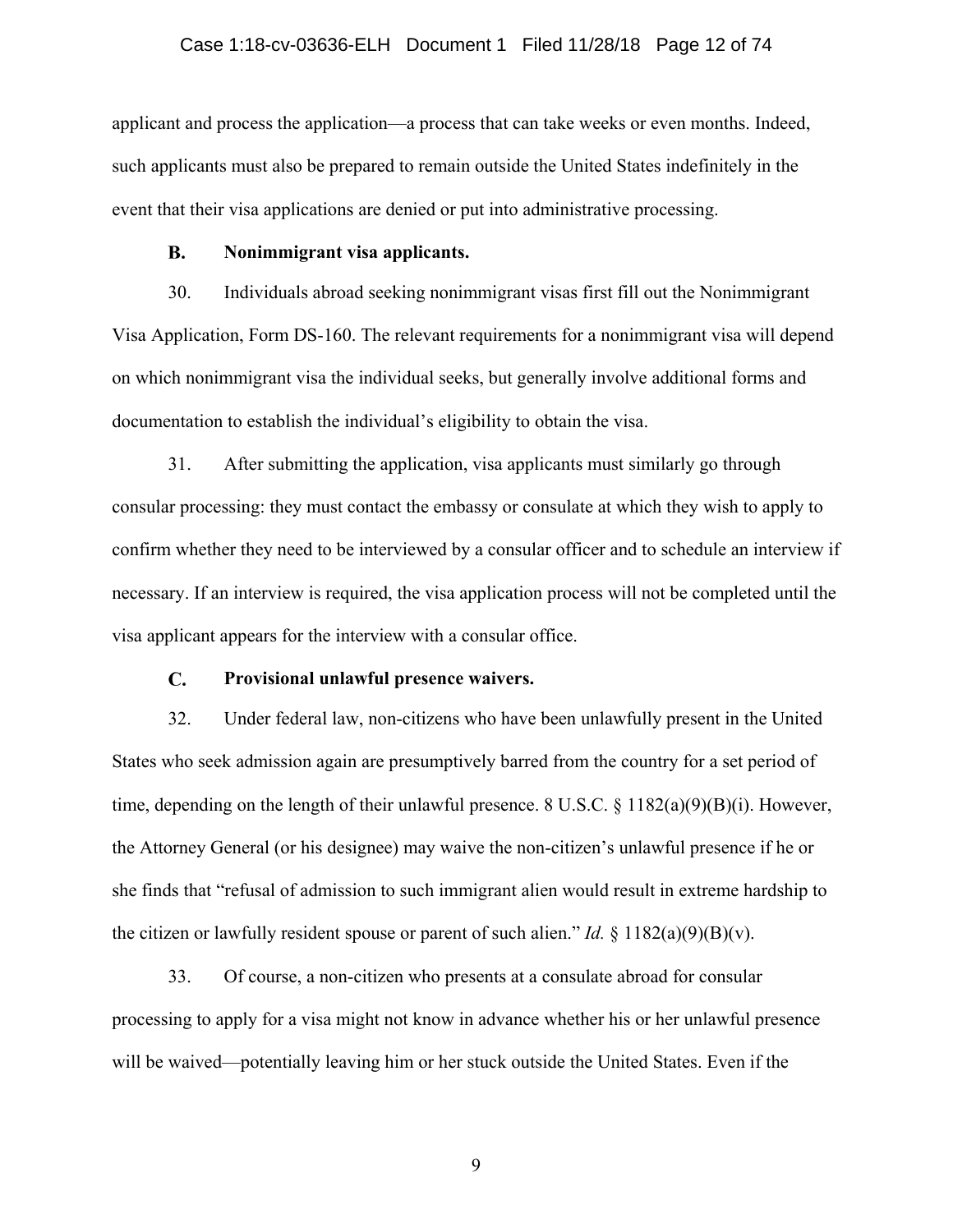## Case 1:18-cv-03636-ELH Document 1 Filed 11/28/18 Page 13 of 74

individual eventually obtains a waiver, the process alone prolongs their separation from their relatives.

34. Instead of taking that risk, a non-citizen may file an Application for Provisional Unlawful Presence Waiver, Form I-601A, which allows such individuals to request a provisional waiver of the unlawful presence ground of inadmissibility before they leave the United States to appear at a consulate abroad.

35. The availability of a provisional waiver was intended to provide a visa applicant with some level of assurance that if he or she was otherwise admissible and eligible for lawful permanent resident status, he or she would be able to leave the country to attend the consular interview and return without being barred from reentry due to the accrual of unlawful presence. Permitting non-citizens to obtain a provisional waiver in advance, rather than putting the process on hold while the non-citizen applies for a waiver at the consulate, is also more efficient for the agency.[14](#page-12-1)

## <span id="page-12-0"></span>**II. The "Public Charge" Ground of Inadmissibility.**

36. In determining whether an applicant is eligible for a visa, consular officers apply the grounds of inadmissibility specified in the Immigration and Nationality Act. *See* 8 U.S.C. § 1182. In particular, the INA stipulates that "[a]ny alien who, in the opinion of the consular officer at the time of application for a visa, or in the opinion of the Attorney General at the time of application for admission or adjustment of status, is likely at any time to become a public charge is inadmissible." 8 U.S.C.  $\S 1182(a)(4)(A)$ .

<span id="page-12-1"></span><sup>&</sup>lt;sup>14</sup> Letter from Am. Immigration Lawyers Ass'n et al. to David Newman, Director, Office of Legal Affairs, U.S. Dep't of State, at 6 (Aug. 28, 2018) [hereinafter "Letter to David Newman"], [https://www.aila.org/File/DownloadEmbeddedFile/77213.](https://www.aila.org/File/DownloadEmbeddedFile/77213)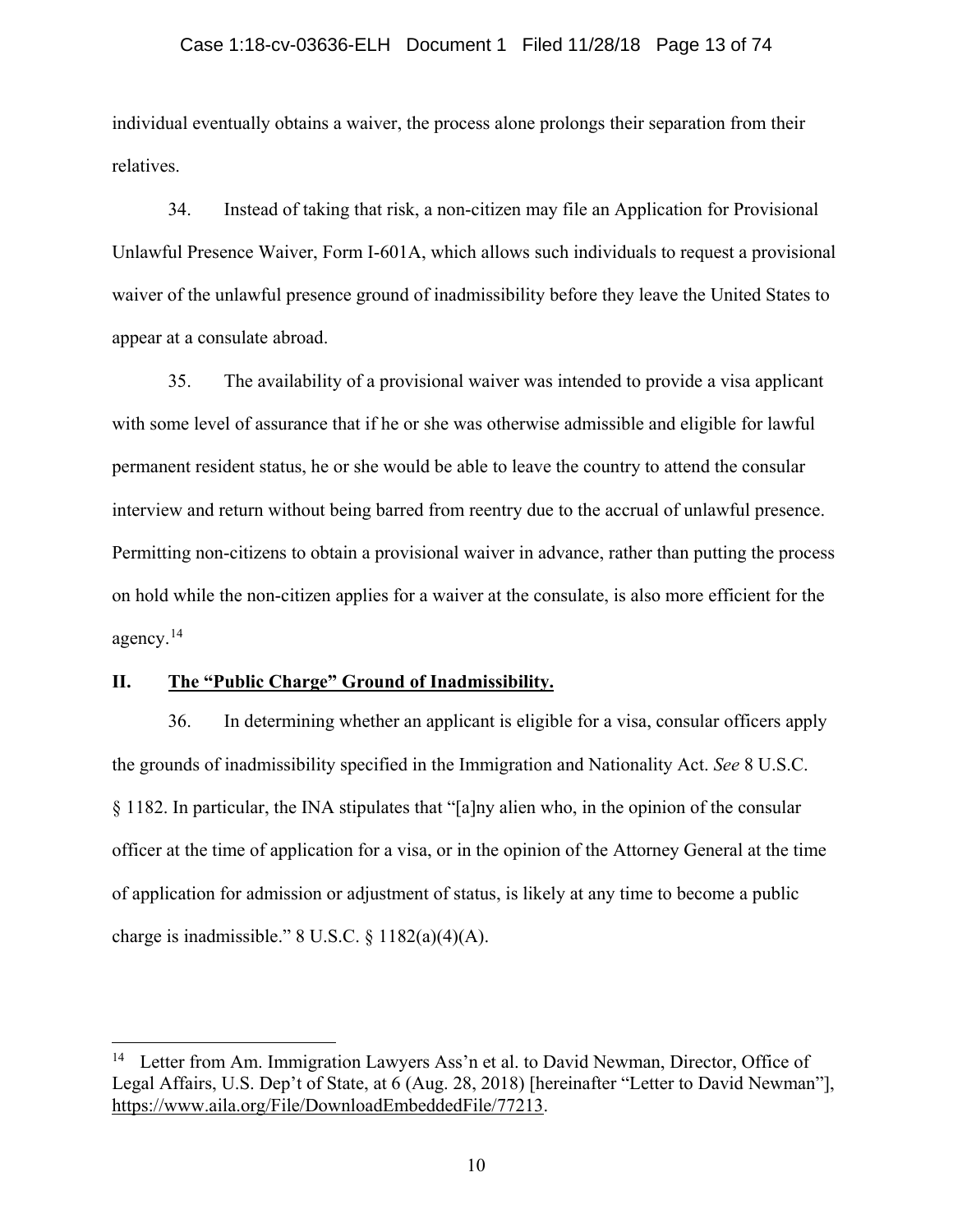## Case 1:18-cv-03636-ELH Document 1 Filed 11/28/18 Page 14 of 74

37. In assessing whether a non-citizen is likely to become a public charge, the INA directs the adjudicator to consider the applicant's (1) age, (2) health, (3) family status, (4) assets, resources and financial status, and (5) education and skills. *Id.* § 1182(a)(4)(B)(i); *see also* 22 C.F.R. § 40.41(a) ("Any determination that an alien is ineligible under INA 212(a)(4) must be predicated upon circumstances indicating that … the alien is likely to become a public charge after admission."). As previously described by DHS, this inquiry amounts to a "totality of the circumstances" test, *see, e.g.*, 8 C.F.R. § 245a.4(b)(1)(iv)(B)—a description likewise adopted by the State Department in the FAM's public charge provisions. *See infra* ¶ 47.

38. The INA, as amended by the Illegal Immigration Reform and Immigrant Responsibility Act of 1996 ("IIRIRA"), also provides that a consular officer or the Attorney General "may consider any affidavit of support" for purposes of the public charge ground of inadmissibility. 8 U.S.C.  $\S$  1182(a)(4)(B)(ii).

39. Although the phrase "public charge" is not defined by statute, the State Department, the Immigration and Nationality Service ("INS"),<sup>[15](#page-13-0)</sup> and the Department of Homeland Security have historically interpreted "public charge" to mean a person likely to become "primarily dependent" on cash-based benefits for income maintenance or likely to require long-term institutionalization. In other words, simply receiving a public benefit of some form at some point in time has not historically meant that a non-citizen is automatically inadmissible on public charge grounds.

<span id="page-13-0"></span><sup>&</sup>lt;sup>15</sup> The Immigration and Naturalization Service ceased to exist under that name as of March 1, 2003 when most of the Service's functions were transferred to U.S. Citizenship and Immigration Services ("USCIS"), U.S. Immigration and Customs Enforcement ("ICE"), and U.S. Customs and Border Protection ("CBP") within the newly created Department of Homeland Security.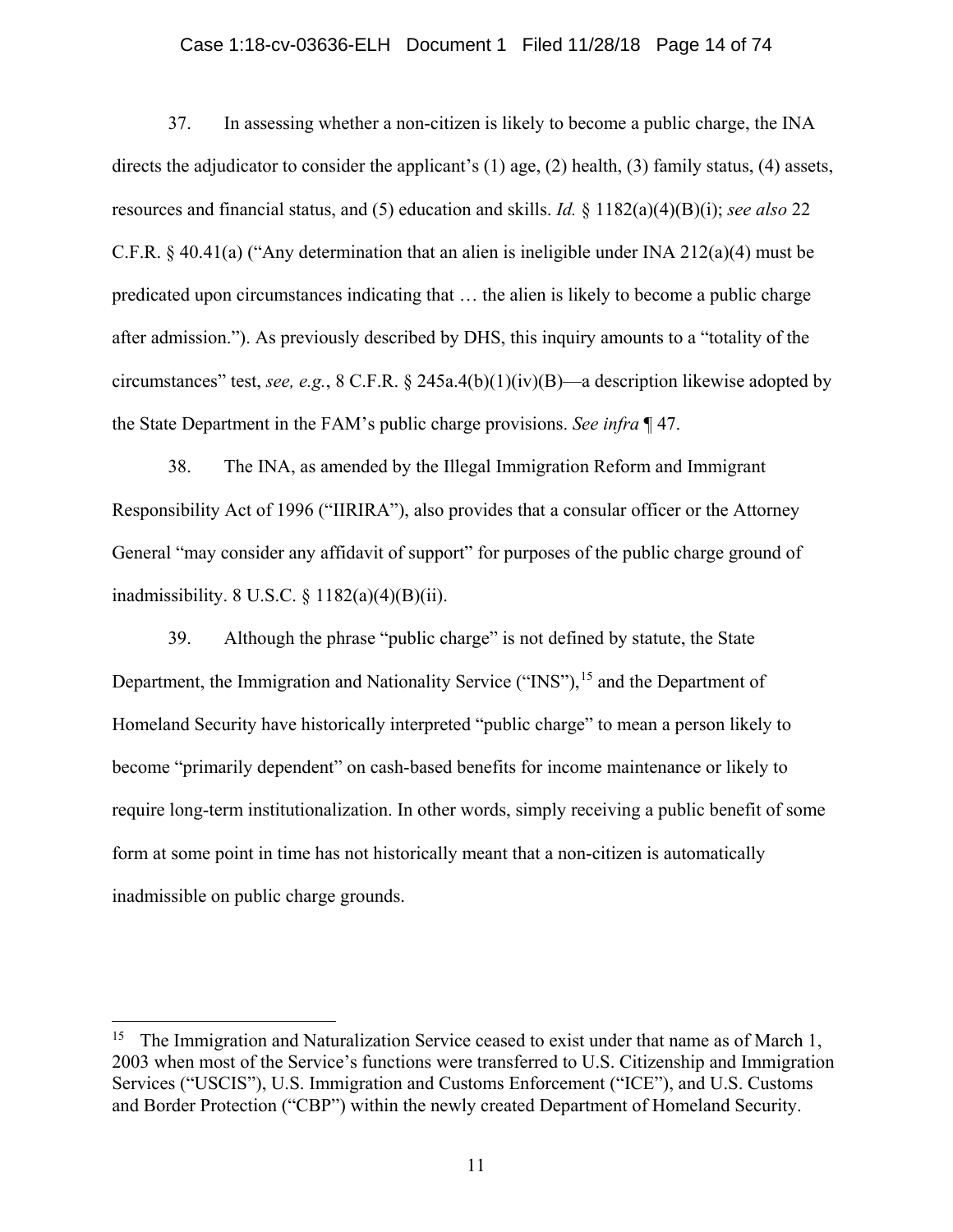# Case 1:18-cv-03636-ELH Document 1 Filed 11/28/18 Page 15 of 74

40. Over the last several decades, these agencies have all similarly concluded that the past, current, or anticipated future receipt of *non-cash* benefits, such as the Supplemental Nutrition Assistance Program ("SNAP," commonly referred to as "food stamps"), the Special Supplemental Program for Women, Infants, and Children ("WIC"), and Medicaid, by the noncitizen or a member of the non-citizen's household, shall not be considered for purposes of the public charge determination—reasoning that such an approach bolsters overall public health, nutrition, and economic growth. Similarly, these agencies have agreed that the past, current, or anticipated future receipt of non-cash based benefits by affiants, or members of their household, does not disqualify or render irrelevant an otherwise validly-filed affidavit of support.

41. Both the State Department and the INS have detailed their interpretations of the public charge ground of inadmissibility in several official documents, each discussed below.

#### $\mathbf{A}$ . **The State Department's Foreign Affairs Manual.**

<span id="page-14-0"></span>42. The FAM is "a single, comprehensive, and authoritative source for the Department's organization structure, policies, and procedures that govern the operation of the State Department, the Foreign Service, and, when applicable, other federal agencies."[16](#page-14-1) The FAM "convey[s] codified information to Department staff and contractors so they can carry out their responsibilities in accordance with statutory, executive, and Department mandates."[17](#page-14-2) Scholars have described the FAM as representing "the official policies of the Department of State" and constituting "binding authority on consulates, as well as on all other agencies within the Department of State."<sup>[18](#page-14-3)</sup>

<span id="page-14-1"></span> <sup>16</sup> *Foreign Affairs Manual and Handbook*, U.S. Dep't of State, http://fam.state.gov/.

<span id="page-14-2"></span><sup>17</sup> *Id.*

<span id="page-14-3"></span><sup>18</sup> Victoria Degtyareva, *Defining Family in Immigration Law: Accounting for Nontraditional Families in Citizenship by Descent*, 120 Yale L.J. 862, 872 (2011).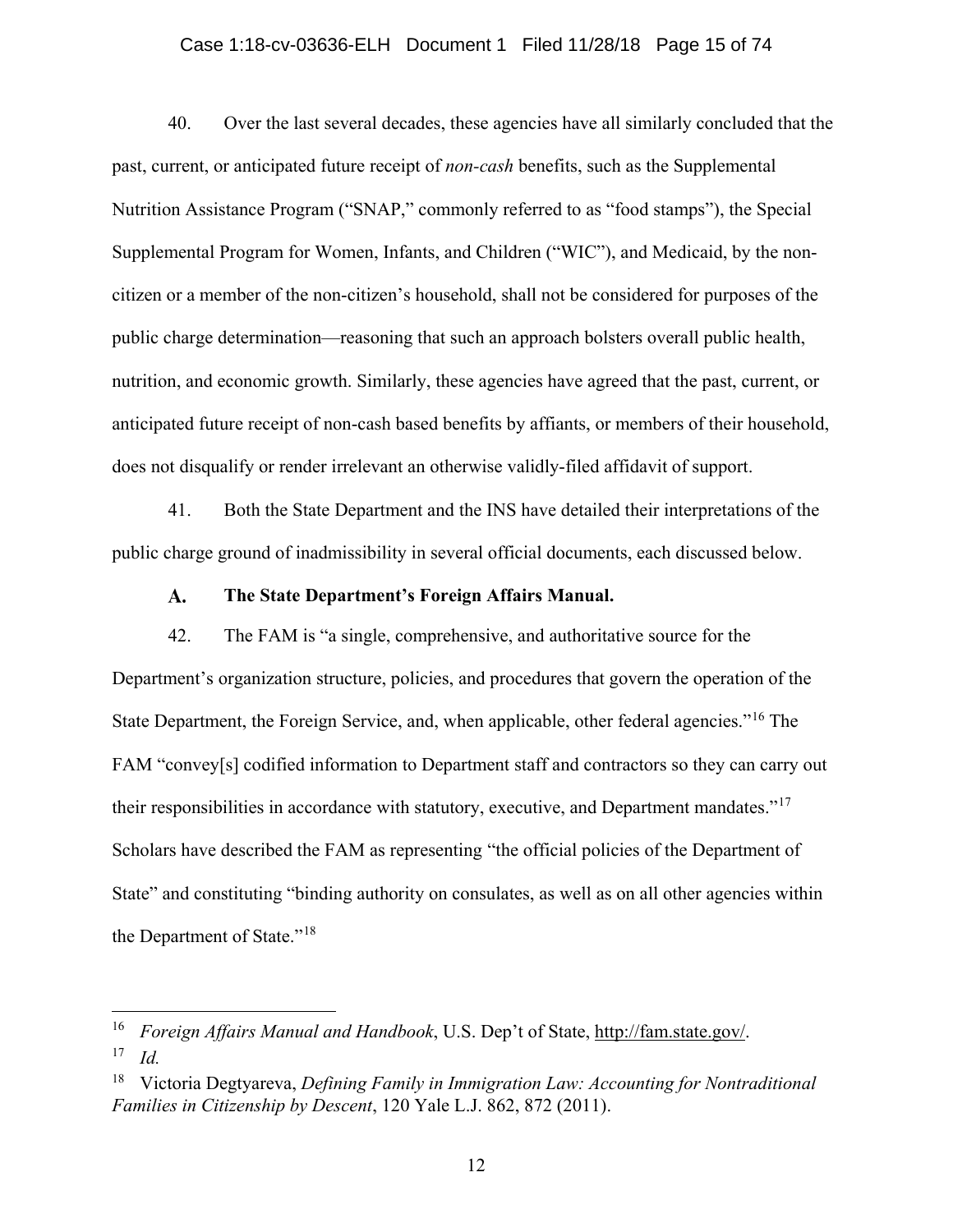## Case 1:18-cv-03636-ELH Document 1 Filed 11/28/18 Page 16 of 74

43. The FAM has long codified several requirements for consular officers assessing whether an individual is or is likely to become a public charge.

# *1. Prohibition on the consideration of non-cash benefits received by visa applicants and their family members.*

<span id="page-15-0"></span>44. For decades, and until January 3, 2018, the FAM had defined "public charge" to mean a non-citizen who "is likely to become primarily dependent on the U.S. Government for subsistence" either from "[r]eceipt of public cash assistance for income maintenance" or "[i]nstitutionalization for long-term care." 9 FAM § 302.8-2(B)(1). The FAM explicitly prohibited consular officers from considering a visa applicant's past, current, or future use of non-cash benefits: "Neither the past nor possible future receipt of such non-cash or supplemental assistance may be considered in determining whether an alien is likely to become a public charge." *See id.*

45. The FAM provided a non-exclusive list of non-cash benefit programs that should be excluded from consideration. That list includes:

- a. The Food Stamp Program;
- b. The Medicaid Program (other than payments under Medicaid for longterm institutional care);
- c. The Child Health Insurance Program ("CHIP");
- d. Emergency medical services;
- e. The Women, Infants and Children Program;
- f. Other nutrition and food assistance programs;
- g. Other health and medical benefits;
- h. Child-care benefits;
- i. Foster care;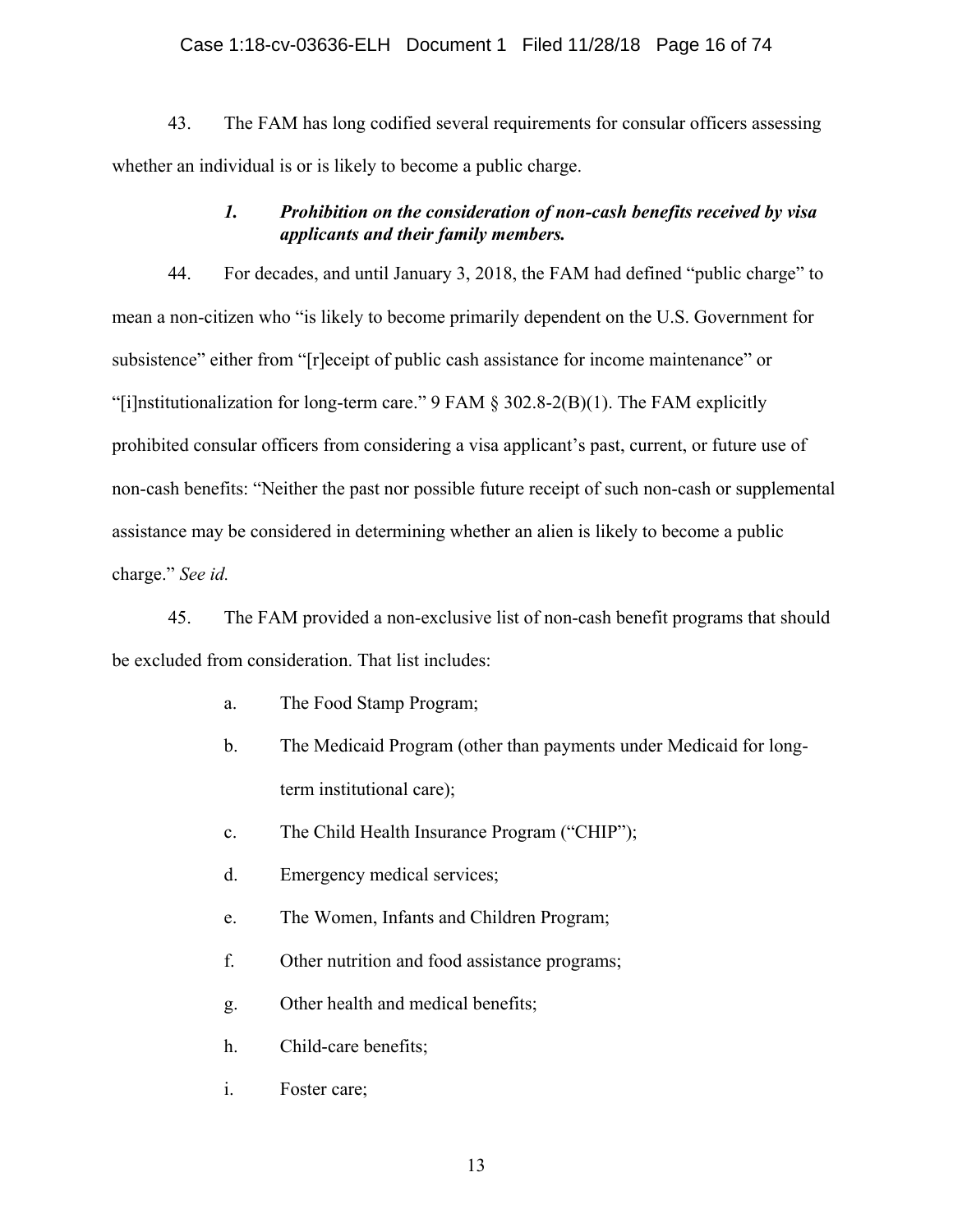- j. Transportation vouchers;
- k. Job training programs;
- l. Energy assistance, such as the low-income home energy assistance program;
- m. Educational assistance, such as Head Start or aid for elementary, secondary, or higher education;
- n. Job training;
- o. In-kind emergency community services, such as soup kitchens and crisis counseling;
- p. State and local programs that serve the same purposes as the Federal inkind programs listed above; and
- q. Any other Federal, State, or local programs in which benefits are paid inkind, by voucher or by any means other than payment of cash benefits to the eligible person for income maintenance.

# *Id.*

46. Because the FAM prohibited any consideration of the receipt of non-cash benefits, consular officers also could not consider the past, current, or anticipated future receipt of non-cash benefits by family members in the visa applicant's household. *Id.*

# *2. Affidavits of Support.*

<span id="page-16-0"></span>47. The FAM also clarified how consular officers were required to weigh a *sponsor's* receipt of certain benefits against his or her otherwise valid Affidavit of Support. For decades, the FAM instructed that "[a] properly filed, non-fraudulent Form I-864 in those cases where it is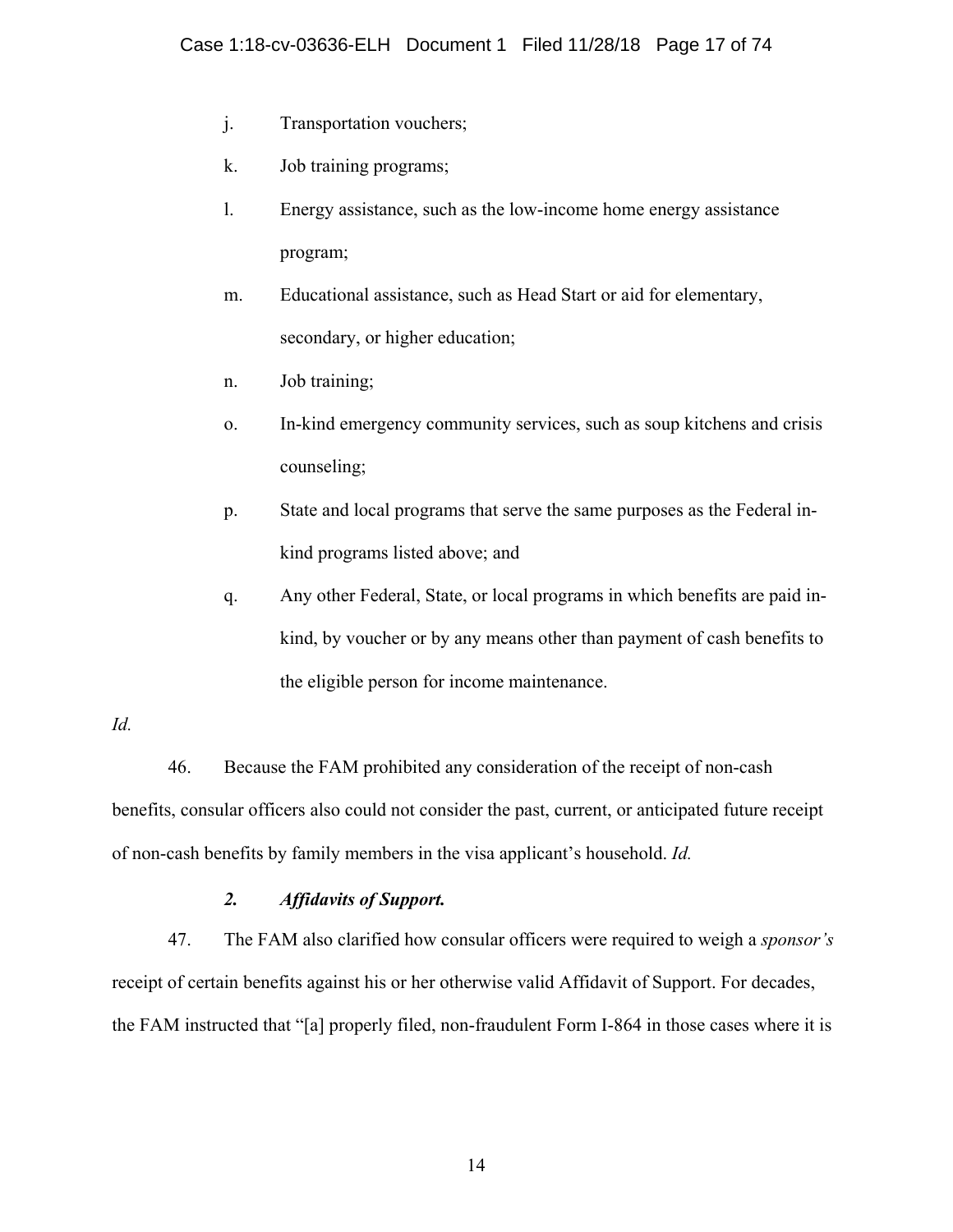# Case 1:18-cv-03636-ELH Document 1 Filed 11/28/18 Page 18 of 74

required, should normally be considered sufficient to meet the INA 212(a)(4) requirements and satisfy the totality of the circumstances analysis." 9 FAM  $\S$  302.8-2(B)(3).<sup>[19](#page-17-1)</sup>

48. While consular officers were initially required to consider the sponsor's use of means-tested<sup>[20](#page-17-2)</sup> benefit programs (as well as his or her family's use of such programs) for the purpose of excluding them from the sponsor's household income, using those programs did not disqualify or render irrelevant an otherwise valid Affidavit of Support, given that it remained a contract obligating the sponsor to provide for the non-citizen's support. *See id.* § 302.8-2(B)(3).

49. The FAM also clarified, in keeping with both the text of the INA and DHS regulations, that a joint sponsor "can be a friend or a non-relative who does not reside in and is not necessarily financially connected with the sponsor's household." 9 FAM § 302.8-2(C)(7); *cf.* 8 U.S.C. § 1183a (defining the requirements of a "sponsor" but not including a requirement that a joint sponsor have a familial relationship to the alien); 8 C.F.R. § 213a.2 (same).

#### **B. INS's Notice of Proposed Rulemaking.**

<span id="page-17-0"></span>50. In 1999, INS published in the Federal Register a Notice of Proposed Rulemaking (the "1999 NPRM") to define the public charge ground of inadmissibility. *Inadmissibility and Deportability on Public Charge Grounds*, 64 Fed. Reg. 28,676, 28,676 (May 26, 1999).

<span id="page-17-1"></span> <sup>19</sup> *See also* Letter to David Newman at 1.

<span id="page-17-2"></span><sup>&</sup>lt;sup>20</sup> A "means-tested public benefit" is not defined in the INA. DHS regulations define "meanstested public benefit" as "either a Federal means-tested public benefit, which is any public benefit funded in whole or in part by funds provided by the Federal Government that the Federal agency administering the Federal funds has determined to be a Federal means-tested public benefit under the Personal Responsibility and Work Opportunity Reconciliation Act of 1996, Public Law 104–193, or a State means-tested public benefit, which is any public benefit for which no Federal funds are provided that a State, State agency, or political subdivision of a State has determined to be a means-tested public benefit." 8 C.F.R. § 213a.1. More generally, a "means-tested" benefit refers to a benefit that is only available to individuals below a certain income level. *See* Amelia Josephson, *What Does "Means Tested" Mean*, SmartAsset (Aug. 20, 2018), [https://smartasset.com/insights/what-does-means-tested-mean.](https://smartasset.com/insights/what-does-means-tested-mean)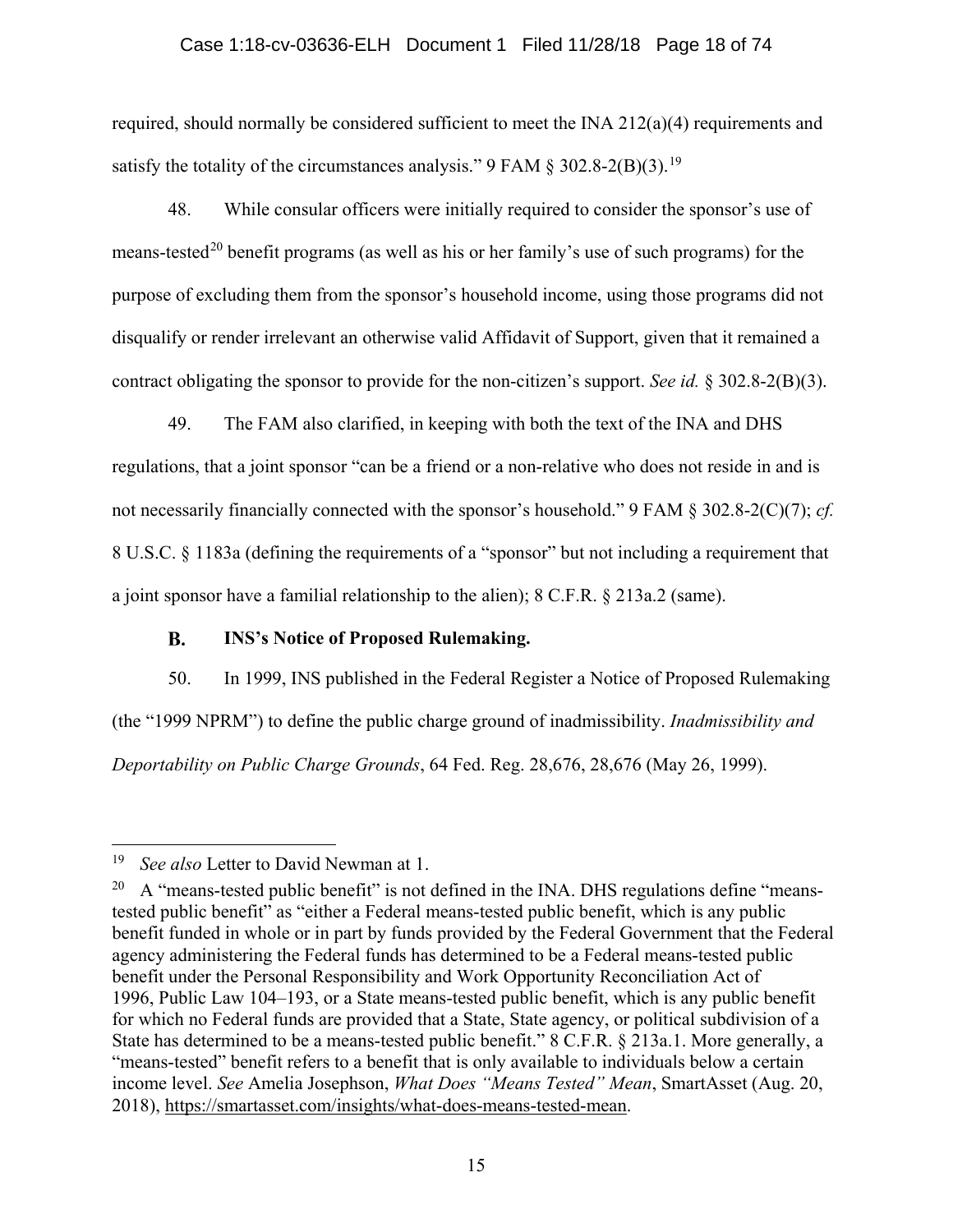# Case 1:18-cv-03636-ELH Document 1 Filed 11/28/18 Page 19 of 74

51. Long before the 1999 NPRM, the text of the INA and longstanding practice had established that the term "public charge" did not include the episodic use of non-cash benefits. However, INS determined that the 1999 NPRM was necessary to reduce public confusion about the meaning of public charge in the wake of the 1996 welfare reform laws and subsequent abuse by federal and state agencies, noting that it had been contacted by "many State and local officials, Members of Congress, immigrant assistance organizations, and health care providers who are unable to give reliable guidance to their constituents and clients on this issue." *Id.* As the INS explained,

Although Congress has determined that certain aliens remain eligible for some forms of medical, nutrition, and child care services, and other public assistance, numerous legal immigrants and other aliens are choosing not to apply for these benefits because they fear the negative immigration consequences of potentially being deemed a "public charge." This tension between the immigration and welfare laws is exacerbated by the fact that "public charge" has never been defined in statute or regulation. Without a clear definition of the term, aliens have no way of knowing which benefits they may safely access without risking deportation or inadmissibility.

*Id.*

52. Moreover, INS stressed that when non-citizens are deterred or prevented from

using a wide array of public benefits, local communities bear the costs. It explained:

According to Federal and State benefit-granting agencies, this growing confusion is creating significant, negative public health consequences across the country. This situation is becoming particularly acute with respect to the provision of emergency and other medical assistance, children's immunizations, and basic nutrition programs, as well as the treatment of communicable diseases. Immigrants' fears of obtaining these necessary medical and other benefits are not only causing them considerable harm, but are also jeopardizing the general public. For example, infectious diseases may spread as the numbers of immigrants who decline immunization services increase. Concern over the public charge issue is further preventing aliens from applying for available supplemental benefits, such as child care and transportation vouchers, that are designed to aid individuals in gaining and maintaining employment.

*Id.* at 28,676-77.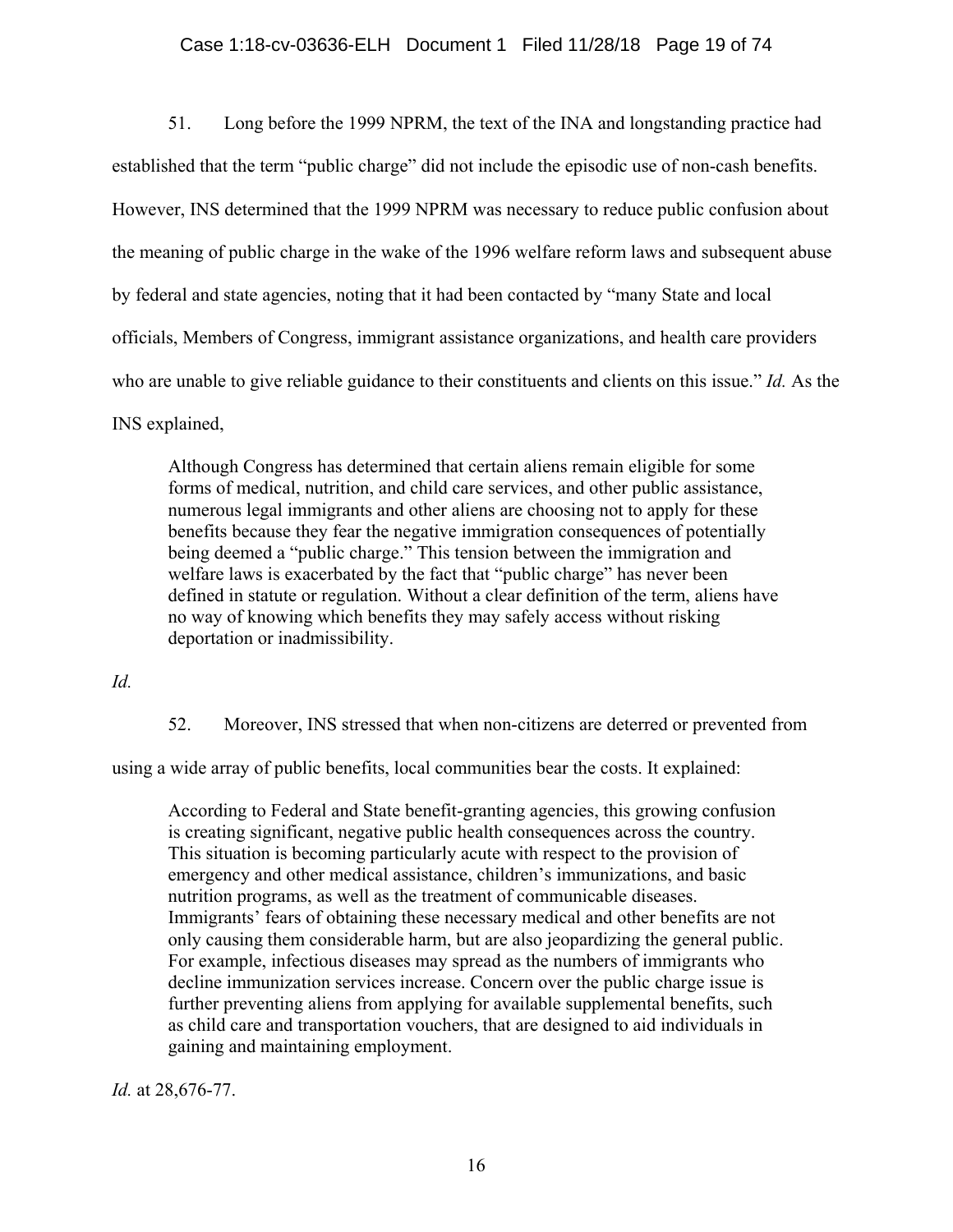# Case 1:18-cv-03636-ELH Document 1 Filed 11/28/18 Page 20 of 74

53. INS thus concluded that the rulemaking was necessary because, "[i]n short, the absence of a clear public charge definition is undermining the Government's policies of increasing access to health care and helping people to become self-sufficient." *Id.*

54. INS proposed to define "public charge" to mean an individual "who is likely to become … primarily dependent on the Government for subsistence, as demonstrated by either the receipt of public cash assistance for income maintenance or institutionalization for long-term care at Government expense." *Id.* at 28,677. That definition was consistent with how the FAM had historically defined public charge as well. *See supra* ¶ 44.

55. INS based this interpretation on the definition of "charge," which is commonly understood to mean "'a person or thing committed or entrusted to the care, custody, management, or support of another.'" *Id.* (quoting Webster's Third New Int'l Dictionary of the English Language 377 (1986)). In other words, someone who received a small benefit on a single occasion plainly would not have been understood as "entrusted to the care" of the government. Indeed, "[t]his primary dependence model of public assistance was the backdrop against which the 'public charge' concept in immigration law developed in the late 1800s." *Id.*

56. INS further determined that this definition was "consistent with the facts found in the deportation and admissibility cases." *Id.* (citing *In re C-R-*, 7 I. & N. Dec. 124 (BIA 1956) (deportation based on public mental hospital institutionalization); *In re Harutunian*, 14 I. & N. Dec. 583 (R.C. Int. Dec. 1974) (receipt of old age assistance for principal financial support was an important factor in denying admission)).

57. Finally, INS concluded that its definition was consistent with the advice provided by federal benefit-granting agencies, including the U.S. Department of Health and Human Services ("HHS"), the U.S. Department of Agriculture, and the Social Security Administration.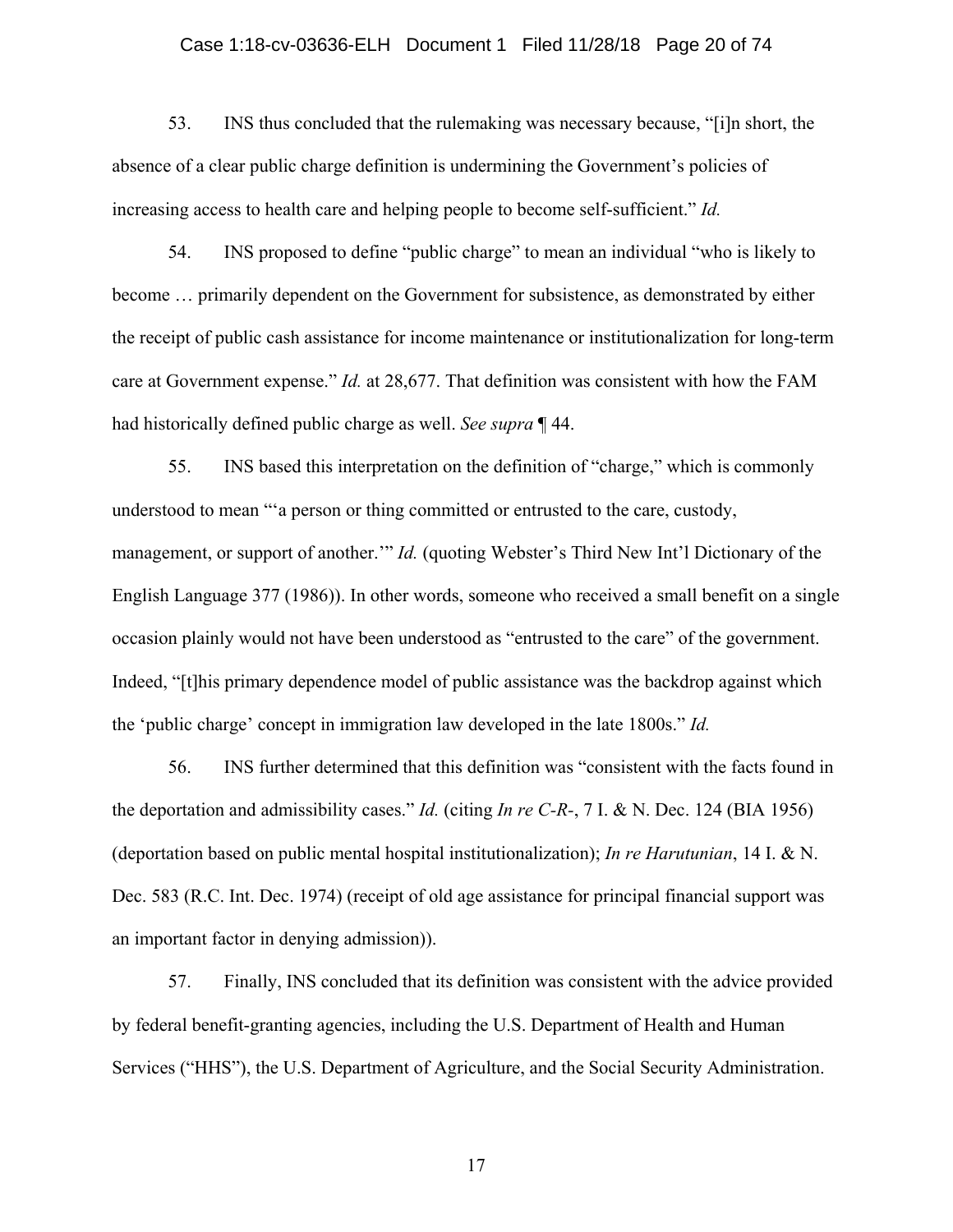### Case 1:18-cv-03636-ELH Document 1 Filed 11/28/18 Page 21 of 74

*Id.* Each concurred that "receipt of cash assistance for income maintenance is the best evidence of primary dependence on the Government" because "non-cash benefits generally provide supplementary support … to low-income working families to sustain and improve their ability to remain self-sufficient." *Id.* at 28,677-78.

58. INS never finalized the 1999 NPRM.

#### $\mathbf{C}$ . **INS's 1999 Field Guidance.**

<span id="page-20-0"></span>59. In addition to publishing the 1999 NPRM, INS also published its "Field Guidance" on the public charge issue, "which both summarize<sup>[d]</sup> longstanding law with respect to public charge and provide[d] new guidance on public charge determinations." *Field Guidance on Deportability and Inadmissibility on Public Charge Grounds*, 64 Fed. Reg. 28,689, 28,689 (May 26, 1999).

60. The Field Guidance was published alongside the 1999 NPRM to "help alleviate public confusion over the meaning of the term 'public charge' in immigration law and its relationship to the receipt of Federal, State, and local public benefits" and to "provide aliens with better guidance as to the types of public benefits that will and will not be considered in public charge determinations." *Id.* In promulgating the Field Guidance, INS intended to adopt its definition of public charge "immediately, while allowing the public an opportunity to comment on the proposed rule." *Id.*

61. To that end, the Field Guidance adopted the same definition of public charge proposed in the NPRM. Specifically, INS defined a "public charge" as "an alien who has become … or who is likely to become … primarily dependent on the government for subsistence, as demonstrated by either (i) the receipt of public cash assistance for income maintenance or (ii) institutionalization for long-term care at government expense." *Id.* INS promulgated the same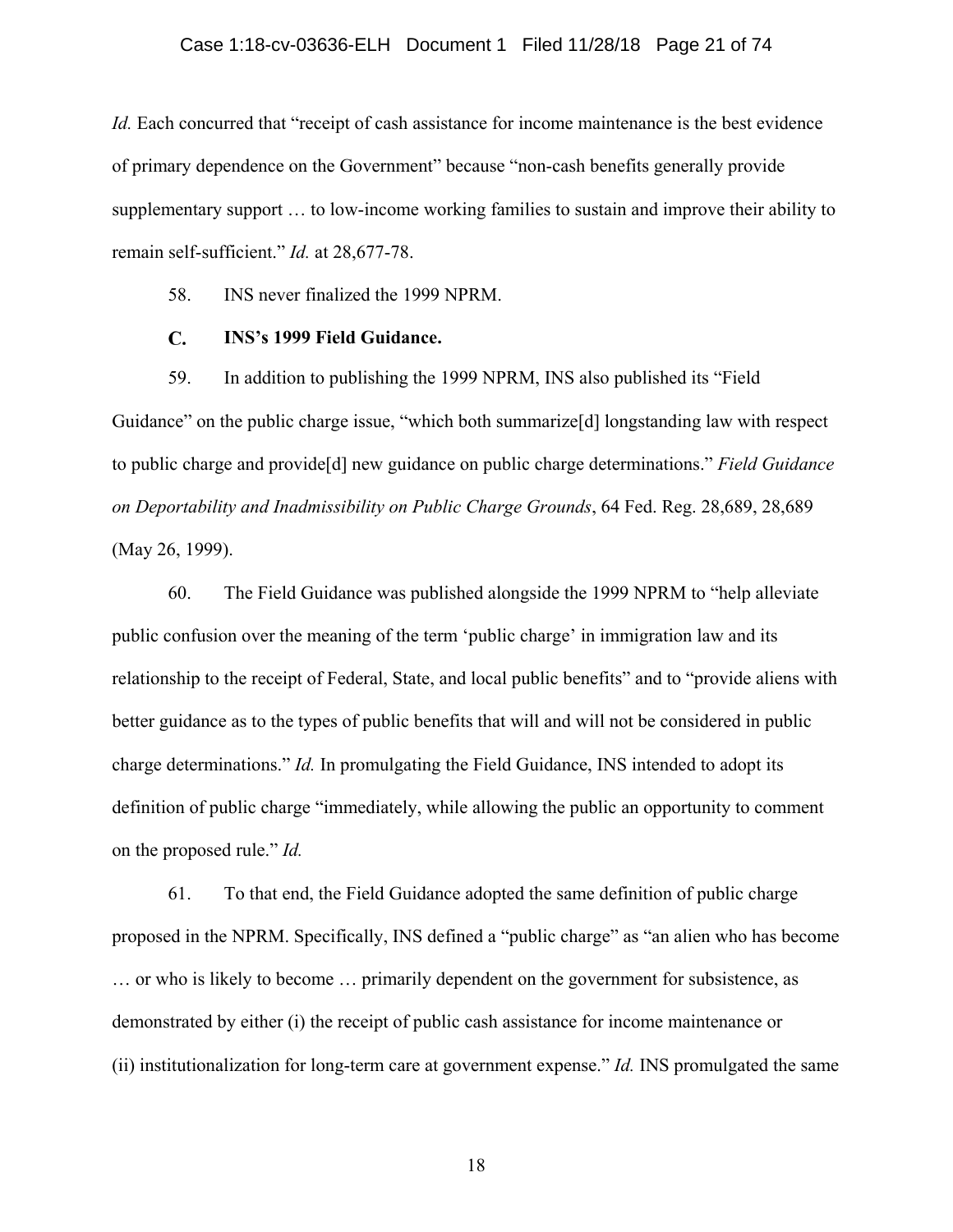## Case 1:18-cv-03636-ELH Document 1 Filed 11/28/18 Page 22 of 74

definition in both documents to ensure the "accurate and uniform application of law and policy in this area." *Id.*

62. In publishing the 1999 NPRM and the Field Guidance, INS expressly took "into account the law and public policy decisions concerning alien eligibility for public benefits and public health considerations, as well as past practice by the Service and the Department of State." *Id.* at 28,692. Moreover, INS specifically acknowledged that its definition of public charge conformed to the policy "codif[ied] … in the Foreign Affairs Manual," and described it as "taking a similar approach." *Id.* Once again, INS defended its parallel interpretations as adopting "uniform standards." *Id.*

63. INS also clarified that "[i]t has never been Service policy that any receipt of services or benefits paid for in whole or in part from public funds renders an alien a public charge, or indicates that the alien is likely to become a public charge." *Id.* Instead, INS stressed that "[t]he nature of the public program must be considered." *Id.* "For instance, attending public schools, taking advantage of school lunch or other supplemental nutrition programs, or receiving emergency medical care would not make an alien inadmissible as a public charge, despite the use of public funds." *Id.* 

64. INS gave four reasons for deciding to adopt the definition of public charge in both the 1999 NPRM and the Field Guidance:

> a. *First,* INS noted that "confusion about the relationship between the receipt of public benefits and the concept of 'public charge'" had "deterred eligible aliens and their families, including U.S. citizen children, from seeking important health and nutrition benefits that they are legally entitled to receive." *Id.* As INS explained, this "reluctance to access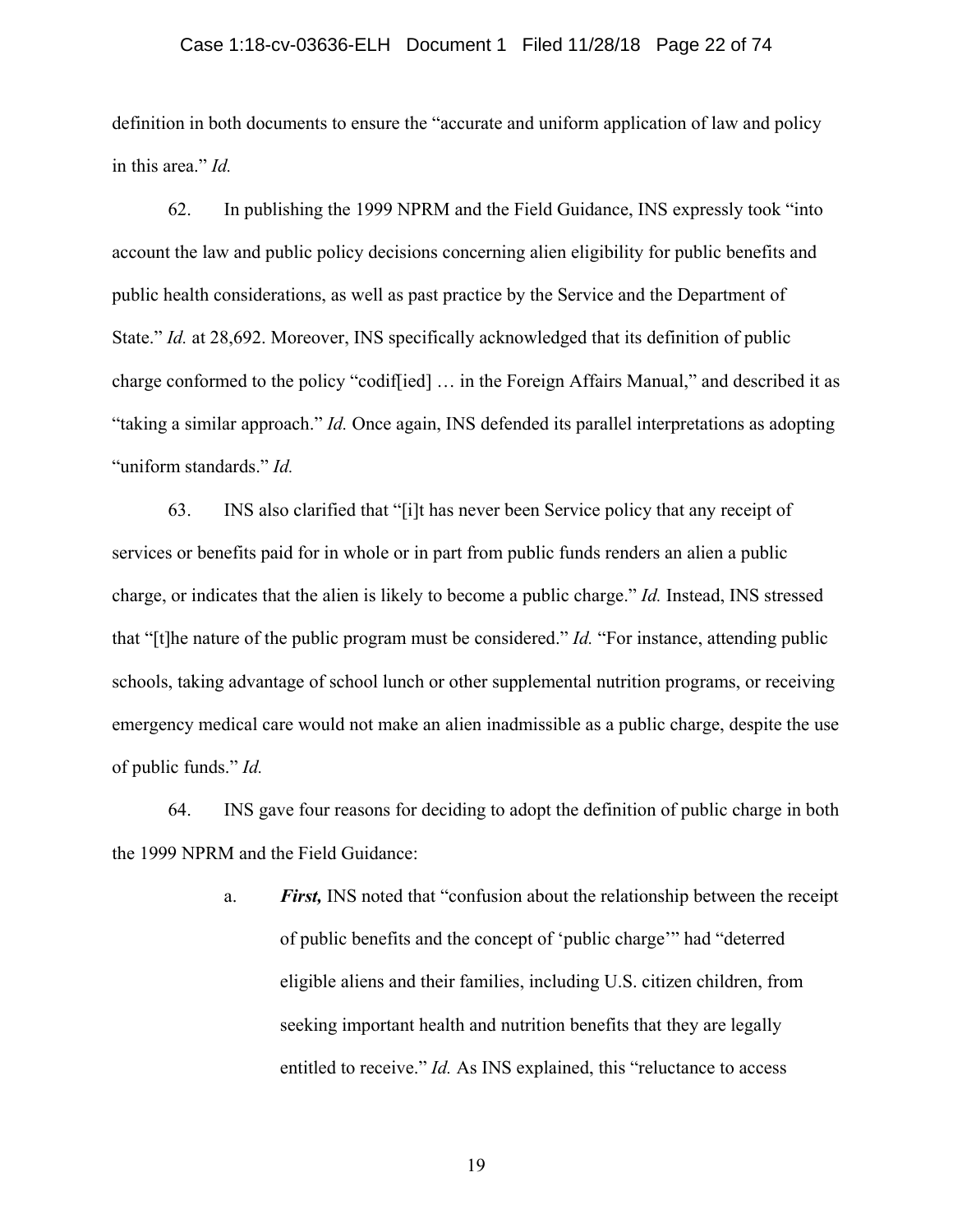benefits has an adverse impact not just on the potential recipients, but on public health and the general welfare." *Id.*

- b. *Second,* INS observed that non-cash benefits "are by their nature supplemental and do not, alone or in combination, provide sufficient resources to support an individual or family." *Id.* Thus, by focusing only on cash assistance for income maintenance, the Service could "identify those who are primarily dependent on the government for subsistence without inhibiting access to non-cash benefits that serve important public interests." *Id.*
- c. *Third,* INS acknowledged that "federal, state, and local benefits are increasingly being made available to families with incomes far above the poverty level, reflecting broad public policy decisions about improving general public health and nutrition, promoting education, and assisting working-poor families in the process of becoming self-sufficient." *Id.* INS therefore concluded that "participation in such non-cash programs is not evidence of poverty or dependence." *Id.*
- d. *Fourth,* INS observed that in light of the "complex" rules governing eligibility for federal, state, and local public benefits, "INS Officers are not expected to know the substantive eligibility rules for different public benefit programs." *Id.* Limiting the types of programs considered for public charge purposes would therefore produce "simpler and more uniform" public charge determinations, "while simultaneously providing greater predictability to the public." *Id.*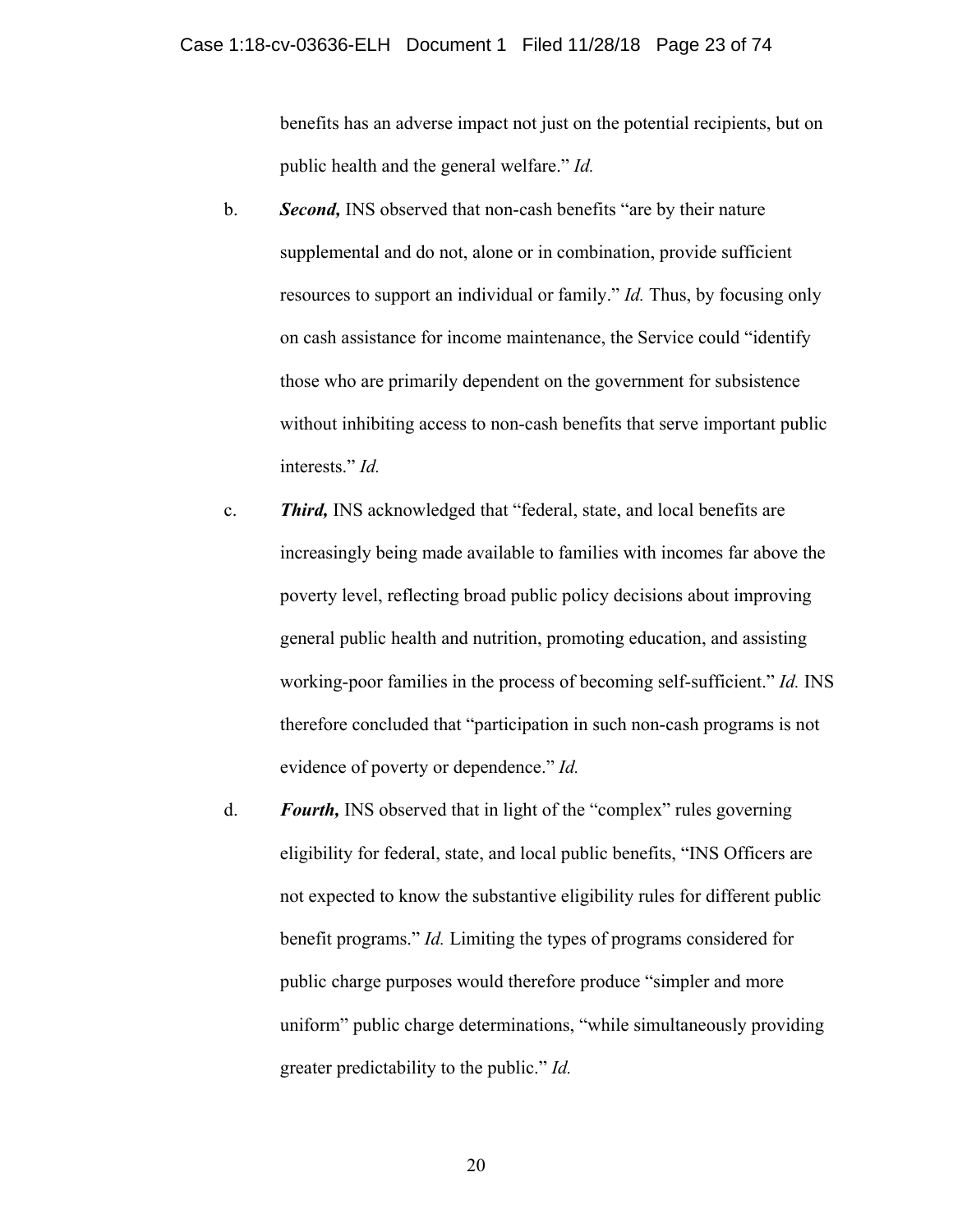# Case 1:18-cv-03636-ELH Document 1 Filed 11/28/18 Page 24 of 74

65. INS did not anticipate that adopting the NPRM's definition of "public charge" would "substantially change the number of aliens who will be found deportable or inadmissible as public charges" primarily because "under the stricter eligibility rules of the welfare reform laws, many legal aliens are no longer eligible to receive certain types of public benefits." *Id.*

66. INS directed officers to "not initiate or pursue public charge deportation cases against aliens who have not received public cash benefits for income maintenance or who have not been institutionalized for long-term care." *Id.* at 26,869. INS further instructed officers to "not place any weight on the receipt of non-cash public benefits (other than institutionalization) or the receipt of cash benefits for purposes other than for income maintenance with respect to determinations of admissibility or eligibility for adjustment on public charge grounds." *Id.*

67. INS then provided a non-exclusive list of non-cash benefit programs and stated in no uncertain terms that "past, current, or future receipt of these benefits should not be considered in determining whether an alien is or is likely to become a public charge." *Id.* at 28,693. That list includes the same benefit programs previously identified in the FAM as excluded from consideration for purposes of the public charge determination. *Compare id. with supra* ¶ 45.

68. As for the Affidavit of Support, INS acknowledged that the Form I-864 "asks whether the sponsor or a member of the sponsor's household has received means-tested benefits within the past 3 years." 64 Fed. Reg. at 28,693. INS clarified, however, that "[t]he purpose of this question is not to determine whether the sponsor is or is likely to become a public charge, but to ensure that the adjudicating officer has access to all facts that may be relevant in determining whether the 125-percent annual income test is met." *Id.* INS therefore specified that "[a]ny cash benefits received by the sponsor cannot be counted toward meeting the 125-percent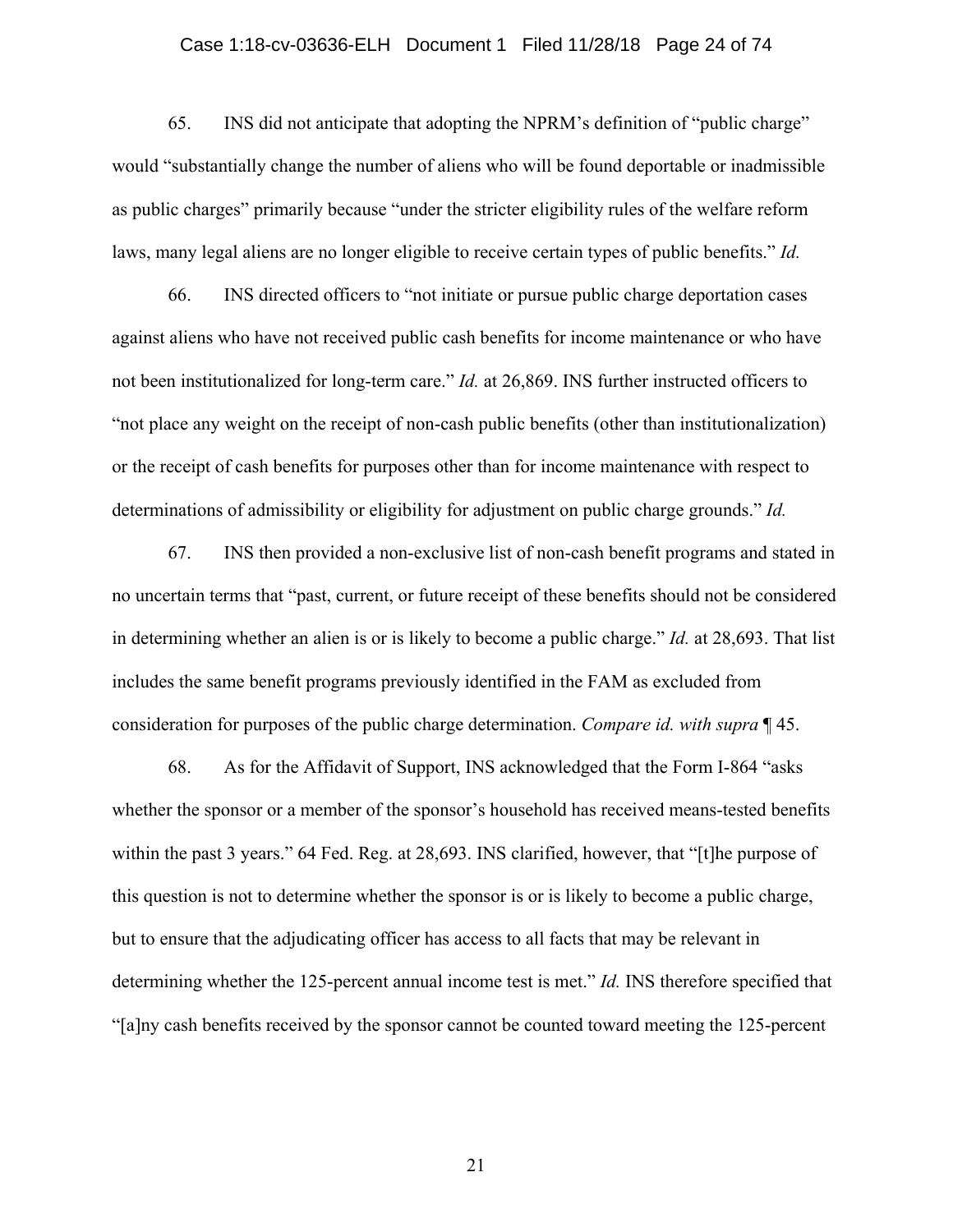# Case 1:18-cv-03636-ELH Document 1 Filed 11/28/18 Page 25 of 74

income threshold," but that the "receipt of other means-tested benefits, such as Medicaid, is not disqualifying for sponsorship purposes." *Id.*

# <span id="page-24-0"></span>**III. President Trump and His Administration's Beliefs About Immigrants.**

69. Throughout his campaign and time in office, President Trump has made clear his intent to limit the number of immigrants from Latin American, African, and Asian countries. Most notably, President Trump asked, "Why do we want all these people from 'shithole countries' coming here?,"[21](#page-24-1) a remark Senator Lindsey Graham described as "incredibly disappointing."<sup>[22](#page-24-2)</sup> Similarly, Trump has described immigrants from those countries as "infesting" the United States.<sup>[23](#page-24-3)</sup>

70. President Trump's view on limiting immigration from "shithole countries" is in turn based on his discriminatory belief that immigrants from such countries are poorer and consequently drain taxpayer resources. During a meeting in the Oval Office, Trump complained that immigrants from Haiti "all have AIDS" and that once immigrants from Nigeria had seen the United States, they would never "go back to their huts."<sup>[24](#page-24-4)</sup> At the same time, Trump "suggested that the United States should instead bring more people from countries such as Norway," while

<span id="page-24-1"></span> <sup>21</sup> Eli Watkins & Abby Phillip, *Trump Decries Immigrants from 'Shithole Countries' Coming to US*, CNN (Jan. 12, 2018), [https://www.cnn.com/2018/01/11/politics/immigrants-shithole](https://www.cnn.com/2018/01/11/politics/immigrants-shithole-countries-trump/index.html)[countries-trump/index.html.](https://www.cnn.com/2018/01/11/politics/immigrants-shithole-countries-trump/index.html)

<span id="page-24-2"></span><sup>22</sup> Emma Dumain, *A Day Later, Lindsey Graham Breaks Public Silence on Trump's 'Shithole' Remarks*, McClatchy (Jan. 12, 2018), [https://www.mcclatchydc.com/news/politics](https://www.mcclatchydc.com/news/politics-government/congress/article194434204.html)[government/congress/article194434204.html.](https://www.mcclatchydc.com/news/politics-government/congress/article194434204.html)

<span id="page-24-3"></span><sup>&</sup>lt;sup>23</sup> Donald J. Trump (@realDonaldTrump), Twitter (June 19, 2018, 9:52 AM), [https://twitter.com/realDonaldTrump/status/1009071403918864385.](https://twitter.com/realDonaldTrump/status/1009071403918864385)

<span id="page-24-4"></span><sup>24</sup> Michael D. Shear & Julie Hirschfeld Davis, *Stoking Fears, Trump Defied Bureaucracy to Advance Immigration Agenda*, N.Y. Times (Dec. 23, 2017), https://www.nytimes.com/2017/12/23/us/politics/trump-immigration.html? r=0.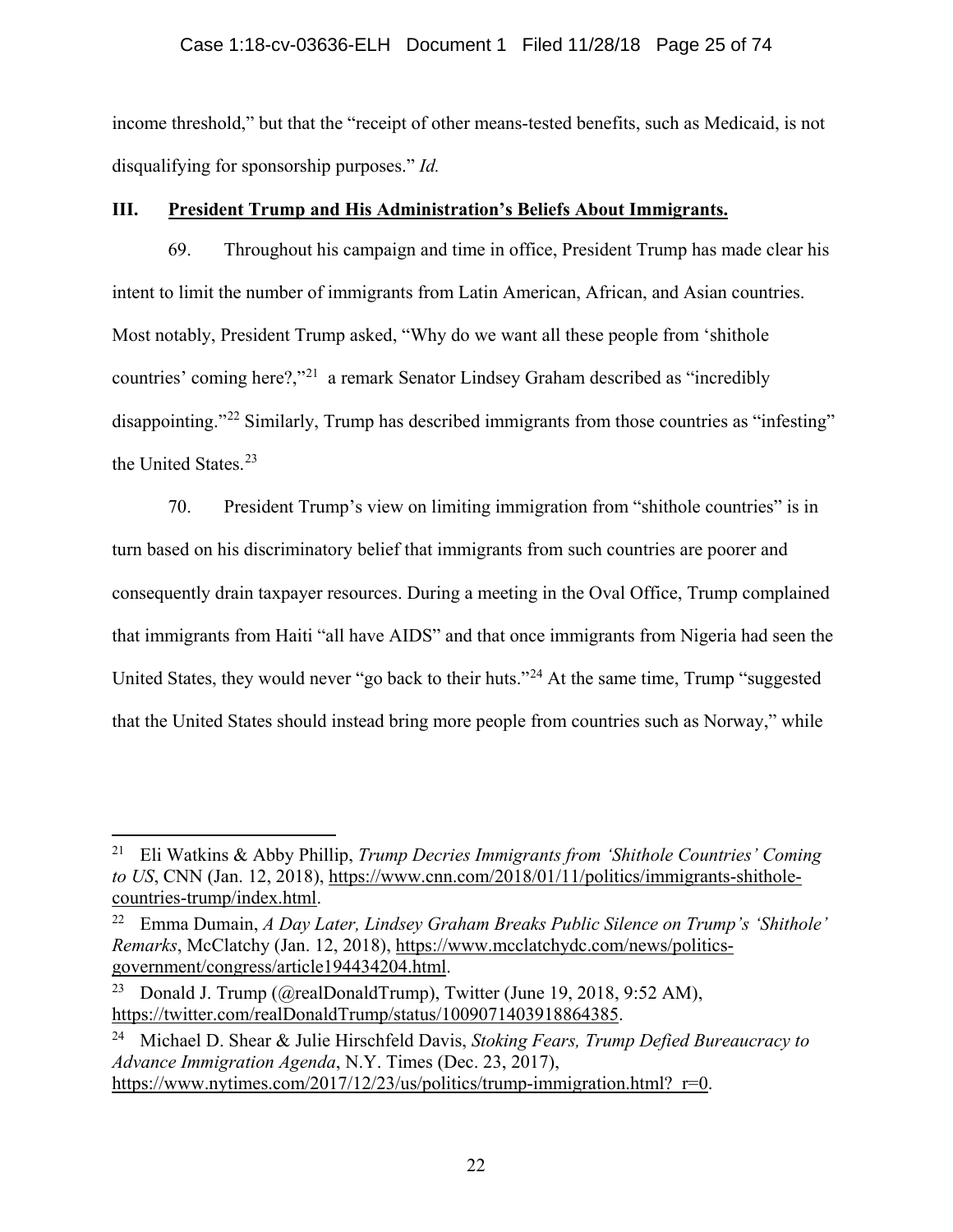# Case 1:18-cv-03636-ELH Document 1 Filed 11/28/18 Page 26 of 74

he was "open" to immigrants from some Asian countries thought to be economically beneficial. [25](#page-25-0)

71. Trump has made no secret of his views that immigrants drain public resources.

Just weeks before the filing of this Complaint, Trump promoted an article titled "Shock report:

US paying more for illegal immigrant births than Trump's wall."<sup>[26](#page-25-1)</sup> Trump has also stated:

- e. "ObamaCare gives free insurance to illegal immigrants."[27](#page-25-2)
- f. "Your tax dollars well spent. Over 1.295M ObamaCare enrollees will also be illegal immigrants."[28](#page-25-3)
- g. "It's a national embarrassment that an illegal immigrant can walk across the border and receive free health care."<sup>[29](#page-25-4)</sup>
- h. "We will soon be at a point with our incompetent politicians where we will be treating illegal immigrants better than our veterans."<sup>[30](#page-25-5)</sup>

<span id="page-25-0"></span> <sup>25</sup> Josh Dawsey, *Trump Derides Protections for Immigrants from "Shithole" Countries*, Wash. Post (Jan. 12, 2018), [https://www.washingtonpost.com/politics/trump-attacks-protections-for](https://www.washingtonpost.com/politics/trump-attacks-protections-for-immigrants-from-shithole-countries-in-oval-office-meeting/2018/01/11/bfc0725c-f711-11e7-91af-31ac729add94_story.html?noredirect=on&utm_term=.bd24836c5250)[immigrants-from-shithole-countries-in-oval-office-meeting/2018/01/11/bfc0725c-f711-11e7-](https://www.washingtonpost.com/politics/trump-attacks-protections-for-immigrants-from-shithole-countries-in-oval-office-meeting/2018/01/11/bfc0725c-f711-11e7-91af-31ac729add94_story.html?noredirect=on&utm_term=.bd24836c5250) [91af-31ac729add94\\_story.html?noredirect=on&utm\\_term=.bd24836c5250.](https://www.washingtonpost.com/politics/trump-attacks-protections-for-immigrants-from-shithole-countries-in-oval-office-meeting/2018/01/11/bfc0725c-f711-11e7-91af-31ac729add94_story.html?noredirect=on&utm_term=.bd24836c5250)

<span id="page-25-1"></span><sup>&</sup>lt;sup>26</sup> Donald J. Trump (@realDonaldTrump), Twitter (Oct. 22, 2018, 1:52 PM), [https://twitter.com/realDonaldTrump/status/1054430376557535232.](https://twitter.com/realDonaldTrump/status/1054430376557535232)

<span id="page-25-2"></span><sup>&</sup>lt;sup>27</sup> Donald J. Trump (@realDonaldTrump), Twitter (Feb. 28, 2012, 2:08 PM), [https://twitter.com/realDonaldTrump/status/174571702091644928.](https://twitter.com/realDonaldTrump/status/174571702091644928)

<span id="page-25-3"></span><sup>&</sup>lt;sup>28</sup> Donald J. Trump (@realDonaldTrump), Twitter (July 7, 2014, 3:54 PM), [https://twitter.com/realDonaldTrump/status/486236729083719680.](https://twitter.com/realDonaldTrump/status/486236729083719680)

<span id="page-25-4"></span><sup>&</sup>lt;sup>29</sup> Donald J. Trump (@realDonaldTrump), Twitter (July 18, 2015, 2:16 PM), [https://twitter.com/realDonaldTrump/status/622469994220273664.](https://twitter.com/realDonaldTrump/status/622469994220273664)

<span id="page-25-5"></span>Donald J. Trump (@realDonaldTrump), Twitter (July 20, 2015, 10:25 AM), https://twitter.com/realDonaldTrump/status/623136748718137344.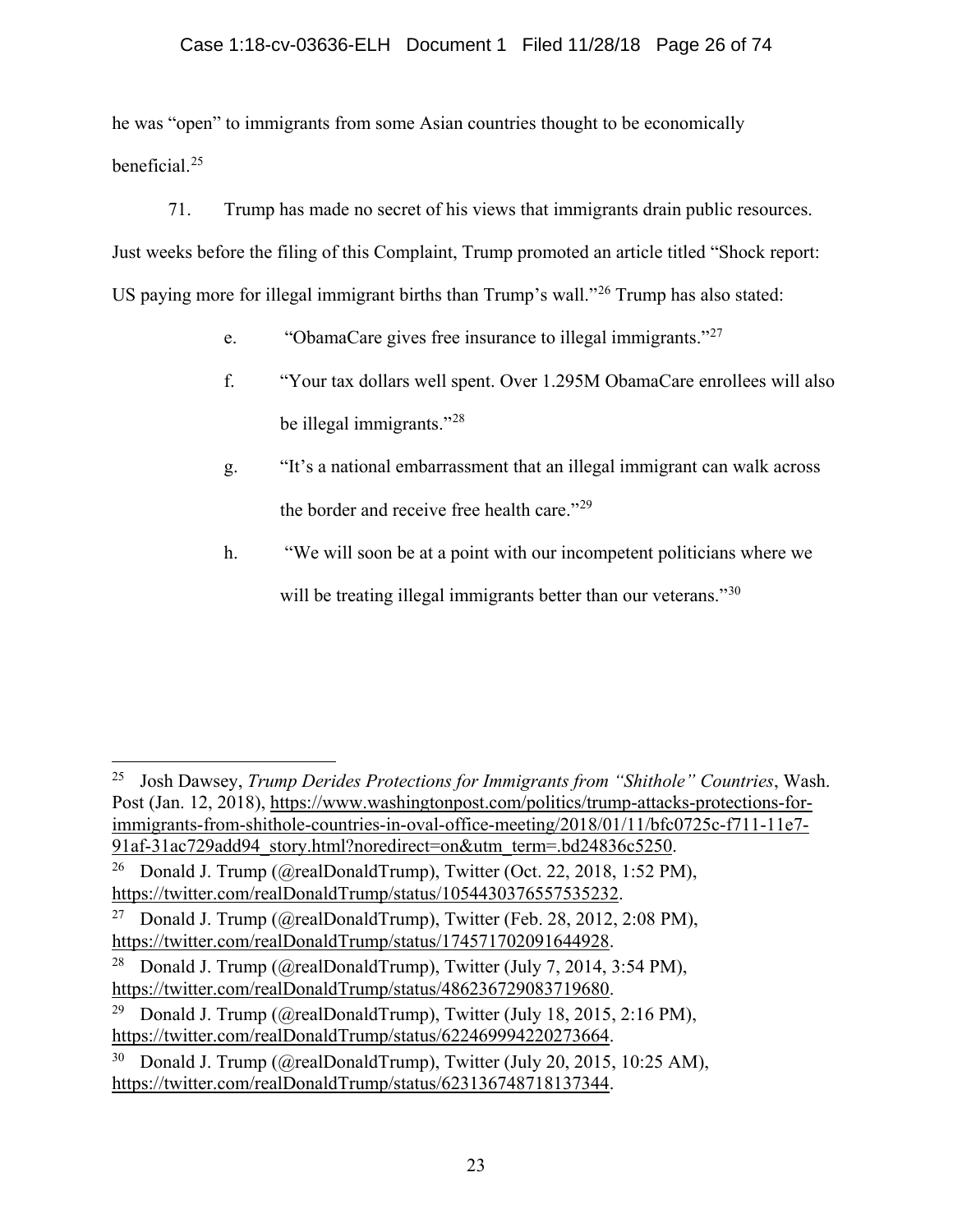- i. "How crazy 7.5% of all births in U.S. are to illegal immigrants, over 300,000 babies per year. This must stop. Unaffordable and not right!"[31](#page-26-0)
- j. "Notice that illegal immigrants will be given ObamaCare and free college tuition but nothing has been mentioned about our VETERANS #DemDebate."[32](#page-26-1)
- k. "Do you believe that Hillary Clinton now wants Obamacare for illegal immigrants? She should spend more time taking care of our great Vets!"<sup>[33](#page-26-2)</sup>
- l. "When illegal immigrant households receive far more in federal welfare benefits - than []native American households - there is something CLEARLY WRONG with the system!"[34](#page-26-3)
- m. "According to the National Academy of Sciences, our current immigration system costs America's taxpayers many billions of dollars a year."<sup>[35](#page-26-4)</sup>
- n. "We also believe that those seeking to immigrate into our country should be able to support themselves financially and should not be able to use

<span id="page-26-0"></span><sup>&</sup>lt;sup>31</sup> Donald J. Trump (@realDonaldTrump), Twitter (Aug. 21, 2015, 9:56 AM), https://twitter.com/realDonaldTrump/status/634725641972248576.

<span id="page-26-1"></span><sup>&</sup>lt;sup>32</sup> Donald J. Trump (@realDonaldTrump), Twitter (Oct. 13, 2015, 10:33 PM), [https://twitter.com/realDonaldTrump/status/486236729083719680.](https://twitter.com/realDonaldTrump/status/486236729083719680)

<span id="page-26-2"></span><sup>33</sup> Donald J. Trump (@realDonaldTrump), Twitter (Mar. 18, 2016, 8:40 PM), [https://twitter.com/realDonaldTrump/status/486236729083719680.](https://twitter.com/realDonaldTrump/status/486236729083719680)

<span id="page-26-3"></span><sup>34</sup> *Trump: I'll Fix Welfare System that Helps Illegal Immigrants More than Americans*, Fox News Insider (May 11, 2016), [http://insider.foxnews.com/2016/05/11/trump-rips-welfare](http://insider.foxnews.com/2016/05/11/trump-rips-welfare-system-gives-illegal-immigrants-more-americans)[system-gives-illegal-immigrants-more-americans.](http://insider.foxnews.com/2016/05/11/trump-rips-welfare-system-gives-illegal-immigrants-more-americans)

<span id="page-26-4"></span><sup>35</sup> Michelle Ye Hee Lee, *Trump's Claim that Immigrants Cost Taxpayers "Many Billions of Dollars a Year*,*"* Wash. Post (Mar. 7, 2017), [https://www.washingtonpost.com/news/fact](https://www.washingtonpost.com/news/fact-checker/wp/2017/03/07/trumps-claim-that-immigrants-cost-taxpayers-many-billions-of-dollars-a-year/?utm_term=.ede94af91a0f)[checker/wp/2017/03/07/trumps-claim-that-immigrants-cost-taxpayers-many-billions-of-dollars](https://www.washingtonpost.com/news/fact-checker/wp/2017/03/07/trumps-claim-that-immigrants-cost-taxpayers-many-billions-of-dollars-a-year/?utm_term=.ede94af91a0f)[a-year/?utm\\_term=.ede94af91a0f.](https://www.washingtonpost.com/news/fact-checker/wp/2017/03/07/trumps-claim-that-immigrants-cost-taxpayers-many-billions-of-dollars-a-year/?utm_term=.ede94af91a0f)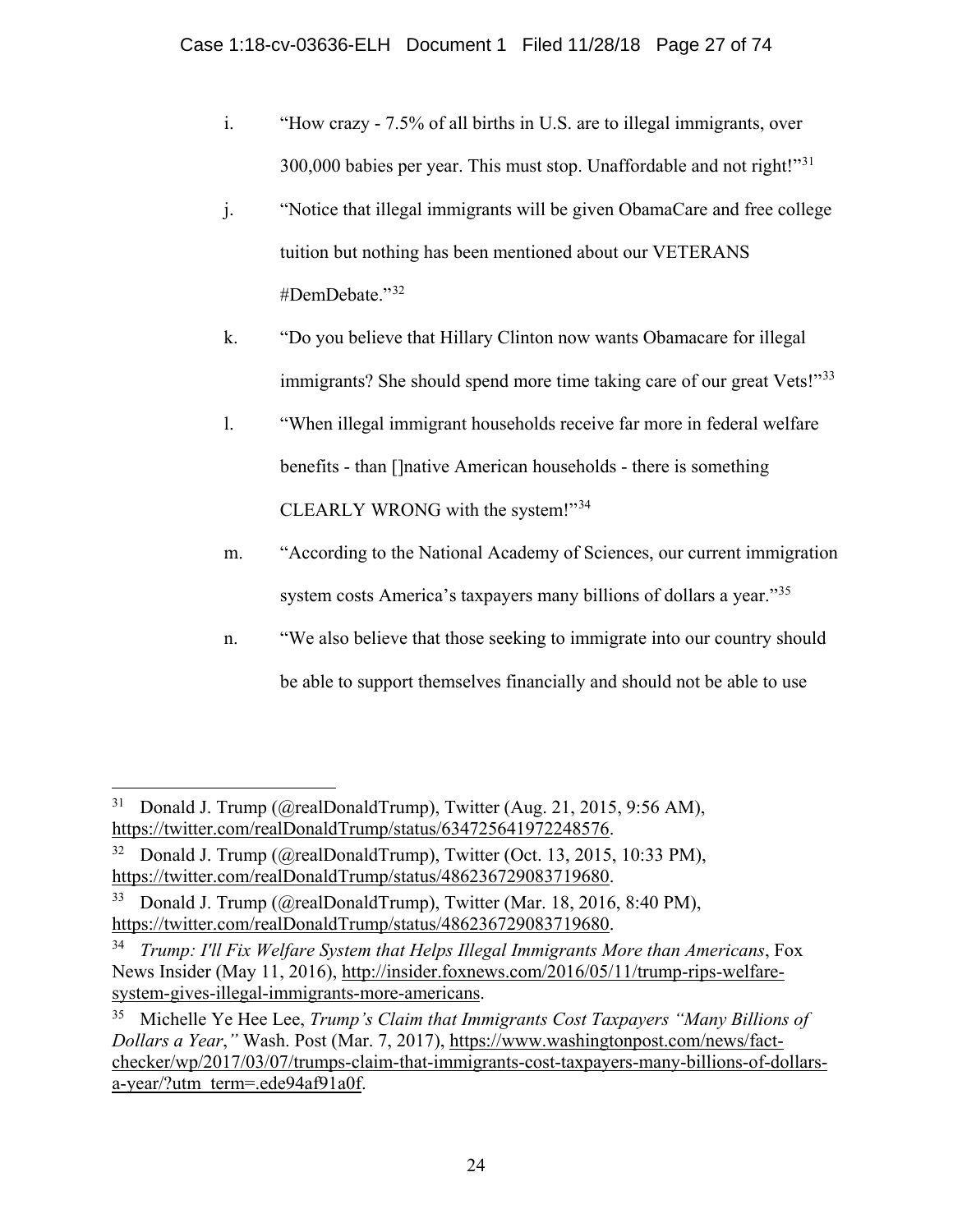welfare for themselves or the household for a period of at least five years."[36](#page-27-0)

- o. "The RAISE Act prevents new migrants and new immigrants from collecting welfare … They're not going to come in and just immediately go and collect welfare. That doesn't happen under the RAISE Act. They can't do that."  $37$
- p. "Current immigration policy imposes as much as \$300 billion annually in net fiscal costs on U.S. taxpayers."[38](#page-27-2)
- q. "According to the Center for Immigration Studies, the \$18 billion wall will pay for itself by curbing the importation of crime, drugs, and illegal immigrants who tend to go on the federal dole."<sup>[39](#page-27-3)</sup>
- r. "[T]hey're not sending their finest. We're sending them the hell back."<sup>[40](#page-27-4)</sup>
- s. "That's why Democrats want to give illegal aliens free welfare, free health care and free education." "Give them a driver's license, next thing you

<span id="page-27-0"></span> <sup>36</sup> Michelle Ye Hee Lee, *President Trump's Claim About Immigrants 'Immediately' Collecting 'Welfare*,*'* Wash. Post (Aug. 24, 2017), [https://www.washingtonpost.com/news/fact](https://www.washingtonpost.com/news/fact-checker/wp/2017/08/04/president-trumps-claim-about-immigrants-immediately-collecting-welfare/?noredirect=on&utm_term=.f0522d2868b4)[checker/wp/2017/08/04/president-trumps-claim-about-immigrants-immediately-collecting](https://www.washingtonpost.com/news/fact-checker/wp/2017/08/04/president-trumps-claim-about-immigrants-immediately-collecting-welfare/?noredirect=on&utm_term=.f0522d2868b4)[welfare/?noredirect=on&utm\\_term=.f0522d2868b4](https://www.washingtonpost.com/news/fact-checker/wp/2017/08/04/president-trumps-claim-about-immigrants-immediately-collecting-welfare/?noredirect=on&utm_term=.f0522d2868b4) (quoting a July 5, 2017 speech in Youngstown, Ohio).

<span id="page-27-1"></span><sup>37</sup> *Id.* (quoting an Aug. 2, 2017 press conference).

<span id="page-27-2"></span><sup>38</sup> Miriam Valverde, *Do Immigrants Cost U.S. Taxpayers \$300 Billion Annually?*, PolitiFact (Jan. 23, 2018), [https://www.politifact.com/truth-o-meter/statements/2018/jan/23/donald](https://www.politifact.com/truth-o-meter/statements/2018/jan/23/donald-trump/does-immigration-policy-impose-300-billion-annuall/)[trump/does-immigration-policy-impose-300-billion-annuall/.](https://www.politifact.com/truth-o-meter/statements/2018/jan/23/donald-trump/does-immigration-policy-impose-300-billion-annuall/)

<span id="page-27-3"></span><sup>&</sup>lt;sup>39</sup> Donald J. Trump (@realDonaldTrump), Twitter (Mar. 13, 2018, 11:24 AM), [https://twitter.com/realDonaldTrump/status/973580538358374402.](https://twitter.com/realDonaldTrump/status/973580538358374402)

<span id="page-27-4"></span><sup>40</sup> *Trump: 'We're Sending Them the Hell Back*,*'* NBC News (June 20, 2018), [https://www.nbcnews.com/video/trump-we-re-sending-them-the-hell-back-](https://www.nbcnews.com/video/trump-we-re-sending-them-the-hell-back-1260491331685?v=raila&)[1260491331685?v=raila&.](https://www.nbcnews.com/video/trump-we-re-sending-them-the-hell-back-1260491331685?v=raila&)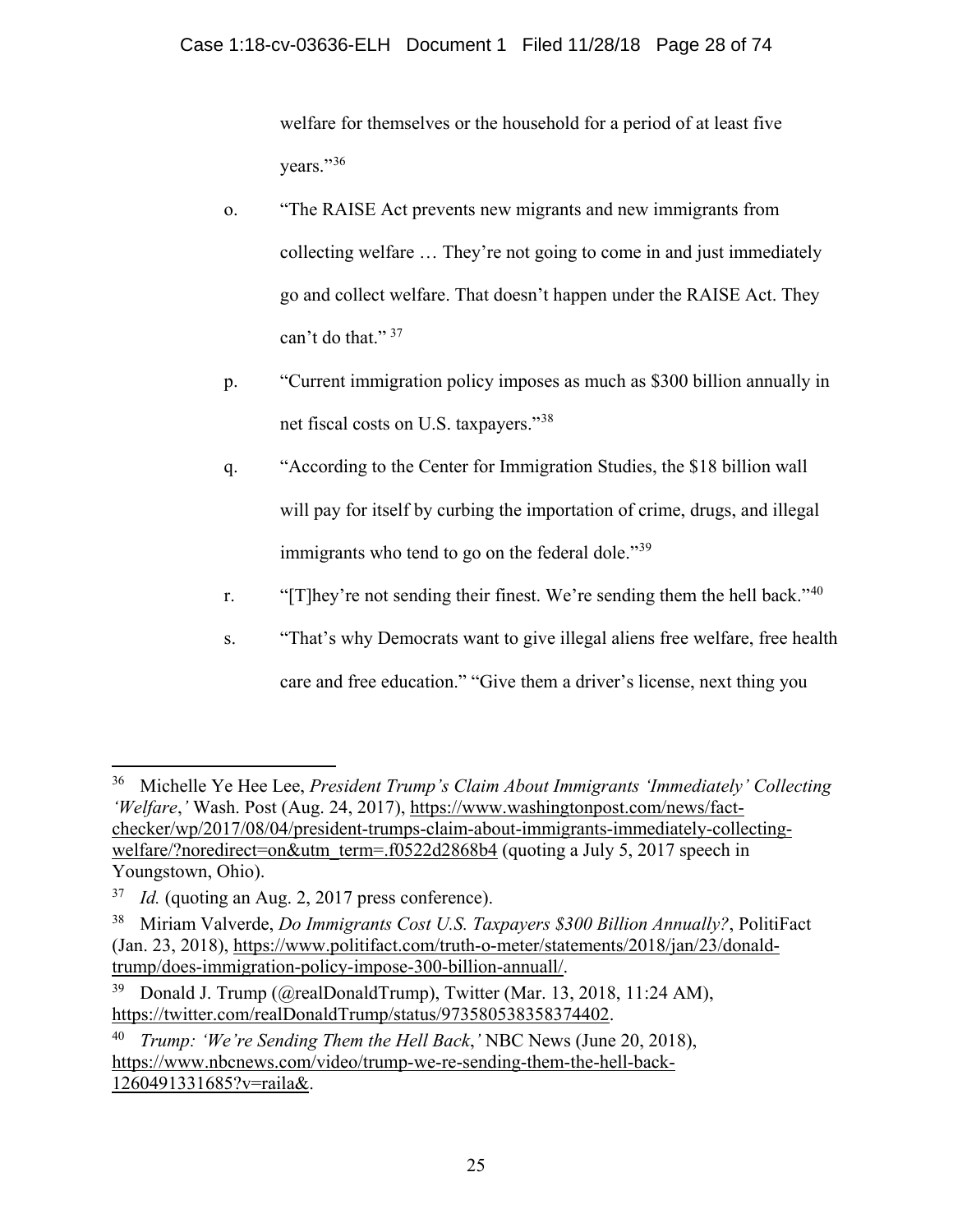know, they'll want to buy them a car. Then they'll say the car's not good enough—how about a Rolls Royce."<sup>[41](#page-28-0)</sup>

- t. "So-called Birthright Citizenship, which costs our Country billions of dollars and is very unfair to our citizens, will be ended one way or the other."[42](#page-28-1)
- u. "We're the only country in the world where a person comes in and has a baby, and the baby is essentially a citizen of the United States ... with all of those benefits."[43](#page-28-2)
- v. "Hundreds of thousands of children born to illegal immigrants are made automatic citizens of the United States every year, … [a]nd they're all made instantly eligible for every privilege and benefit of American citizenship. … They're full citizens. And it's costing us many, many billions of dollars a year."<sup>[44](#page-28-3)</sup>
- 72. Similarly, one of President Trump's senior advisors on immigration policy,

Stephen Miller, has misleadingly claimed that America's current immigration system "cost[s] taxpayers enormously because roughly half of immigrant head of households in the United States

<span id="page-28-0"></span> <sup>41</sup> Jonathan Allen, *Trump: 'Anybody Who Votes for A Democrat Now Is Crazy*,*'* NBC News (Oct. 19, 2018), [https://www.nbcnews.com/politics/politics-news/trump-anybody-who-votes](https://www.nbcnews.com/politics/politics-news/trump-anybody-who-votes-democrat-now-crazy-n922361)[democrat-now-crazy-n922361.](https://www.nbcnews.com/politics/politics-news/trump-anybody-who-votes-democrat-now-crazy-n922361)

<span id="page-28-1"></span><sup>&</sup>lt;sup>42</sup> Donald J. Trump (@realDonaldTrump), Twitter (Oct. 31, 2018, 9:25 AM), https://twitter.com/realDonaldTrump/status/1057624553478897665.

<span id="page-28-2"></span><sup>43</sup> Jonathan Swan & Stef W. Kight, *Exclusive: Trump Targeting Birthright Citizenship with Executive Order*, Axios (Oct. 30, 2018), [https://www.axios.com/trump-birthright-citizenship](https://www.axios.com/trump-birthright-citizenship-executive-order-0cf4285a-16c6-48f2-a933-bd71fd72ea82.html)[executive-order-0cf4285a-16c6-48f2-a933-bd71fd72ea82.html](https://www.axios.com/trump-birthright-citizenship-executive-order-0cf4285a-16c6-48f2-a933-bd71fd72ea82.html) (omission in original).

<span id="page-28-3"></span><sup>44</sup> Greg Sargent, *Trump Floats a New Absurdity to Support His Latest Hate Narrative*, Wash. Post (Nov. 2, 2018), [https://www.washingtonpost.com/blogs/plum-line/wp/2018/11/02/trump](https://www.washingtonpost.com/blogs/plum-line/wp/2018/11/02/trump-floats-a-new-absurdity-to-support-his-latest-hate-narrative/?utm_term=.1fbd08d12b69)[floats-a-new-absurdity-to-support-his-latest-hate-narrative/?utm\\_term=.1fbd08d12b69.](https://www.washingtonpost.com/blogs/plum-line/wp/2018/11/02/trump-floats-a-new-absurdity-to-support-his-latest-hate-narrative/?utm_term=.1fbd08d12b69)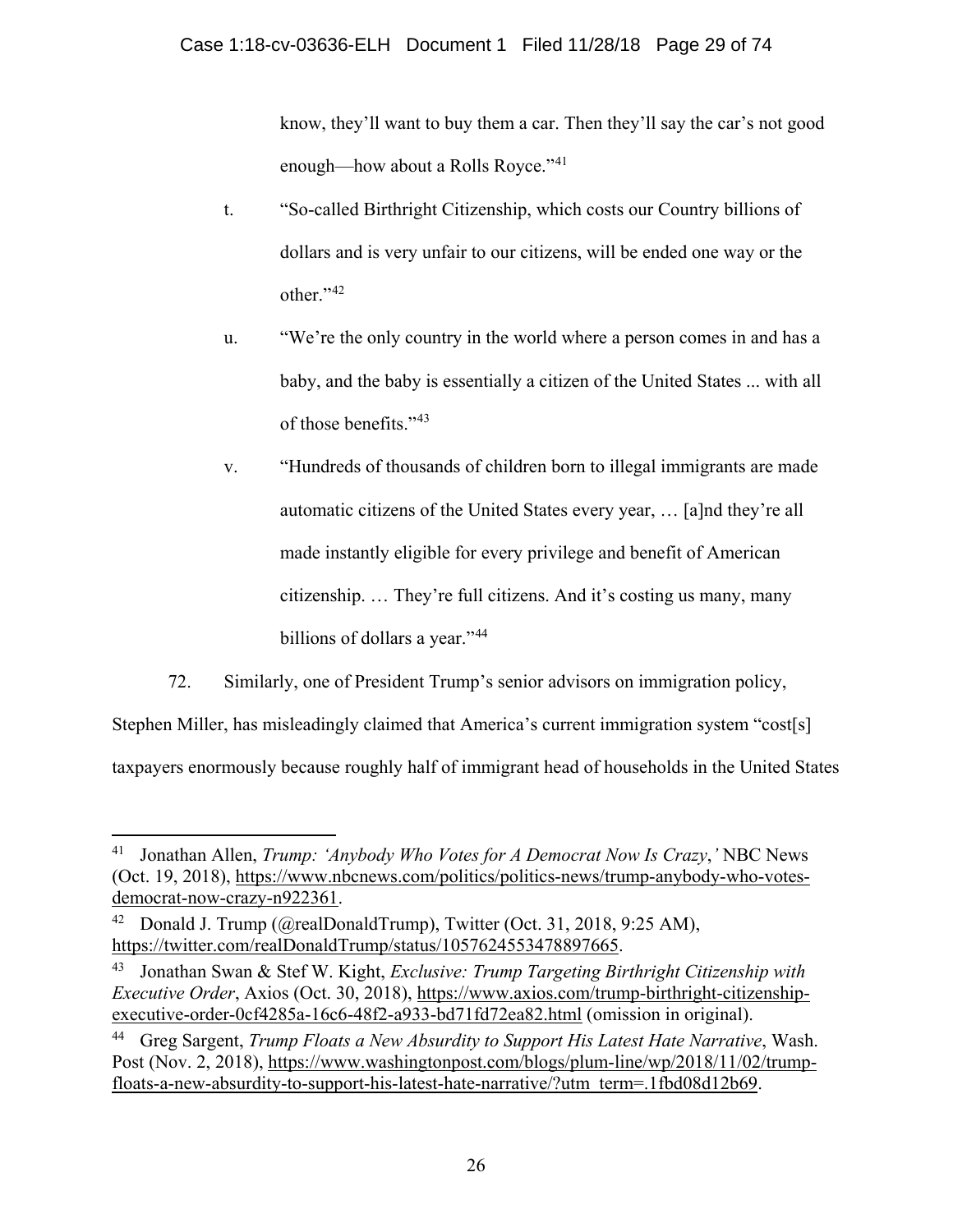# Case 1:18-cv-03636-ELH Document 1 Filed 11/28/18 Page 30 of 74

receive some type of welfare benefit," and that "a recent study said that as much as \$300 billion a year may be lost as a result of our current immigration system in terms of folks drawing more public benefits than they're paying in."<sup>[45](#page-29-0)</sup> When Miller discovered that an agency had drafted a report describing the benefits of refugees to the economy, he "swiftly intervened," and the report was "shelved in favor of a three-page list of all the federal assistance programs that refugees used."[46](#page-29-1) Within the Trump Administration, Miller has forcefully advocated for expanding the definition of public charge, even directing federal agencies to "prioritize" those changes over "other efforts."[47](#page-29-2)

73. Former Attorney General Jeff Sessions—the Attorney General during many of the Trump Administration's public charge efforts, including the FAM change—had also voiced concerns over immigrants using public benefits, asserting that "[n]o great and prosperous nation can have both a generous welfare system and open borders. Such a policy is both radical and dangerous."<sup>[48](#page-29-3)</sup> As a senator, Sessions "obsessed over immigrants using the safety net," and argued that "[e]ncouraging self-sufficiency must be a bedrock for our immigration policy."<sup>[49](#page-29-4)</sup>

<span id="page-29-0"></span> <sup>45</sup> *Press Briefing by Press Secretary Sarah Sanders and Senior Policy Advisor Stephen Miller*, The White House (Aug. 2, 2017), [https://www.whitehouse.gov/briefings-statements/press](https://www.whitehouse.gov/briefings-statements/press-briefing-press-secretary-sarah-sanders-senior-policy-advisor-stephen-miller-080217/)[briefing-press-secretary-sarah-sanders-senior-policy-advisor-stephen-miller-080217/.](https://www.whitehouse.gov/briefings-statements/press-briefing-press-secretary-sarah-sanders-senior-policy-advisor-stephen-miller-080217/)

<span id="page-29-1"></span><sup>46</sup> Shear & Davis, *Stoking Fears*.

<span id="page-29-2"></span><sup>47</sup> Tal Kopan, *Sources: Stephen Miller Pushing Policy to Make It Harder for Immigrants Who Received Benefits to Earn Citizenship*, CNN (Aug. 7, 2018), [https://www.cnn.com/2018/08/07/politics/stephen-miller-immigrants-penalize](https://www.cnn.com/2018/08/07/politics/stephen-miller-immigrants-penalize-benefits/index.html)[benefits/index.html.](https://www.cnn.com/2018/08/07/politics/stephen-miller-immigrants-penalize-benefits/index.html)

<span id="page-29-3"></span><sup>48</sup> *Attorney General Sessions Delivers Remarks to the Largest Class of Immigration Judges in History for the Executive Office for Immigration Review (EOIR)*, U.S. Dep't of Justice (Sept. 10, 2018), [https://www.justice.gov/opa/speech/attorney-general-sessions-delivers-remarks-largest](https://www.justice.gov/opa/speech/attorney-general-sessions-delivers-remarks-largest-class-immigration-judges-history)[class-immigration-judges-history.](https://www.justice.gov/opa/speech/attorney-general-sessions-delivers-remarks-largest-class-immigration-judges-history)

<span id="page-29-4"></span><sup>49</sup> Arthur Delaney, *Trump Considering Crackdown On Welfare for Legal Immigrants*, HuffPost (Feb. 2, 2017), [https://www.huffingtonpost.com/entry/trump-immigration](https://www.huffingtonpost.com/entry/trump-immigration-welfare_us_58938368e4b06f344e409174)welfare us 58938368e4b06f344e409174.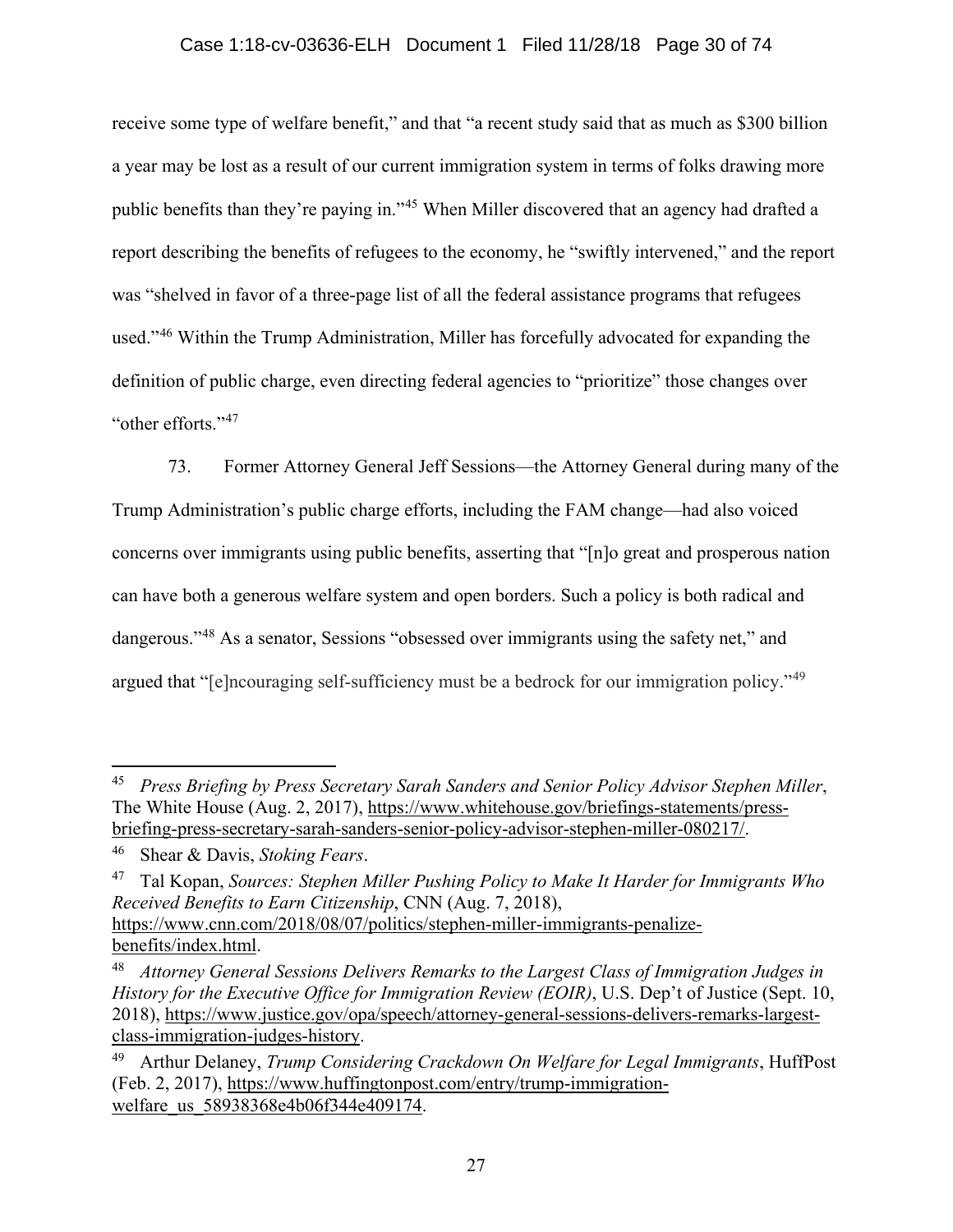# Case 1:18-cv-03636-ELH Document 1 Filed 11/28/18 Page 31 of 74

74. Upon information and belief, these incorrect or misleading statements reveal the Trump Administration's animus toward immigrants, particularly those from Latin American, Asian, and African countries, and those who accept public benefits. Indeed, the Ninth Circuit recently concluded that the plaintiffs challenging the Trump Administration's decision to rescind the Deferred Action for Childhood Arrivals Program had sufficiently "allege[d] a history of animus toward persons of Hispanic descent evidenced by both pre-presidential and postpresidential statements by President Trump." *Regents of the Univ. of California v. U.S. Dep't of Homeland Sec.*, No. 18-15068, 2018 WL 5833232, at \*30 (9th Cir. Nov. 8, 2018). Judge Owens, concurring, even concluded that the "litany of statements by the President and high-ranking members of his Administration that plausibly indicate animus toward undocumented immigrants from Central America" meant that the plaintiffs were likely to succeed on their claims on the merits. *Id.* at \*34.[50](#page-30-1)

75. That same hostility animates much of the Trump Administration's individual immigration policies, including its changes to the definition of public charge contained in the Foreign Affairs Manual.

# <span id="page-30-0"></span>**IV. The Trump Administration's Crusade to Change the Definition of "Public Charge."**

76. In keeping with these views, President Trump and his administration, including the other Defendants, have strived to vastly expand the longstanding definition of "public charge" as set forth in the FAM, the INS 1999 NPRM, and the INS Field Guidance, in order to

<span id="page-30-1"></span> $50$  Moreover, "[o]ne of the individuals who helped craft Trump's expanded public-charge regulation, policy analyst Ian Smith, was forced to resign from the Department of Homeland Security because of his ties to white nationalists." Chris Richardson, *Trump Has Found a New Way to Make Immigrant Families Suffer*, Nation (Oct. 26, 2018), [https://www.thenation.com/article/trump-public-charge-abolish/.](https://www.thenation.com/article/trump-public-charge-abolish/)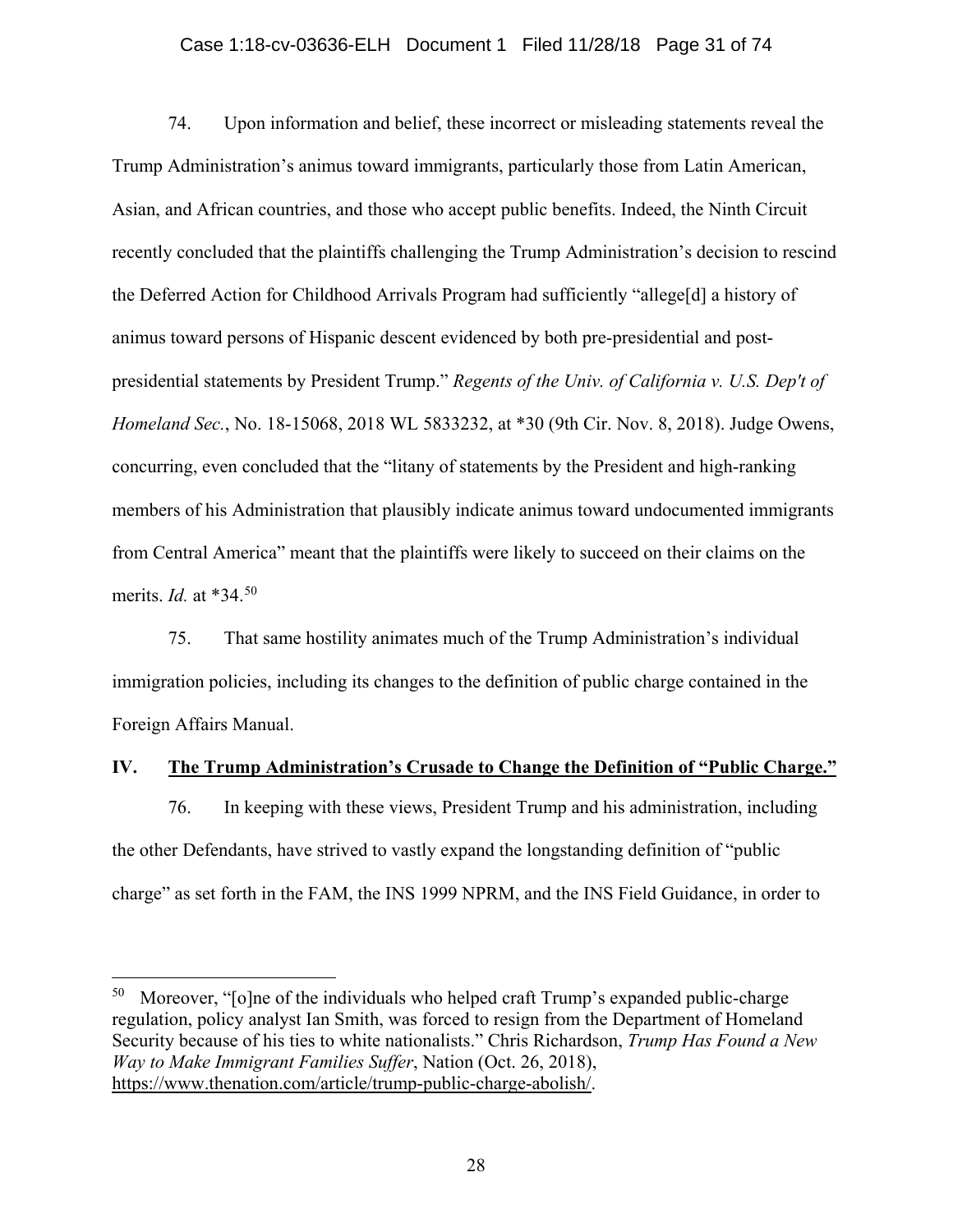## Case 1:18-cv-03636-ELH Document 1 Filed 11/28/18 Page 32 of 74

make it harder for immigrants who use any of a wide swath of public benefits to obtain legal status.

77. Shortly after President Trump's inauguration in January 2017, a draft of an Executive Order entitled "Executive Order on Protecting Taxpayer Resources by Ensuring Our Immigration Laws Promote Accountability and Responsibility" was obtained by the media.<sup>[51](#page-31-0)</sup> The Executive Order instructed DHS to "rescind any field guidance" and "propose for notice and comment a rule that provides standards for determining which aliens are inadmissible or deportable on public charge grounds"—*i.e.*, if a non-citizen is "likely to receive" or does receive non-cash public benefits.<sup>[52](#page-31-1)</sup> The Order also directed the State Department "to amend the Foreign Affairs Manual to ensure that its public-charge provisions are consistent with the goals of this Order."[53](#page-31-2) The draft Executive Order was never released or signed by President Trump.

78. Even though the draft Executive Order was never released, it had a palpable chilling effect on immigrant families' use of public benefits and health care services. Shortly after news of the leaked Executive Order was reported, many health care clinics, food pantries, and other service providers reported missed appointments by patients and a drop in participation in their programs.[54](#page-31-3) Many immigrants were unsure whether the proposed changes to the public charge test were already being implemented, or anticipated that they would be, and therefore

<span id="page-31-0"></span> <sup>51</sup> *See* Memorandum from Andrew Bremberg Regarding Executive Order on Protecting Taxpayer Resources by Ensuring Our Immigration Laws Promote Accountability and Responsibility (Jan. 23, 2017),

[https://www.nafsa.org/uploadedFiles/NAFSA\\_Dojo/Professional\\_Resources/Browse\\_by\\_Interest](https://www.nafsa.org/uploadedFiles/NAFSA_Dojo/Professional_Resources/Browse_by_Interest/International_Students_and_Scholars/DraftEOtaxprograms.pdf) [/International\\_Students\\_and\\_Scholars/DraftEOtaxprograms.pdf.](https://www.nafsa.org/uploadedFiles/NAFSA_Dojo/Professional_Resources/Browse_by_Interest/International_Students_and_Scholars/DraftEOtaxprograms.pdf)

<span id="page-31-1"></span><sup>52</sup> *Id.* at 3.

<span id="page-31-2"></span><sup>53</sup> *Id.* at 4.

<span id="page-31-3"></span><sup>54</sup> *See, e.g.*, J.B. Wogan, *Trump's Leaked Immigration Rule Already Having Impacts*, Governing (Mar. 2, 2018) [hereinafter Wogan, *Trump's Leaked Immigration Rule*], [http://www.governing.com/topics/public-justice-safety/gov-leaked-immigration-trump](http://www.governing.com/topics/public-justice-safety/gov-leaked-immigration-trump-benefits.html)[benefits.html.](http://www.governing.com/topics/public-justice-safety/gov-leaked-immigration-trump-benefits.html)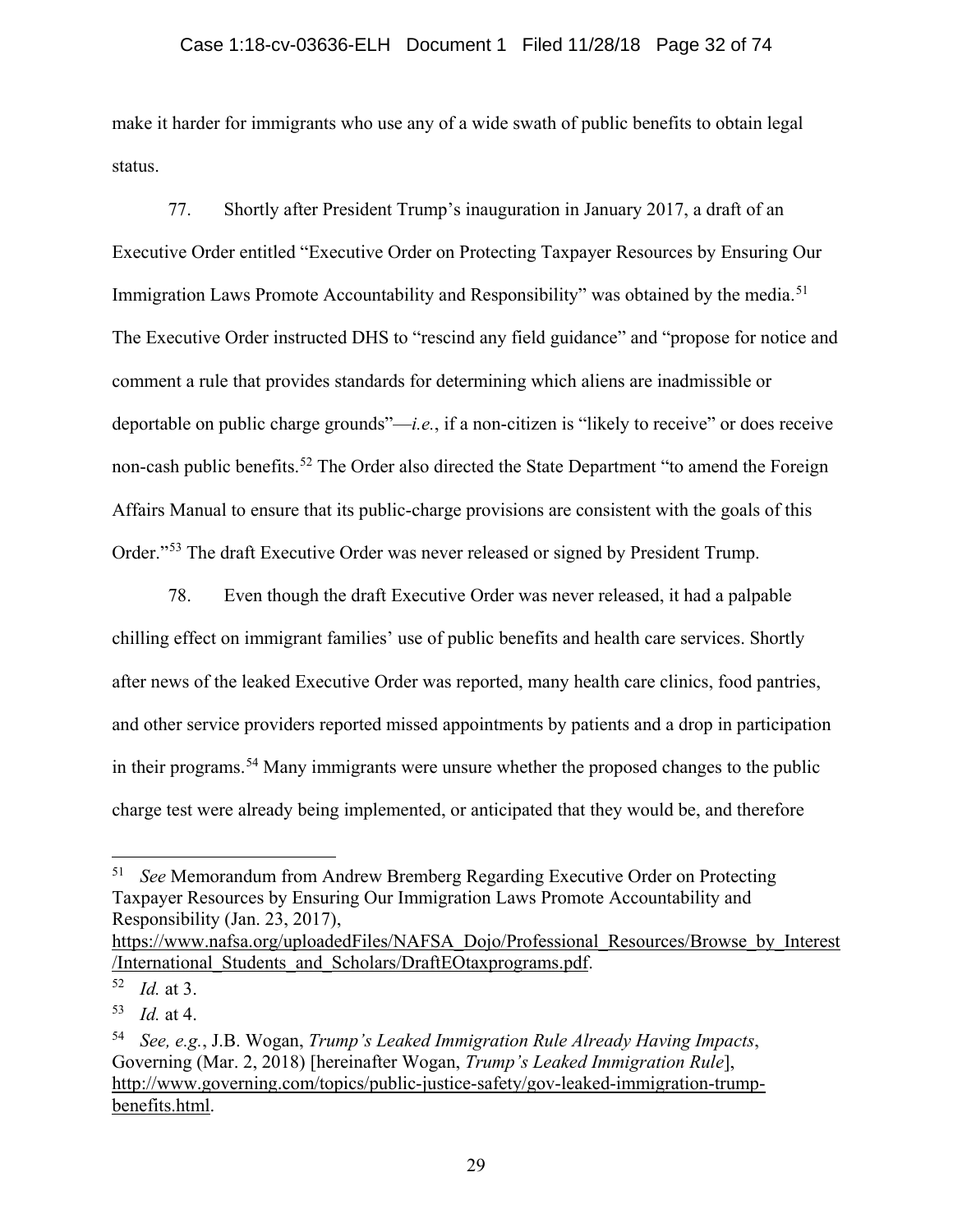## Case 1:18-cv-03636-ELH Document 1 Filed 11/28/18 Page 33 of 74

decided against using benefits that might affect their ability to adjust their status and remain or reunite with their family members.

79. In December 2017, DHS listed in the Unified Agenda of Federal Regulatory and Deregulatory Actions—which identifies an agency's regulatory priorities for the upcoming year—notice of its intent to publish a Notice for Public Rulemaking ("NPRM") regarding the public charge ground of inadmissibility. The Agenda specifically indicated that DHS planned to publish new regulations on public charge in July 2018. It did not describe any potential changes by State to the definition of "public charge" contained in the Foreign Affairs Manual.

80. In February 2018, Reuters reported on,<sup>[55](#page-32-0)</sup> and Vox News published, the text of a draft of a new public charge NPRM. Under that draft, immigrants would be considered likely to become a public charge if they depend not only on "any government assistance in the form of cash, checks, or other forms of money transfers, or instrument," but also on "non-cash government assistance in the form of aid, service, or other relief."[56](#page-32-1) In other words, the draft public charge NPRM proposed to expand the types of public assistance programs that could be considered in the public charge test, including non-cash benefits like SNAP, WIC, and Medicaid. The rule described in the draft public charge NPRM therefore represented a significant departure from the INS 1999 NPRM and Field Guidance.

<span id="page-32-0"></span> <sup>55</sup> Yeganeh Torbati, *Exclusive: Trump Administration May Target Immigrants Who Use Food Aid, Other Benefits*, Reuters (Feb. 8, 2018), [https://www.reuters.com/article/us-usa-immigration](https://www.reuters.com/article/us-usa-immigration-services-exclusive/exclusive-trump-administration-may-target-immigrants-who-use-food-aid-other-benefits-idUSKBN1FS2ZK)[services-exclusive/exclusive-trump-administration-may-target-immigrants-who-use-food-aid](https://www.reuters.com/article/us-usa-immigration-services-exclusive/exclusive-trump-administration-may-target-immigrants-who-use-food-aid-other-benefits-idUSKBN1FS2ZK)[other-benefits-idUSKBN1FS2ZK.](https://www.reuters.com/article/us-usa-immigration-services-exclusive/exclusive-trump-administration-may-target-immigrants-who-use-food-aid-other-benefits-idUSKBN1FS2ZK)

<span id="page-32-1"></span><sup>56</sup> *Staff-Level Draft: Inadmissibility on Public Charge Grounds*, U.S. Dep't of Homeland Security 233 (Feb. 2018), [https://cdn.vox-](https://cdn.vox-cdn.com/uploads/chorus_asset/file/10188201/DRAFT_NPRM_public_charge.0.pdf.)

[cdn.com/uploads/chorus\\_asset/file/10188201/DRAFT\\_NPRM\\_public\\_charge.0.pdf.](https://cdn.vox-cdn.com/uploads/chorus_asset/file/10188201/DRAFT_NPRM_public_charge.0.pdf.)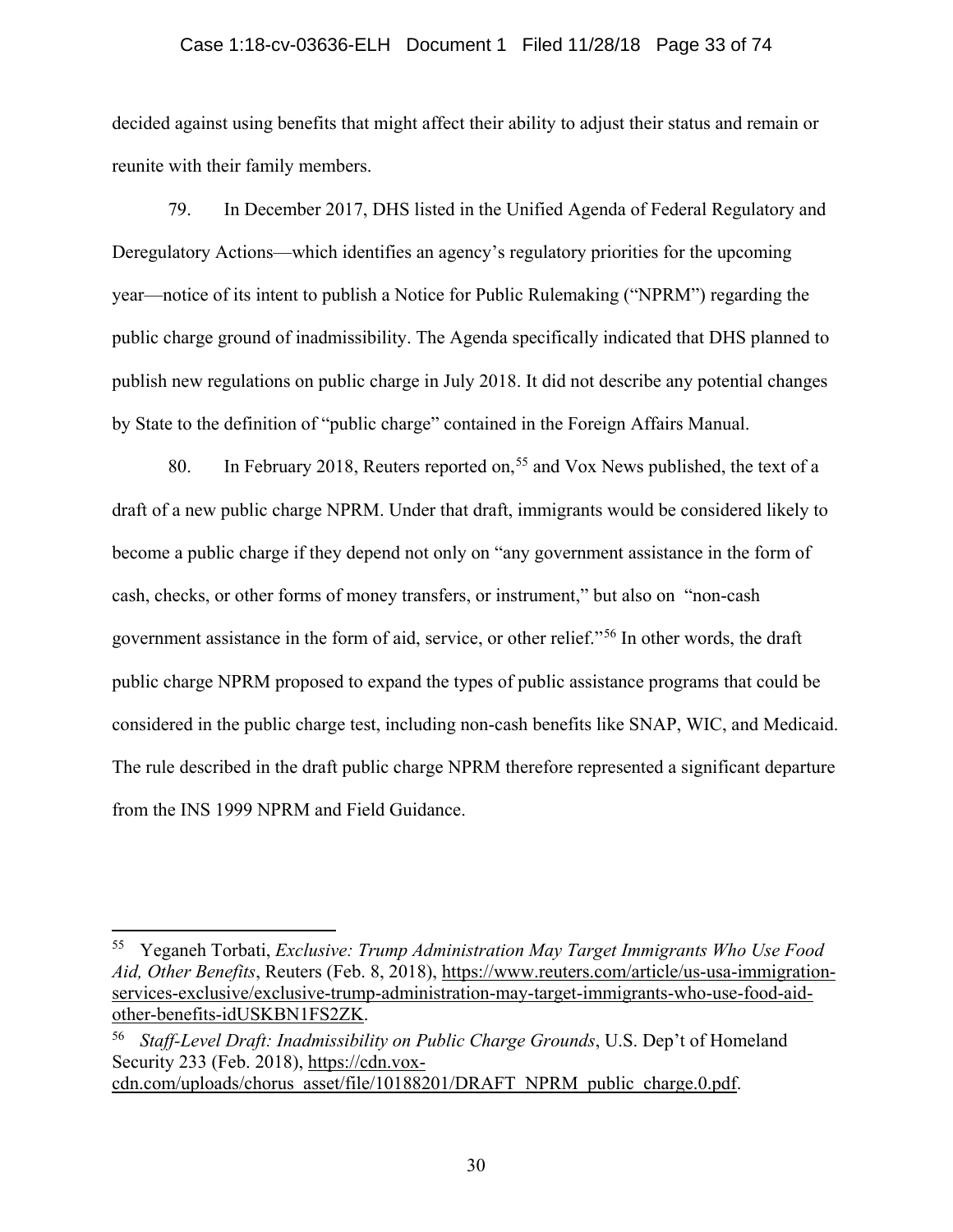## Case 1:18-cv-03636-ELH Document 1 Filed 11/28/18 Page 34 of 74

81. In March 2018, a more detailed version of the draft public charge NPRM was published by the media. [57](#page-33-0) This version mirrored the February draft in many ways, but also included an almost 200-page preamble that outlined DHS's purported rationale for proposing changes to the public charge test. That preamble specifically noted that the changes would limit the number of immigrants who could obtain lawful resident status in the United States.<sup>[58](#page-33-1)</sup> Experts estimated at the time that the rule change would have a sweeping impact, affecting up to 20 million children in immigrant families.<sup>[59](#page-33-2)</sup>

82. The proposed public charge rule was sent to the Office of Information and Regulatory Affairs ("OIRA") within the Office of Management and Budget ("OMB") in March 2018. That proposal was sent back to the agency in June 2018.

83. Just four months later, on October 10, 2018, the DHS published a notice of proposed rulemaking in the Federal Register titled *Inadmissibility on Public Charge Grounds*, 83 Fed. Reg. 51,114 (Oct. 10, 2018) (the "DHS Proposed Rule").

84. The DHS Proposed Rule, which will be administered by the U.S. Citizenship and Immigration Service ("USCIS"), applies to individuals who are seeking admission to the United States, an extension of their approved period of stay, a change of their visa status, or an adjustment of status to lawful permanent resident. *Id.* at 51,118.

<span id="page-33-0"></span> <sup>57</sup> *Read the Trump Administration's Draft Proposal Penalizing Immigrants Who Accept Almost Any Public Benefit*, Wash. Post (Mar. 2018),

[http://apps.washingtonpost.com/g/documents/world/read-the-trump-administrations-draft](http://apps.washingtonpost.com/g/documents/world/read-the-trump-administrations-draft-proposal-penalizing-immigrants-who-accept-almost-any-public-benefit/2841/)[proposal-penalizing-immigrants-who-accept-almost-any-public-benefit/2841/.](http://apps.washingtonpost.com/g/documents/world/read-the-trump-administrations-draft-proposal-penalizing-immigrants-who-accept-almost-any-public-benefit/2841/)

<span id="page-33-1"></span><sup>58</sup> *Id.* at 13-14 [tbl. 1] ("DHS anticipates a likely increase in the number of denials for adjustment of status applicants based on public charge determinations[.]").

<span id="page-33-2"></span><sup>59</sup> *See, e.g.*, Samantha Artiga & Anthony Damico, *Nearly 20 Million Children Live in Immigrant Families that Could Be Affected by Evolving Immigrant Families*, Kaiser Family Found. (Apr. 18, 2018), [https://www.kff.org/disparities-policy/issue-brief/nearly-20-million](https://www.kff.org/disparities-policy/issue-brief/nearly-20-million-children-live-in-immigrant-families-that-could-be-affected-by-evolving-immigration-policies/)[children-live-in-immigrant-families-that-could-be-affected-by-evolving-immigration-policies/.](https://www.kff.org/disparities-policy/issue-brief/nearly-20-million-children-live-in-immigrant-families-that-could-be-affected-by-evolving-immigration-policies/)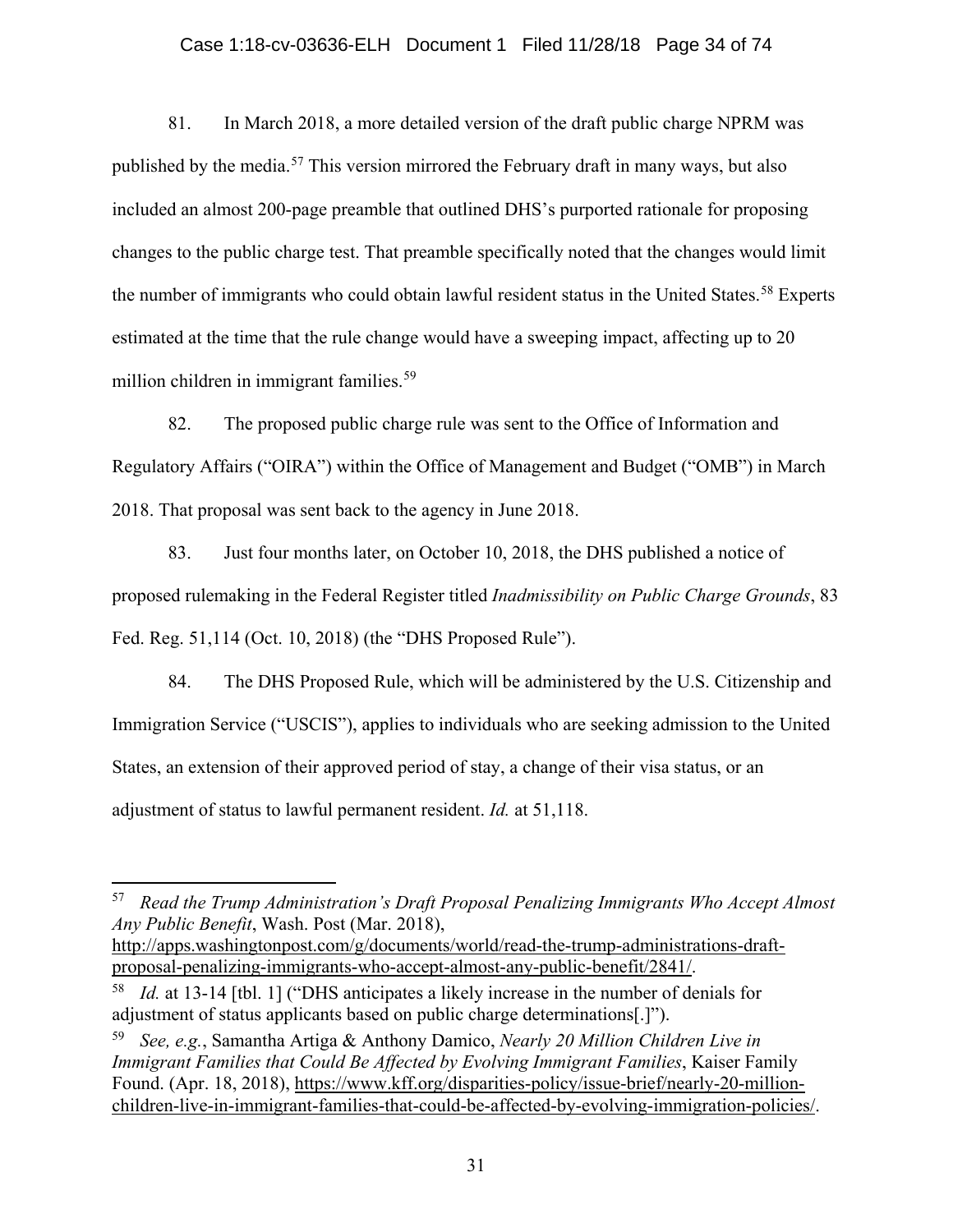## Case 1:18-cv-03636-ELH Document 1 Filed 11/28/18 Page 35 of 74

85. In large measure, the DHS Proposed Rule does three things: it (1) proposes a new definition of "public charge" under the INA; (2) proposes a new definition for "the types of public benefits that are considered in public charge inadmissibility determinations"; and (3) rescinds the INS's 1999 NPRM. *Id.* at 51,114.

86. Under the DHS Proposed Rule, "public charge" is redefined as "an alien who receives one or more public benefits." *Id.* at 51,157. This constitutes a radical departure from the INS's 1999 NPRM and Field Guidance—one that would greatly expand the definition of "public charge" beyond the longstanding meaning of that term as one who is likely to become "primarily dependent" on public benefits. *See id.* at 51,163.

87. The DHS Proposed Rule also seeks to define "public benefit." Consistent with the 1999 NPRM and Field Guidance, the DHS Proposed Rule defines "public benefit" to include direct cash benefits, whether provided by federal, state, local, or tribal governments. *Id.* at 51,158-59. But the DHS Proposed Rule also sharply departs from that past understanding by proposing to "incorporate consideration of a limited list of non-cash benefits in the public charge inadmissibility determination context." *Id.* at 51,159-60. This "limited list" includes the following:

- a. Nonemergency Medicaid;
- b. Premium and Cost Sharing Subsidies for Medicare Part D;
- c. Supplemental Nutrition Assistance Program (SNAP);
- d. Benefits provided for institutionalization for long-term care at government expense; and
- e. Housing programs, including Section 8 Housing Assistance under the Housing Choice Voucher Program, Section 8 Project-Based Rental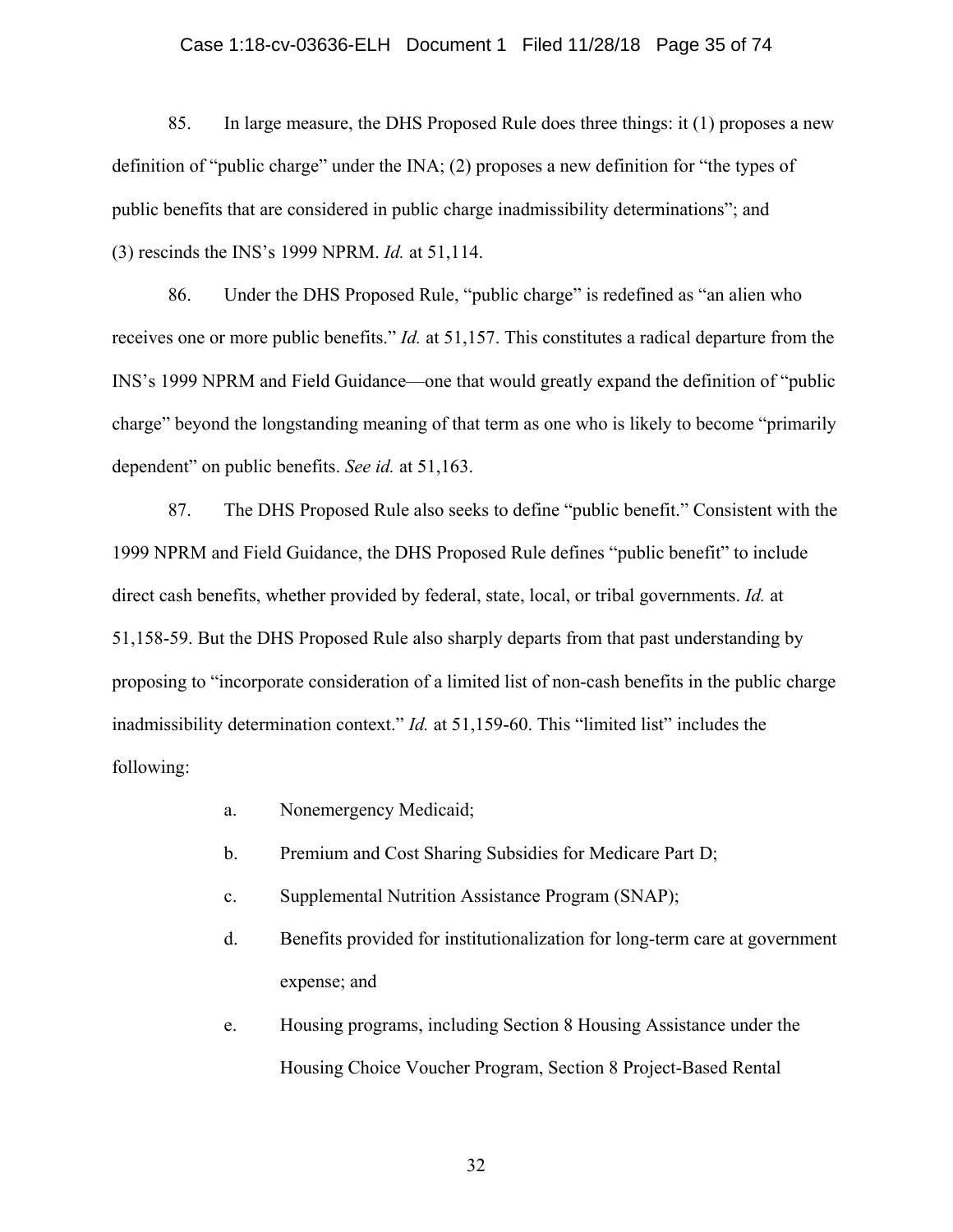## Case 1:18-cv-03636-ELH Document 1 Filed 11/28/18 Page 36 of 74

Assistance (including Moderate Rehabilitation), and Subsidized Public Housing. *Id.*

88. Under the DHS Proposed Rule, non-cash benefits are relevant to the "public charge" assessment in the following situations: (1) where the benefits can be monetized, and therefore assigned a cash value, and the use of such benefits exceeds 15 percent of the Federal Poverty Guidelines ("FPG");<sup>[60](#page-35-0)</sup> (2) where the benefits are not of a kind that can be monetized, and those benefits are used "for more than 12 months in the aggregate within a 36-month period"; (3) where an individual's use of monetizable non-cash benefits stops short of the 15 percent FPG threshold, but they have also used non-monetizable non-cash benefits for at least 9 months, in the aggregate, within a 36-month period. *Id.* at 51,158.

89. As in the past, DHS will also consider an "Affidavit of Support," which it reiterated is "a contract between the alien's sponsor and the U.S. Government that imposes on the sponsor a legally enforceable obligation to support the alien." *Id.* at 51,220. The submission of an Affidavit of Support is required in certain cases, and for those cases, failure to submit an affidavit is fatal to the non-citizen's application. *Id.* at 51,198. But under the proposed rule, the presence of a sufficient affidavit "does not eliminate the need to consider all of the mandatory factors in the totality of the circumstances." *Id.* at 51,198.

90. Although the DHS Proposed Rule speculates that "it is likely that [the State Department] will amend its guidance" (*id.* at 51,135), the State Department has not announced any plans to amend the FAM. Unless and until it does, individuals who must seek approval from

<span id="page-35-0"></span> $60$  Based on 15 percent of the FPG "for a household of one within a period of 12 consecutive months based on the per-month FPG for the months during which the benefits are received." *Id.* at 51158.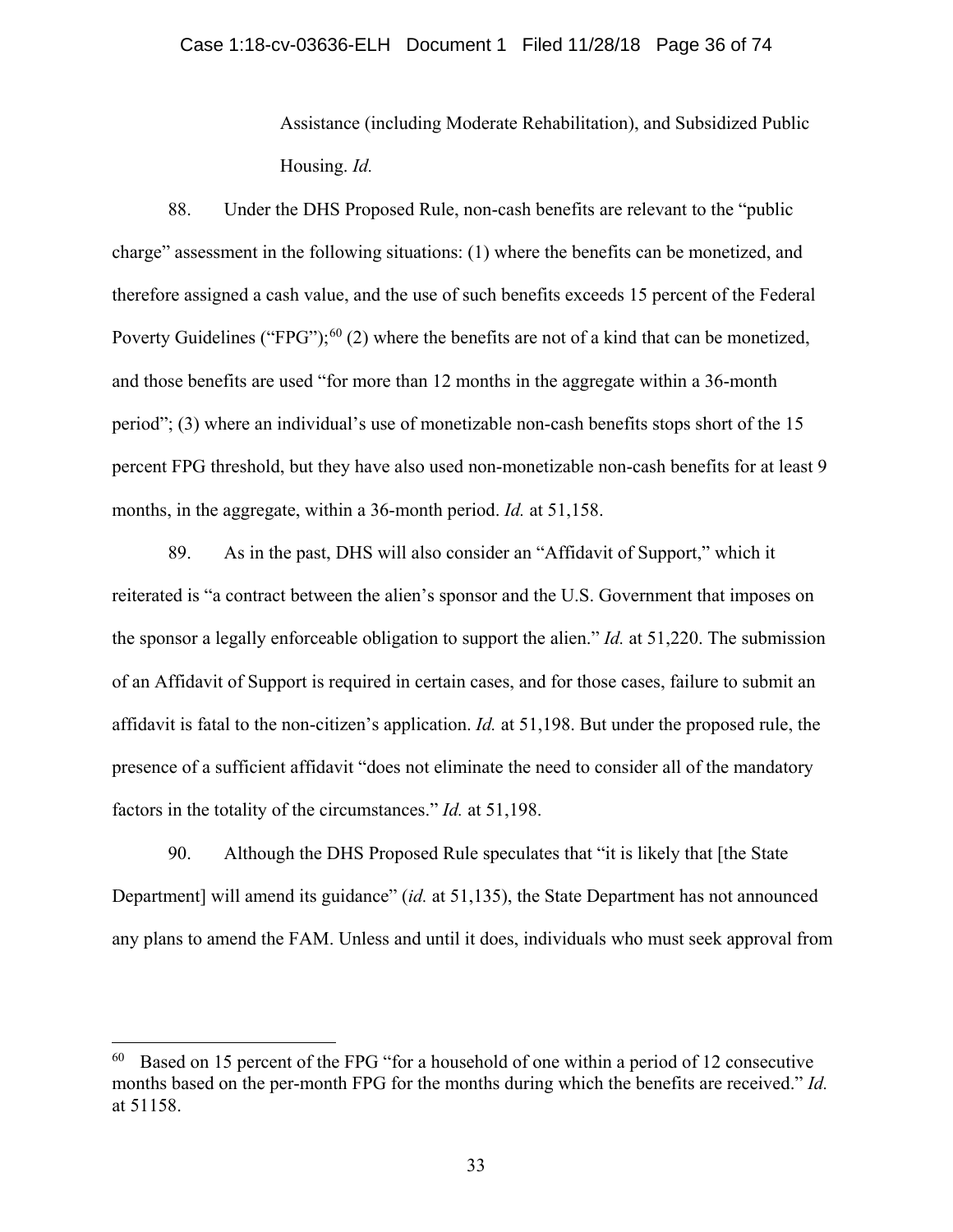both USCIS and a State Department consular affairs office abroad, will need to satisfy differing standards. This is potentially a massive number of people:

Nearly sixty percent of the 2.7 million immediate relatives, family-sponsored, employment-based, and diversity visa-based immigrants who obtained lawful permanent resident status in the United States between fiscal years 2014 and 2016 consular processed immigrant visa applications overseas prior to being admitted to the United States as lawful permanent residents at a port-of-entry. Fifty-one percent of immediate relatives, ninety-two percent of family-sponsored immigrants, and ninety-eight percent of diversity visa immigrants obtained an immigrant visa at a consular post overseas before securing admission as a lawful permanent resident at a port-of-entry between fiscal years 2014 and 2016.

*Id.* at 51,134.

91. The DHS Proposed Rule is currently open for public comment until December 10,

2018. *Id.* at 51,114.

# **V. The Foreign Affairs Manual Change.**

92. Despite the ongoing rulemaking process at DHS, the State Department on January 3, 2018 published an amendment to the FAM (the "FAM change") that radically expanded the meaning of "public charge" to be applied by consular officers in multiple ways. While the DHS Proposed Rule is somewhat narrower than the earlier leaked drafts, the FAM change remains broad—in some respects, going even farther than the DHS Proposed Rule, without any of the required rulemaking procedures.

93. Specifically, for visa applicants and members of their households, the FAM now directs consular officers to look for any past or current use of any benefit programs, including non-cash benefit programs, as evidence that the applicant will likely become a "public charge" in the future. For affiants and members of their household, the FAM similarly now instructs consular officers to consider past, current, or anticipated future receipt of means-tested public benefits—including several non-cash benefit programs—as disqualifying, rendering an otherwise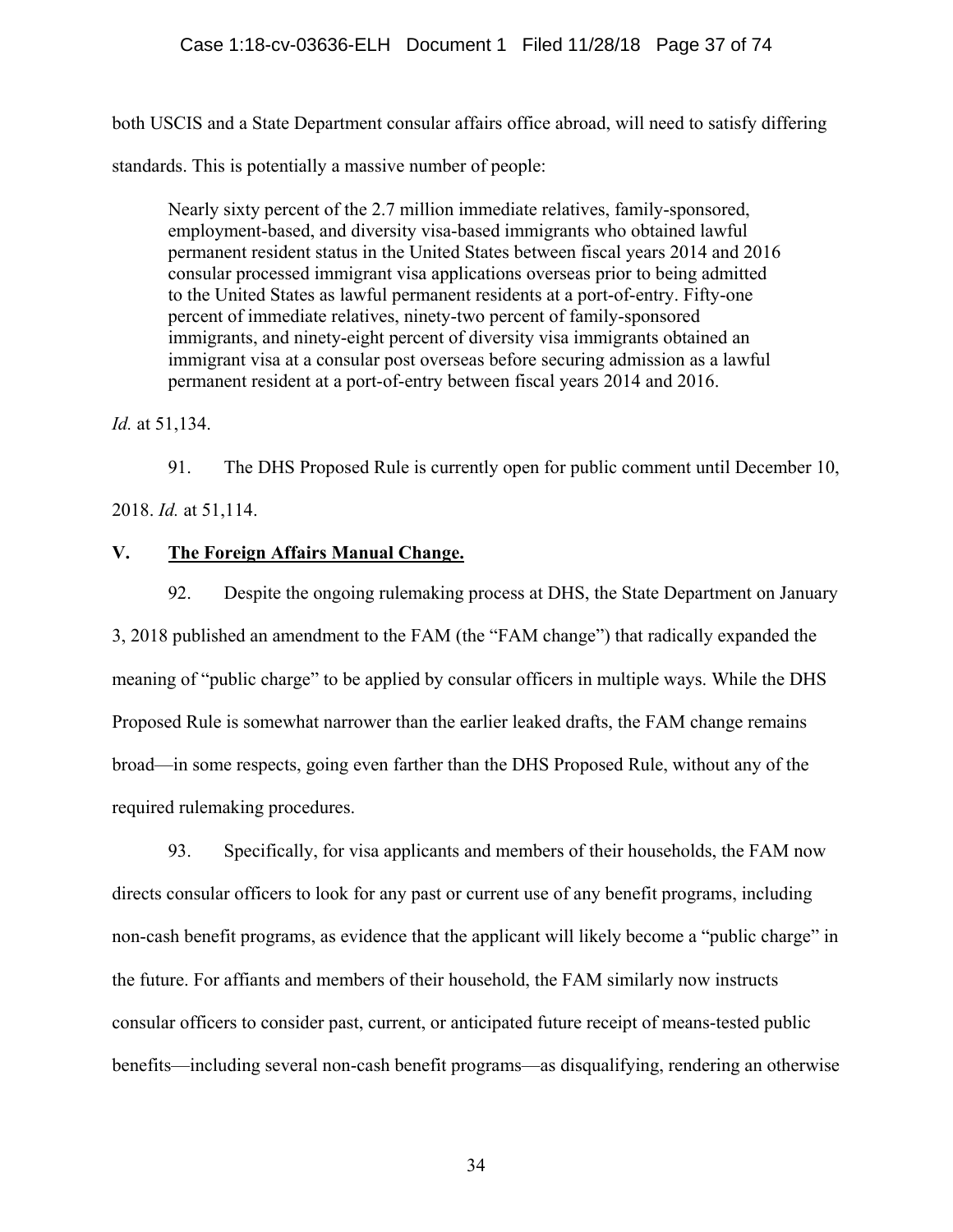#### Case 1:18-cv-03636-ELH Document 1 Filed 11/28/18 Page 38 of 74

validly-filed affidavit of support irrelevant. In addition, Defendants changed the weight given to a properly filed Affidavit of Support, and have imposed new requirements on joint sponsors.

94. None of these alterations were made with proper notice, explanation, or opportunity for comment to the public.<sup>[61](#page-37-0)</sup> *Cf. State of N.J., Dep't of Envtl. Prot. v. U.S. Envtl. Prot. Agency*, 626 F.2d 1038, 1045 (D.C. Cir. 1980) ("[N]otice-and-comment rule-making is a primary method of assuring that an agency's decisions will be informed and responsive.").

#### **The change drastically expands the scope of the FAM's "public charge"**   $\mathbf{A}$ . **provision.**

95. A redline comparison of the FAM's public charge provisions before and after the January 3, 2018 amendments is attached as an exhibit to this Complaint. *See* Ex. 1. Specific changes are detailed below.

### *1. Considering the receipt of non-cash benefits by visa applicants.*

96. Under the FAM change, the State Department now requires consular offices to consider a visa applicant's receipt of non-cash benefits as part of the totality of the circumstances test.

97. The FAM previously stated: "There are many forms of U.S. Government assistance that an alien may have accepted in the past, or that you may reasonably believe, an alien might receive after admission to the United States that are of a non-cash and/or supplementary nature and would not create an inadmissibility under INA 212(a)(4)." Ex. 1 at 3- 4. The provision went on: "Certain programs are funded with public funds for the general good, such as public education and child vaccination programs, etc., and are not considered to be benefits for the purposes of INA 212(a)(4)." *Id.*

<span id="page-37-0"></span> <sup>61</sup> *See* Letter to David Newman.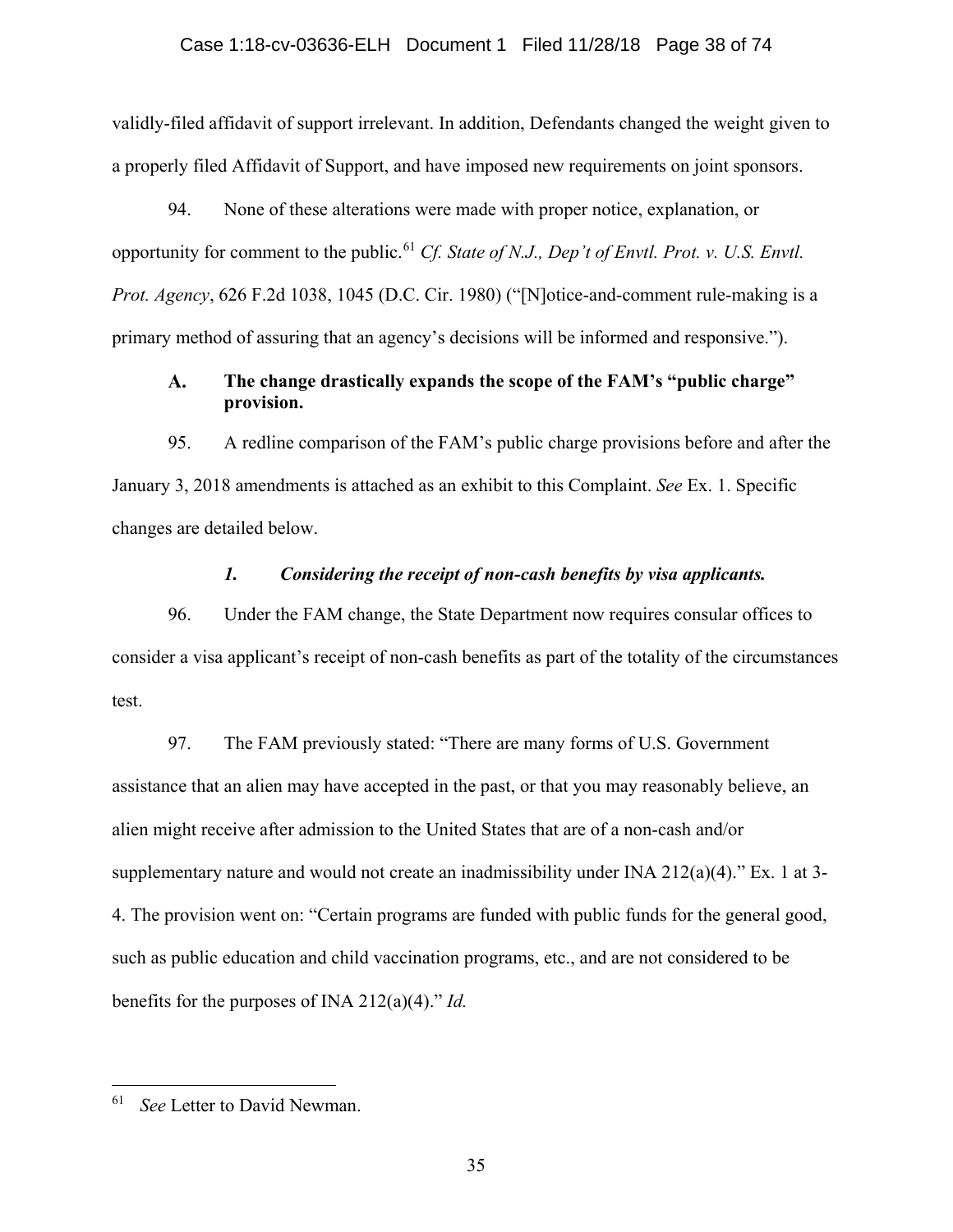### Case 1:18-cv-03636-ELH Document 1 Filed 11/28/18 Page 39 of 74

98. That same provision now reads: "There are many forms of public assistance that an applicant may have accepted in the past, or that you may reasonably believe, an alien might receive after admission to the United States that are of a non-cash and/or supplementary nature and should not be considered to be benefits when examining the applicant under INA 212(a)(4), *and may only be considered as part of the totality of the applicant's circumstances in determining whether an applicant is likely to become a public charge.*" *Id.* (emphasis added). In other words, while the ultimate inquiry continues to focus on whether an applicant is likely to use cash benefits, the FAM now directs consular officers to consider, as part of that inquiry, their current or past use of *non-cash* benefits.

99. The next provision previously read: "Although the Personal Responsibility and Work Opportunity Reconciliation Act of 1996 prohibit aliens from receiving many kinds of public benefits, it specifically exempts from this prohibition several of the public benefits indicated below. Neither the past nor possible future receipt of such non cash or supplemental assistance may be considered in determining whether an alien is likely to become a public charge." *Id.* at 4.

100. In the revised provision, the State Department struck the second sentence. *Id.*

## *2. Considering the receipt of non-cash benefits by members of the visa applicant's household.*

101. Under the FAM change, the State Department also now requires consular officers to consider the receipt of non-cash benefits by family members of the visa applicant.

102. The FAM previously stated: "Past or current receipt of cash benefits for income maintenance by a family member of the visa applicant may be factored into the applicant's case only when such benefits also constitute(d) the primary means of subsistence of the applicant. Past or current receipt of other types of benefits … must not be considered." *Id.* at 23.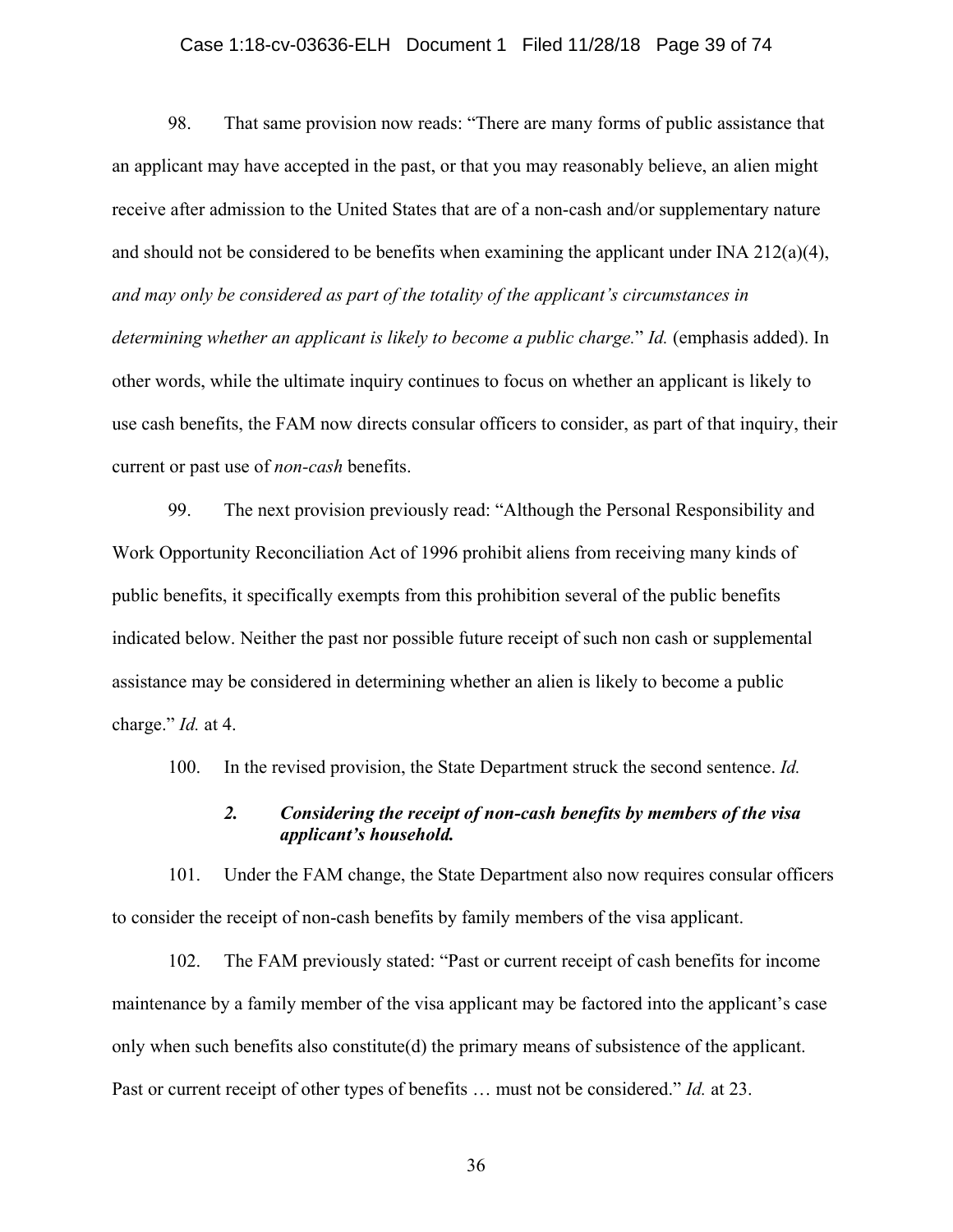#### Case 1:18-cv-03636-ELH Document 1 Filed 11/28/18 Page 40 of 74

103. The revised provision now states: "Past or current receipt of public assistance *of any type* by the visa applicant *or a family member in the visa applicant's household* is relevant to determining whether the applicant is likely to become a public charge in the future." *Id.* at 8 (emphasis added).

104. The revised FAM also added a provision to underscore the importance of the use of public benefits by an applicant's dependents to the public charge determination, stating that "[a] dependent family member's receipt of public benefits is a heavily negative factor in the totality of the circumstances." *Id.* at 9.

#### *3. Changes to consideration of the Affidavit of Support.*

105. Defendants also made several changes to the way consular officers are required to weigh and consider Affidavits of Support. The FAM now instructs that a properly filed Affidavit of Support is only considered a "positive," as opposed to a determinative, factor in the public charge analysis. *See* 9 FAM § 302.8-2(B). State Department officials have "confirmed that the I-864 is now just one part of the holistic determination, which includes family ties, work history, health issues and other factors."[62](#page-39-0)

106. Moreover, upon information and belief, the State Department now considers the past or current receipt of non-cash, means-tested benefits by sponsors or their family members to be disqualifying.

<span id="page-39-0"></span> 62 Cyrus Mehta, *State Department's Change to Public Charge Guidance in Foreign Affairs Manual Will Result in Many More Visa Refusals*, The Insightful Immigration Blog (May 29, 2018) [hereinafter Mehta, *State Department's Change*], [http://blog.cyrusmehta.com/2018/05/state-departments-change-to-public-charge-guidance-in](http://blog.cyrusmehta.com/2018/05/state-departments-change-to-public-charge-guidance-in-foreign-affiars-manual-will-result-in-many-more-visa-refusals.html)[foreign-affiars-manual-will-result-in-many-more-visa-refusals.html;](http://blog.cyrusmehta.com/2018/05/state-departments-change-to-public-charge-guidance-in-foreign-affiars-manual-will-result-in-many-more-visa-refusals.html) *see also* Letter to David Newman at 1.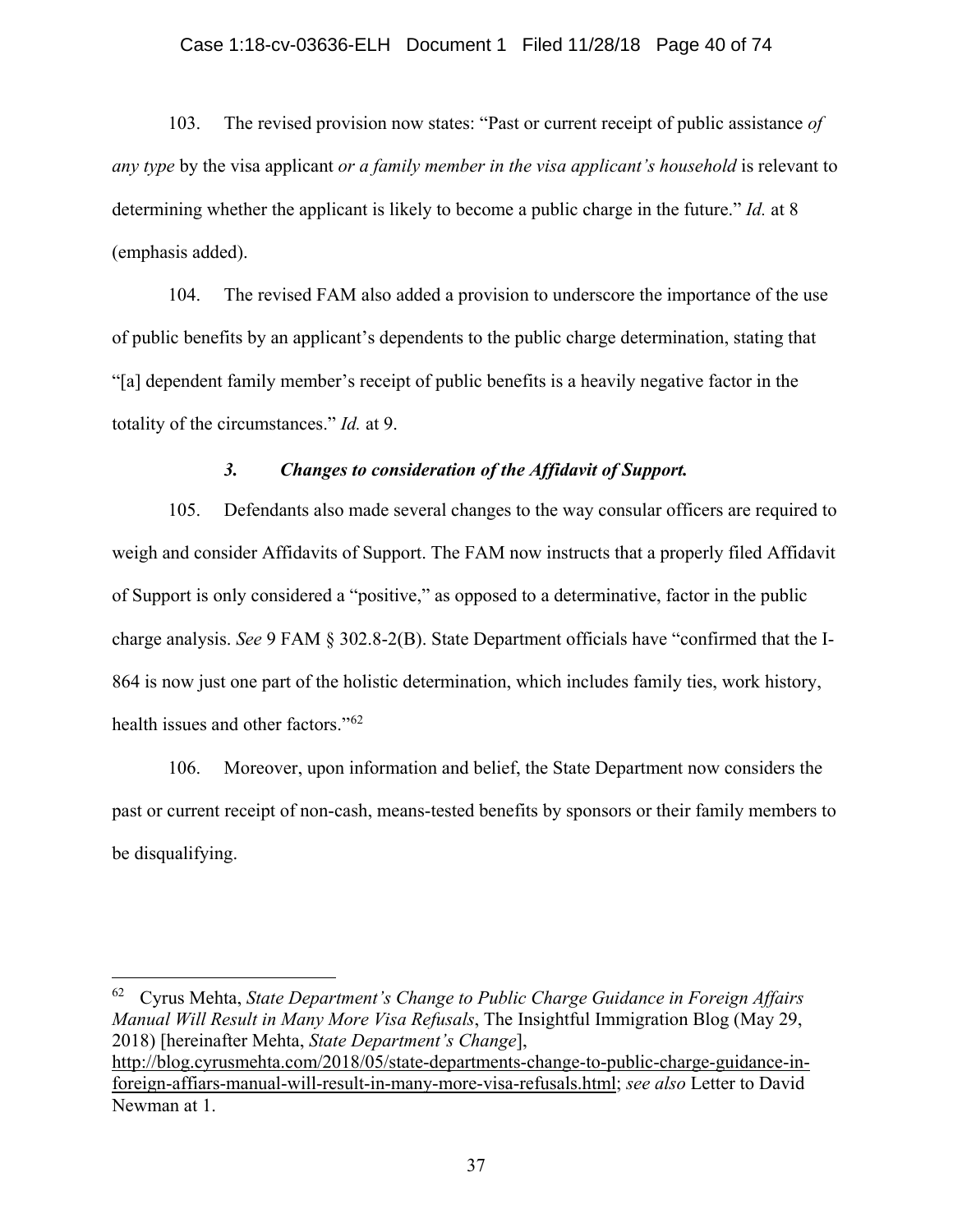### Case 1:18-cv-03636-ELH Document 1 Filed 11/28/18 Page 41 of 74

107. In contrast, for decades the FAM made clear that "[t]here is no provision in the law to indicate that the receipt of means-tested benefits by the sponsor would, in itself, result in a finding of inadmissibility for the applicant under INA 212(a)(4)." *See* Ex. 1 at 23. The FAM simply stated that such use would be "an important factor in considering whether the applicant might have to become a public charge." *Id.* The FAM thus previously instructed that "[i]f the sponsor or any member of his or her household has received public means-tested benefits within the past three years, you must review fully the sponsor's current ability to provide the requisite level of support, taking into consideration the kind of assistance provided and the dates received." *Id.* at 23-24.

108. However, the revised provisions related to the Affidavit of Support no longer acknowledges that "[t]here is no provision in the law to indicate that the receipt of means-tested benefits by the sponsor would, in itself, result" in a public charge finding for the applicant. *Id.* at 23. On information and belief, that change in language reflects the State Department's changed treatment of Affidavits of Support.

\* \* \*

109. Together, these changes reflect a stark shift in the State Department's approach to the public charge ground of inadmissibility—a shift which has had an immediate and binding effect on the immigrant community.

110. Unlike the DHS Proposed Rule, the FAM change has "already gone into effect, and practitioners are starting to see more visa denials based on public charge inadmissibility at the consular interview."[63](#page-40-0) Practitioners have seen results including a "[f]inding of public charge

<span id="page-40-0"></span> <sup>63</sup> Ariel Brown, *Consular Processing Practice Alert on Public Charge and Affidavit of Support Issues*, Immigrant Legal Resource Ctr. 1 (July 2018) [hereinafter Brown, *Consular Processing*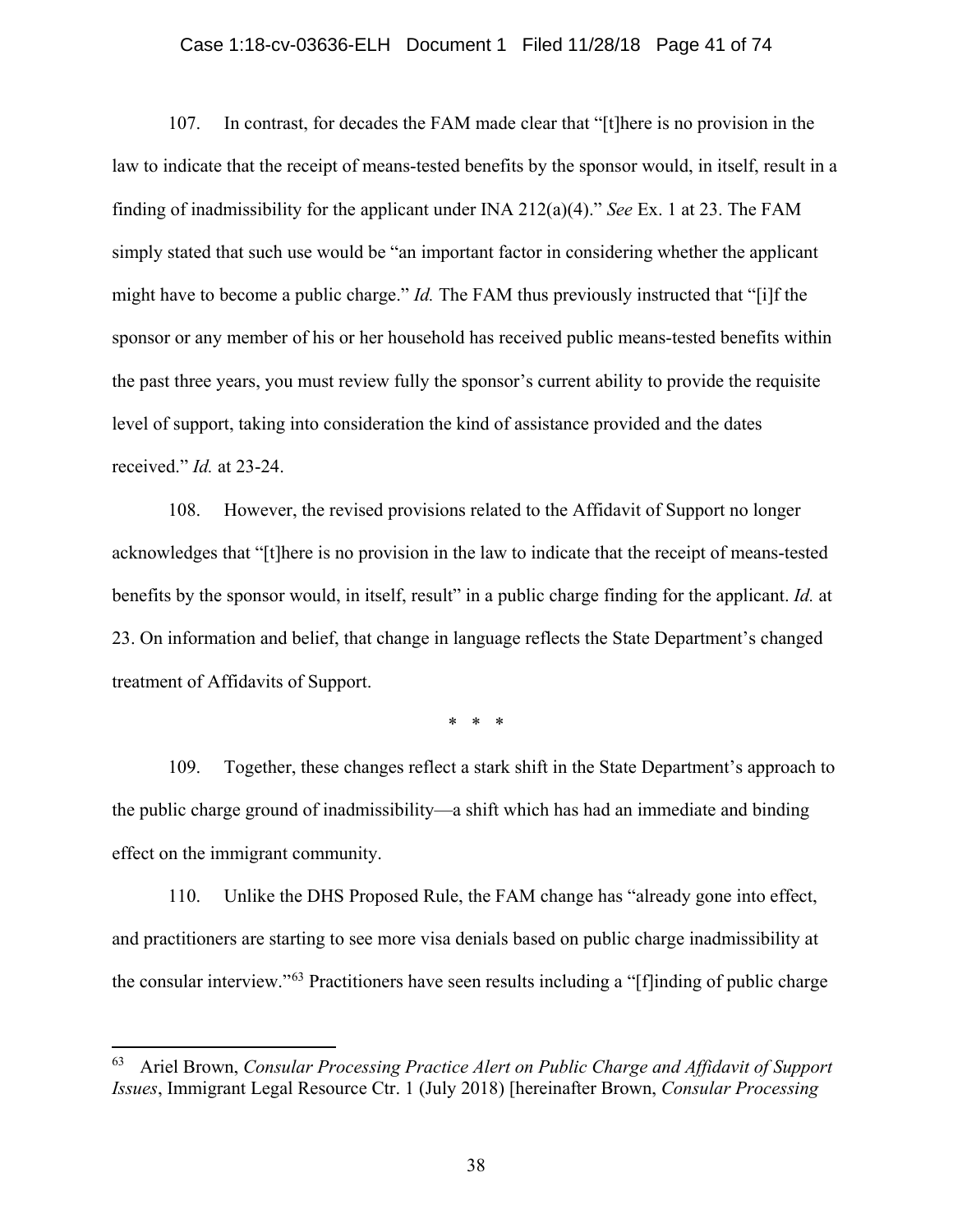#### Case 1:18-cv-03636-ELH Document 1 Filed 11/28/18 Page 42 of 74

inadmissibility notwithstanding a qualifying Affidavit of Support"; a "[f]inding of public charge inadmissibility notwithstanding a qualifying Joint Sponsor Affidavit of Support"; and/or the "[r]evocation of a previously approved Provisional Unlawful Presence Waiver."[64](#page-41-0)

111. Upon information and belief, consular officers have relied on the FAM's public charge amendments to deny visa applications because of the past or current receipt of non-cash benefits by visa applicants and members of their households.

112. Upon information and belief, consular officers have relied on these amendments to the public charge provisions of the FAM to deny visa applications because of the past or current receipt of non-cash, means-tested benefits by U.S. citizens or lawful permanent residents, and members of their households, who file an Affidavit of Support.

113. Upon information and belief, the rate of visa denials based on the public charge ground of inadmissibility is significantly higher this year, after the FAM amendments took effect, than in years prior.

114. According to multiple sources, practitioners have specifically observed "an increase in denials on public charge grounds … out of Ciudad Juarez (CDJ), which processes all of the immigrant visas in Mexico"[65](#page-41-1)—a major source of Hispanic immigration. Practitioners have also reported increased denials for disabled immigrants.

#### *Practice Alert*],

 $\overline{a}$ 

[https://www.ilrc.org/sites/default/files/resources/consul\\_process\\_pract\\_alert\\_pub\\_charge\\_affid-](https://www.ilrc.org/sites/default/files/resources/consul_process_pract_alert_pub_charge_affid-20180702.pdf)[20180702.pdf.](https://www.ilrc.org/sites/default/files/resources/consul_process_pract_alert_pub_charge_affid-20180702.pdf)

<span id="page-41-0"></span><sup>64</sup> *Id.*; *see also* Mehta, *State Department's Change* ("Those who already got approved I-601A provisional waivers … are now finding themselves being found inadmissible for likely becoming a public charge under INA  $212(a)(4)$ .").

<span id="page-41-1"></span><sup>65</sup> Lindsay Gray, *Keeping Families Apart: Trump's Update to the Public Charge Provision*, Whitlock & Gray Immigration Law Blog (May 24, 2018) [hereinafter Gray, *Keeping Families Apart*], [http://www.whitlockgray.com/2018/05/24/public-charge/;](http://www.whitlockgray.com/2018/05/24/public-charge/) Arelis R. Hernández, *A Mexican Businesswoman Went to Visit Her Parents in Maryland. Border Agents Confiscated*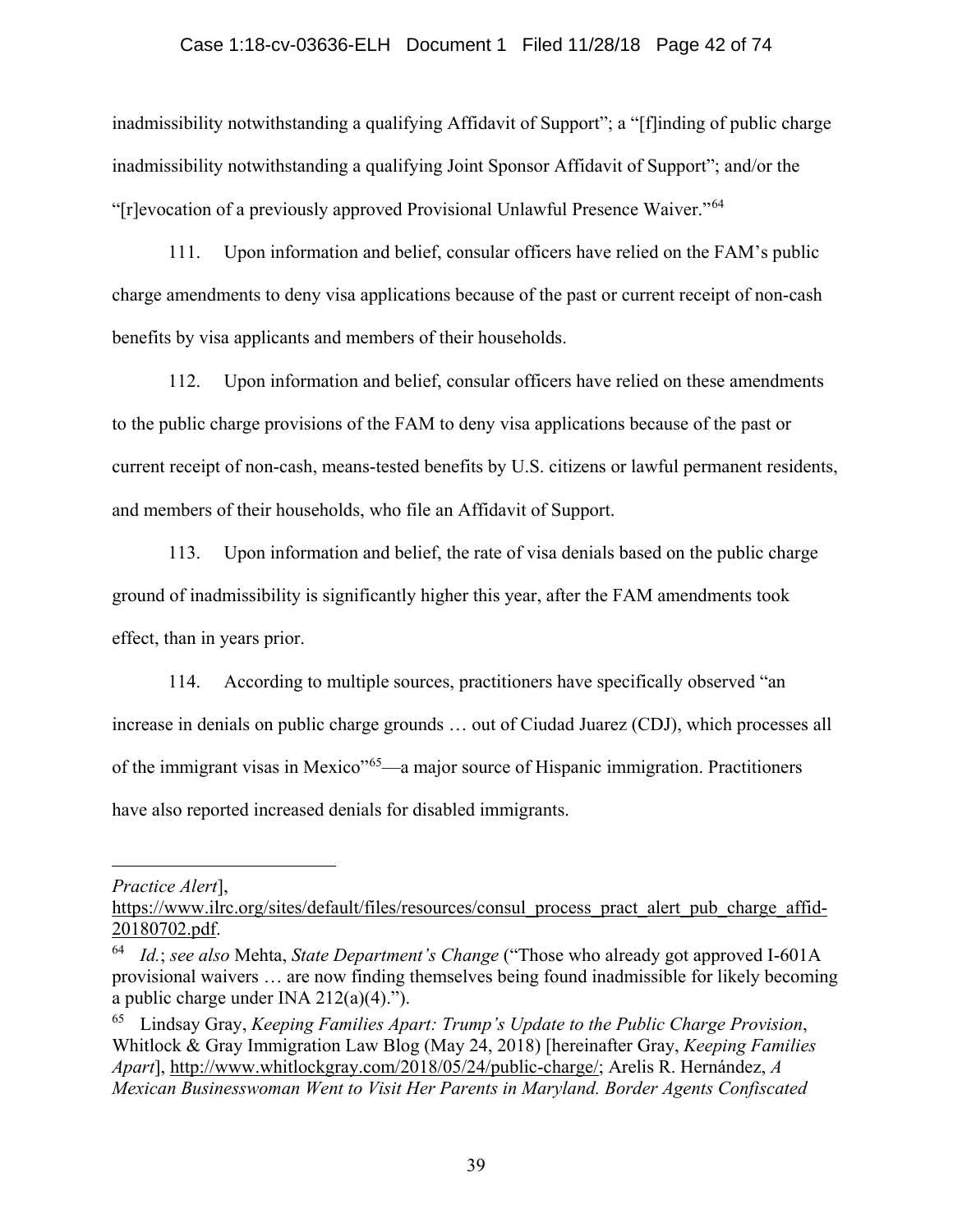#### **B. Despite the FAM change's scope, the State Department provided virtually no notice or explanation, let alone opportunity for comment.**

115. The State Department announced the public charge changes in a memorandum posted on the agency website on January 4, 2018.

116. The State Department removed the memorandum within weeks of first posting it.

117. The State Department has never re-posted the memorandum on its website, nor issued any other press release or public statement about the changes to the FAM's provisions regarding the public charge ground of inadmissibility.

118. In the memorandum, the State Department provided nothing more than a bare description of only two of the changes it made to the FAM's public charge provisions: (1) that a consular officer "may consider 'past or current receipt of public assistance of any type' in determining whether an applicant is likely to become a public charge," and (2) that an Affidavit of Support "by itself may not satisfy the INA 212(a)(4) public charge requirement."<sup>[66](#page-42-0)</sup>

119. But what the memorandum left out is striking:

 $\overline{a}$ 

a. The memorandum did not address the fact that the revised FAM now requires consular officers to consider the use of non-cash benefits by the visa applicant, his or her family members, and his or her sponsor's family.

*Her Visa*, Wash. Post (Aug 14, 2018), [https://www.washingtonpost.com/local/social-issues/a](https://www.washingtonpost.com/local/social-issues/a-mexican-business-executive-went-to-visit-her-parents-in-md-border-agents-confiscated-her-visa/2018/08/14/321c4136-9cc7-11e8-843b-36e177f3081c_story.html?noredirect=on&utm_term=.7b985eac2dfc)[mexican-business-executive-went-to-visit-her-parents-in-md-border-agents-confiscated-her](https://www.washingtonpost.com/local/social-issues/a-mexican-business-executive-went-to-visit-her-parents-in-md-border-agents-confiscated-her-visa/2018/08/14/321c4136-9cc7-11e8-843b-36e177f3081c_story.html?noredirect=on&utm_term=.7b985eac2dfc)[visa/2018/08/14/321c4136-9cc7-11e8-843b-36e177f3081c\\_story.html](https://www.washingtonpost.com/local/social-issues/a-mexican-business-executive-went-to-visit-her-parents-in-md-border-agents-confiscated-her-visa/2018/08/14/321c4136-9cc7-11e8-843b-36e177f3081c_story.html?noredirect=on&utm_term=.7b985eac2dfc) ("The American Immigration Lawyers Association says it has seen a spike since April in visa application denials citing public-charge grounds at the U.S. Consulate in Juarez, Mexico.").

[https://www.lexisnexis.com/legalnewsroom/immigration/b/immigration-law-blog/posts/39](https://www.lexisnexis.com/legalnewsroom/immigration/b/immigration-law-blog/posts/39-public-charge-39-update-to-9-fam-302-8-jan-4-2018) [public-charge-39-update-to-9-fam-302-8-jan-4-2018.](https://www.lexisnexis.com/legalnewsroom/immigration/b/immigration-law-blog/posts/39-public-charge-39-update-to-9-fam-302-8-jan-4-2018)

<span id="page-42-0"></span><sup>66</sup> *See* Memorandum from U.S. Dep't of State Regarding Update to 9 FAM 302.8 Public Charge-INA 212(A)(4) (Jan. 4, 2018),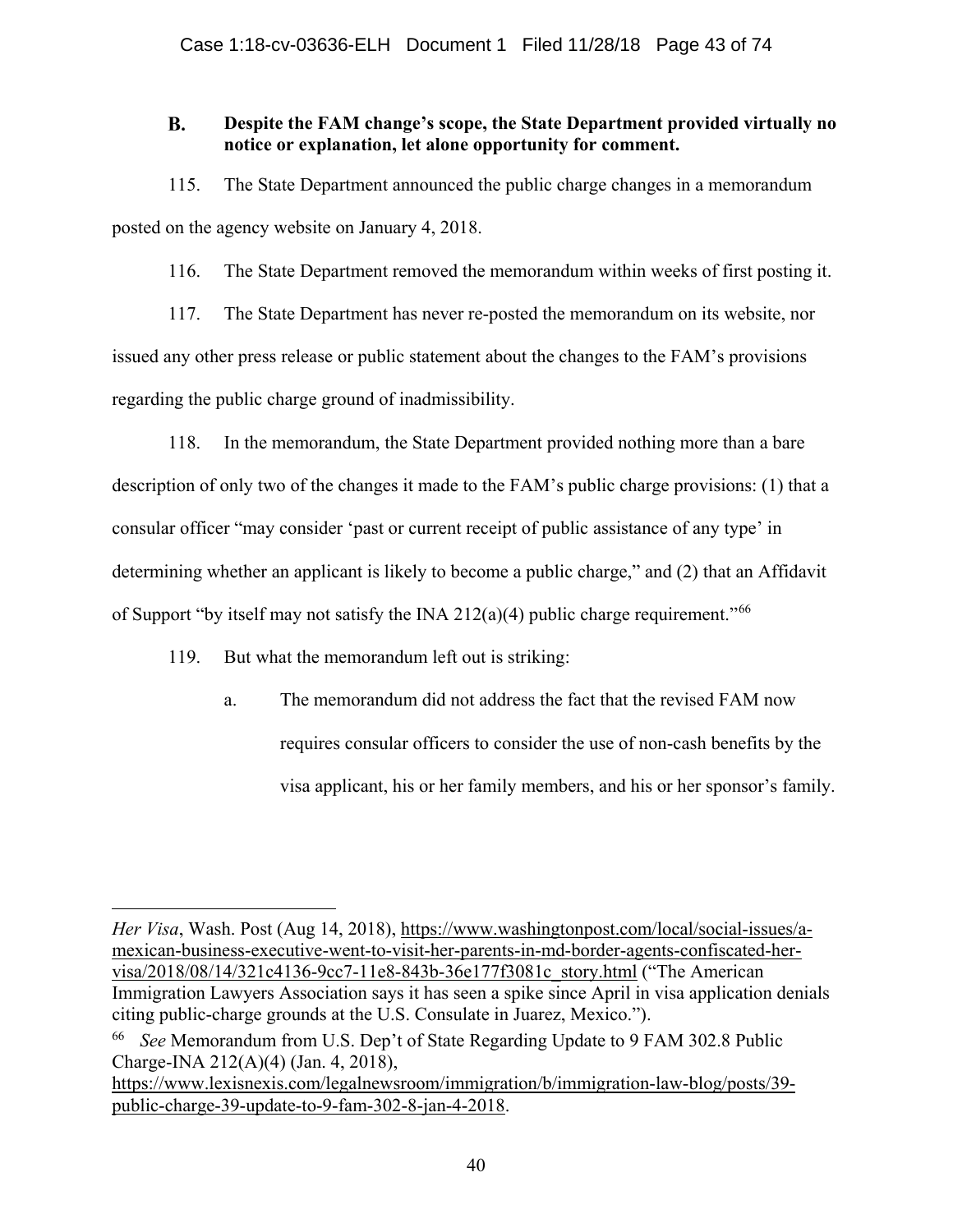- b. The memorandum omits the fact that the revised FAM provisions will apply retroactively, even though the revisions specifically require consideration of *past* use of non-cash benefits.
- c. The memorandum failed to acknowledge that the changes to the FAM's public charge provisions amounted to a reversal of the decades-old understanding of the public charge ground of inadmissibility, codified in prior versions of the FAM and by INS in the 1999 NPRM and Field Guidance.
- d. The memorandum did not acknowledge that the State Department's approach to public charge diverged from the way DHS was continuing in January 2018 to approach the public charge determination for adjustmentof-status applications (or that applicants would have to navigate between differing agency standards).
- e. The memorandum failed to disclose that DHS would be proposing for public comment similar changes to the public charge determination, in recognition of the fact that the changes marked such a substantial shift in settled law that they could not legally be effectuated in sub-regulatory guidance.
- f. And the memorandum failed to provide *any* explanation as to why the State Department was changing its policy and approach to the public charge ground of inadmissibility, nor reasons for the new approach.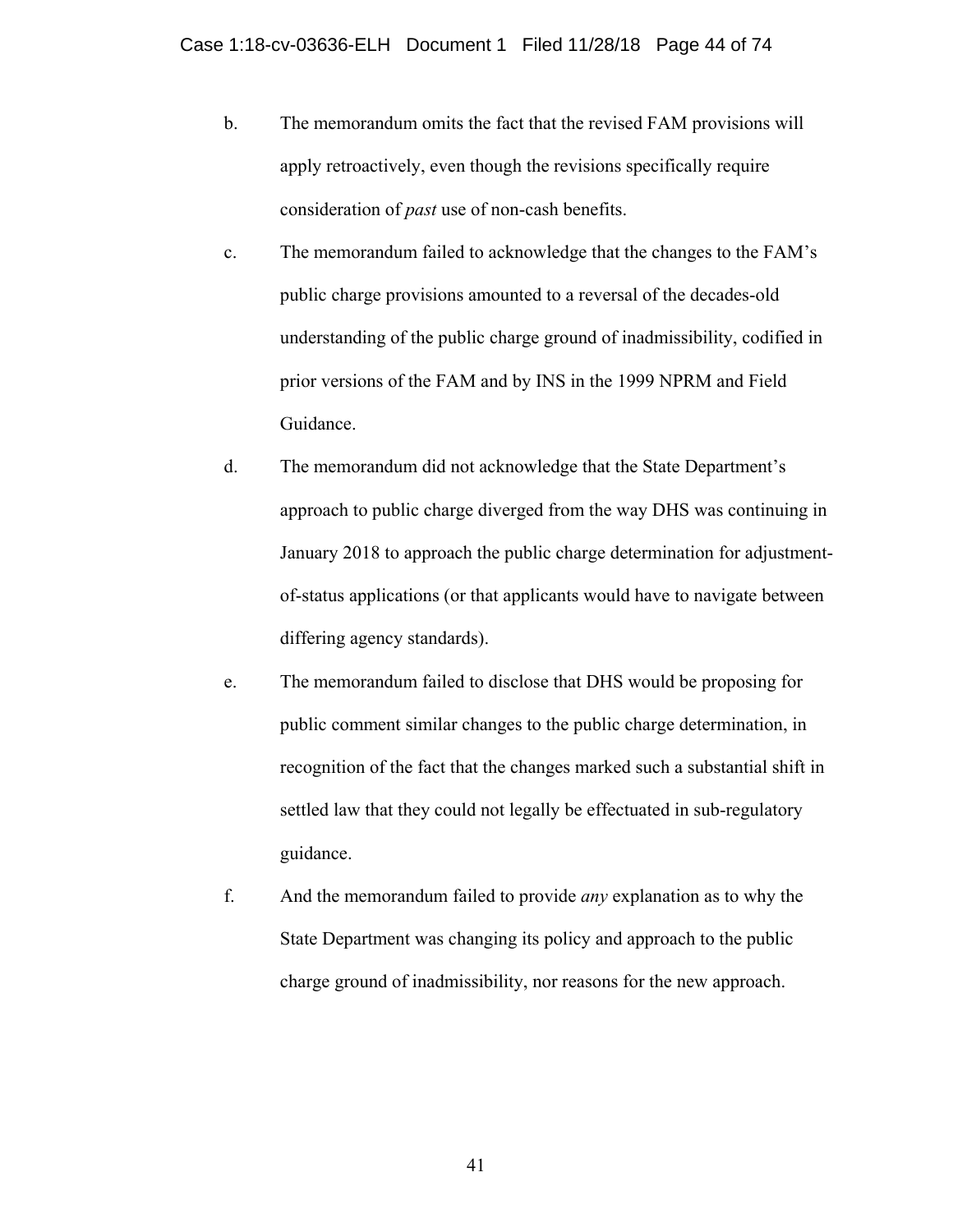120. In sum, the State Department provided no notice, acknowledgment, or explanation of the sweeping changes it was making to the public charge determination for visa applications.

# **VI. The Foreign Affairs Manual Change Deters Immigrants, Their Family Members, And Their Sponsors From Accepting Public Benefits.**

121. Like all of the Trump Administration's efforts to change the longstanding meaning of public charge, the FAM change deters immigrants, their family members, and their sponsors from accepting public benefits—benefits for which they are legally eligible and which are designed to promote public health and economic self-sufficiency. "Many immigrants … believe that receiving public benefits will lead to a 'public charge' label that could affect their ability to gain lawful permanent residency status, become citizens, or sponsor new immigrants."<sup>[67](#page-44-0)</sup> The FAM change is no less of a deterrent than the DHS rule, which "almost certainly would convince large numbers of immigrants here lawfully and their children, many of them U.S. citizens, to forgo benefits or tax credits for which they're eligible."[68](#page-44-1)

122. The Administration has already admitted as much: in the DHS Proposed Rule, DHS recognized that barring immigrants from the country for taking public benefits would lead to "the disenrollment or foregone enrollment of individuals in public benefits programs." 83 Fed. Reg. at 51,260. As DHS explained, "[r]esearch shows that when eligibility rules change for public benefits programs there is evidence of a 'chilling effect' that discourages immigrants from

<span id="page-44-0"></span> <sup>67</sup> Kinsey Alden Dinan, *Federal Policies Restrict Immigrant Children's Access to Key Public Benefits*, Nat'l Ctr. for Children in Poverty 7 (Oct. 2005), [http://www.ailadownloads.org/advo/CenterForChildrenInPoverty-FederalPoliciesRestricting.pdf.](http://www.ailadownloads.org/advo/CenterForChildrenInPoverty-FederalPoliciesRestricting.pdf)

<span id="page-44-1"></span><sup>68</sup> Robert Greenstein, *Trump Rule Would Threaten Low-Wage Legal Immigrants in the U.S. if Their Families Receive Any of Wide Array of Benefits, Including Earned Income Tax Credit*, Ctr. on Budget & Pol'y Priorities (May 1, 2018) [hereinafter Greenstein, *Trump Rule*], [https://www.cbpp.org/research/poverty-and-inequality/trump-rule-would-threaten-low-wage](https://www.cbpp.org/research/poverty-and-inequality/trump-rule-would-threaten-low-wage-legal-immigrants-in-the-us-if)[legal-immigrants-in-the-us-if.](https://www.cbpp.org/research/poverty-and-inequality/trump-rule-would-threaten-low-wage-legal-immigrants-in-the-us-if)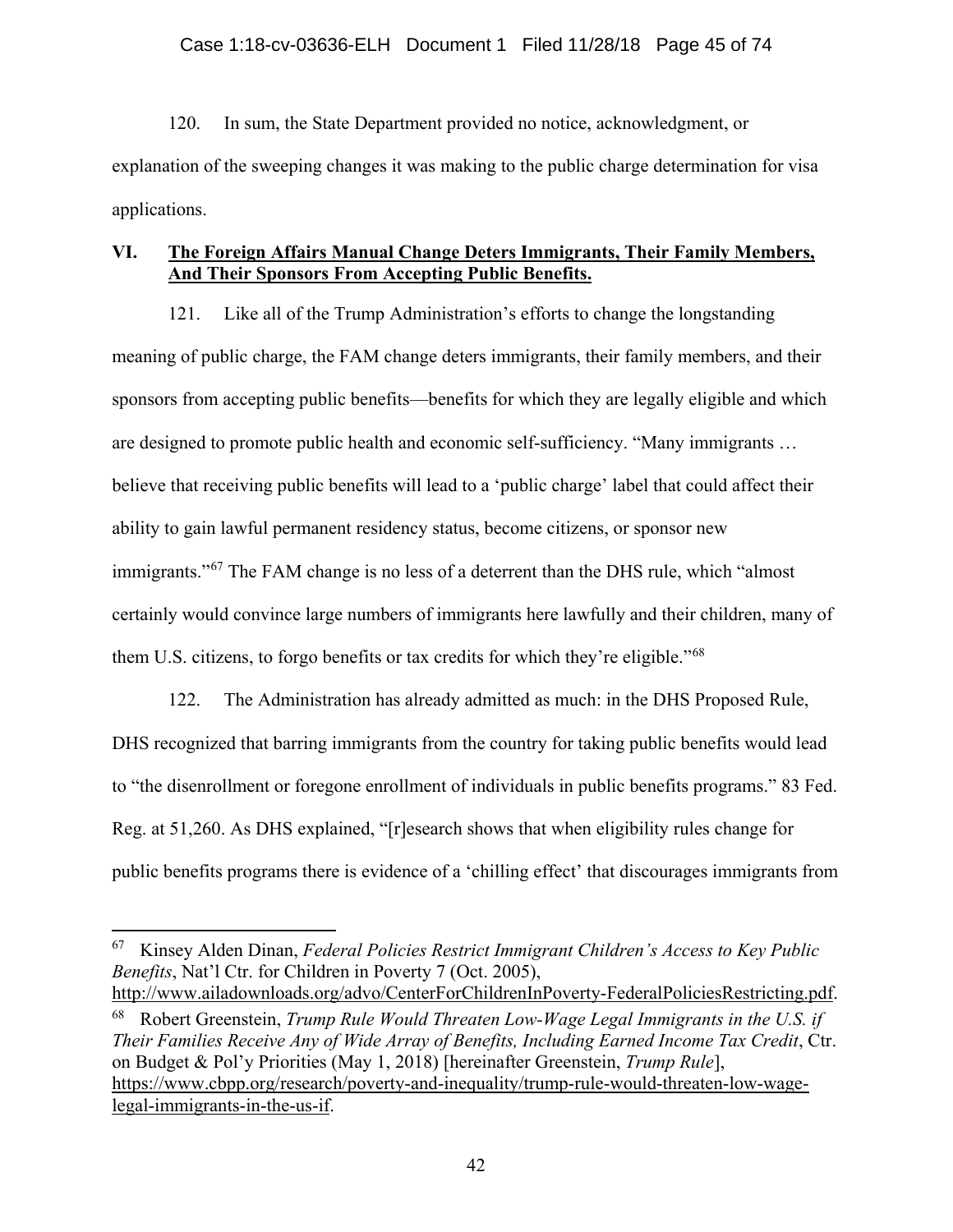## Case 1:18-cv-03636-ELH Document 1 Filed 11/28/18 Page 46 of 74

using public benefits programs for which they are still eligible." *Id.* at 51,266. And DHS recognized that "there may also be additional reductions in transfer payments from states to individuals who may choose to disenroll from or forego enrollment in a public benefits program"—or from local governments, as is the case here. *Id.* at 51,268.

123. In reaching that conclusion, DHS relied on studies conducted after Congress enacted the Personal Responsibility and Work Opportunity Act in 1996 ("PRWORA"). *Id.* at 51,266. While the Act principally rendered many legal immigrants ineligible for certain benefits, the Act also deterred "many immigrants *entitled* to public benefits and services from using them due to confusion about eligibility criteria and fears that users would be unable to sponsor family members in the future."<sup>[69](#page-45-0)</sup> As a result, "benefits-use rates fell sharply even among groups such as  $\dots$  U.S.-citizen children whose eligibility was unchanged."<sup>[70](#page-45-1)</sup> A U.S. Department of Agriculture study found that the number of children living with legal immigrant parents claiming food stamps fell by 37 percent, versus 15 percent for children living with native-born parents.<sup>[71](#page-45-2)</sup> Similarly, an Urban Institute study found that "the steeper declines in noncitizens' than citizens'

<span id="page-45-0"></span> 69 Jeanne Batalova et al., *Chilling Effects: The Expected Public Charge Rule and Its Impact on Legal Immigrant Families' Public Benefits Use*, Migration Pol'y Inst. 14 (June 2018) [hereinafter Batalova et al., *Chilling Effects*] (emphasis added),

[https://www.migrationpolicy.org/research/chilling-effects-expected-public-charge-rule-impact](https://www.migrationpolicy.org/research/chilling-effects-expected-public-charge-rule-impact-legal-immigrant-families)[legal-immigrant-families;](https://www.migrationpolicy.org/research/chilling-effects-expected-public-charge-rule-impact-legal-immigrant-families) *see also* Sharon Parrott et al., *Trump "Public Charge" Rule Would Prove Particularly Harsh for Pregnant Women and Children*, Ctr. on Budget & Pol'y Priorities 2 (May 1, 2018) [hereinafter Parrott et al., *Trump "Public Charge" Rule*],

<https://www.cbpp.org/sites/default/files/atoms/files/5-1-18pov2.pdf>("In the late 1990s, widespread confusion and fear about how public charge rules could impact families' ability to adjust their status among immigrants with children eligible for and in need of federal benefits such as SNAP and Medicaid resulted in many being deterred from applying for benefits.").

<span id="page-45-1"></span><sup>70</sup> Batalova et al., *Chilling Effects*, at 2.

<span id="page-45-2"></span><sup>71</sup> Office of Analysis, Nutrition, and Educ., *Who Is Leaving the Food Stamp Program? An Analysis of Caseload Changes from 1994 to 1997*, U.S. Dep't of Agric. 3 (Mar. 1999), [https://fns-prod.azureedge.net/sites/default/files/cdr.pdf.](https://fns-prod.azureedge.net/sites/default/files/cdr.pdf)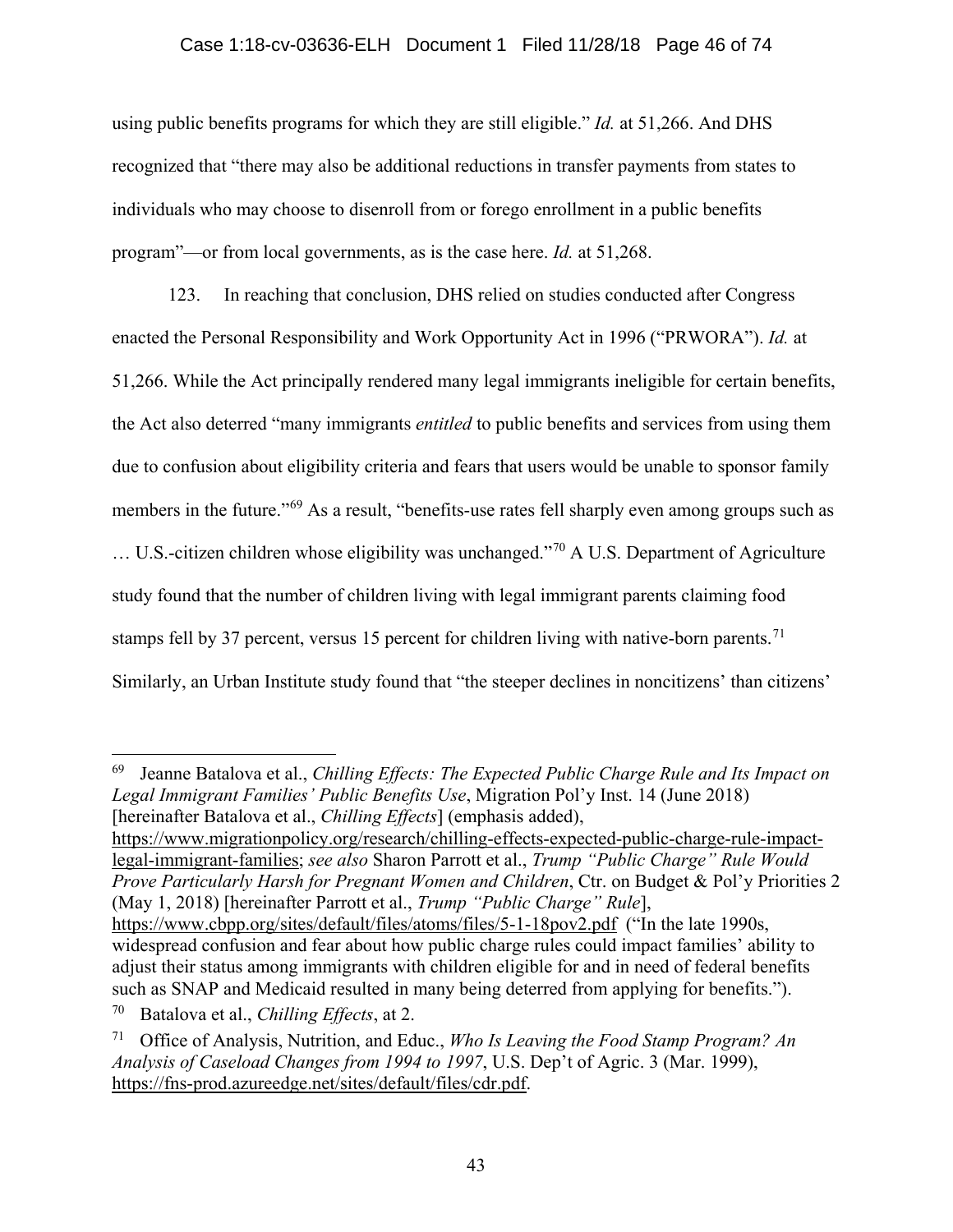# Case 1:18-cv-03636-ELH Document 1 Filed 11/28/18 Page 47 of 74

use of welfare, food stamps, and Medicaid owe more to the 'chilling effect' of welfare reform."<sup>[72](#page-46-0)</sup> These studies demonstrate that, unsurprisingly, efforts to impose consequences on immigrants who seek to use public benefits deter them from doing so.

124. These studies also corroborate the findings advanced by INS in its 1999 NPRM and Field Guidance regarding public charge. As explained above, INS concluded that immigrants choose not to apply for public benefits when they "fear the negative immigration consequences of potentially being deemed a 'public charge.'" 64 Fed. Reg. at 28,676; *see supra* ¶¶ 50-68.

125. Based on these studies and others, DHS concluded that its proposed public charge rule could deter hundreds of thousands of individuals, including U.S. citizens, from taking federal public benefits. 83 Fed. Reg. at 51,268. Other studies have concluded that the effect is likely to be far higher, and that the DHS Proposed Rule could result in "a decline of between 20 percent and 60 percent" in immigrants using federal benefits.<sup>[73](#page-46-1)</sup> While the rate of decline may be less steep, the FAM change undeniably produces a similar deterrent effect and, consequently, a similar reduction in immigrants' willingness to take public benefits.<sup>[74](#page-46-2)</sup>

126. The chilling effects of the Trump Administration's public charge policies have already been observed nationwide—and the FAM change is, to date, the only change to public

<span id="page-46-0"></span> <sup>72</sup> Michael E. Fix & Jeffrey S. Passel, *Trends In Noncitizens' and Citizens' Use of Public Benefits Following Welfare Reform, 1994-97*, Urban Inst. 4 (Mar. 1, 1999), [https://www.urban.org/sites/default/files/publication/69781/408086-Trends-in-Noncitizens-and-](https://www.urban.org/sites/default/files/publication/69781/408086-Trends-in-Noncitizens-and-Citizens-Use-of-Public-Benefits-Following-Welfare-Reform.pdf)[Citizens-Use-of-Public-Benefits-Following-Welfare-Reform.pdf.](https://www.urban.org/sites/default/files/publication/69781/408086-Trends-in-Noncitizens-and-Citizens-Use-of-Public-Benefits-Following-Welfare-Reform.pdf)

<span id="page-46-1"></span><sup>73</sup> Batalova et al., *Chilling Effects*, at 4.

<span id="page-46-2"></span> $74$  Courts, too, have recognized that fear of immigration consequences deters immigrants from accessing necessary public benefits and services. *See, e.g.*, *City of Philadelphia v. Sessions*, 309 F. Supp. 3d 289, 297-300, 341 (E.D. Pa. 2018) (accepting testimony that "immigrants would be less likely to avail themselves of City services, such as substance abuse and treatment services, if they feared that their immigration status would be revealed to ICE"); *City of Chicago v. Sessions*, 321 F. Supp. 3d 855, 862 (N.D. Ill. 2018) (recognizing Chicago's "longstanding City policy of ensuring access to essential city services regardless of a resident's citizenship status").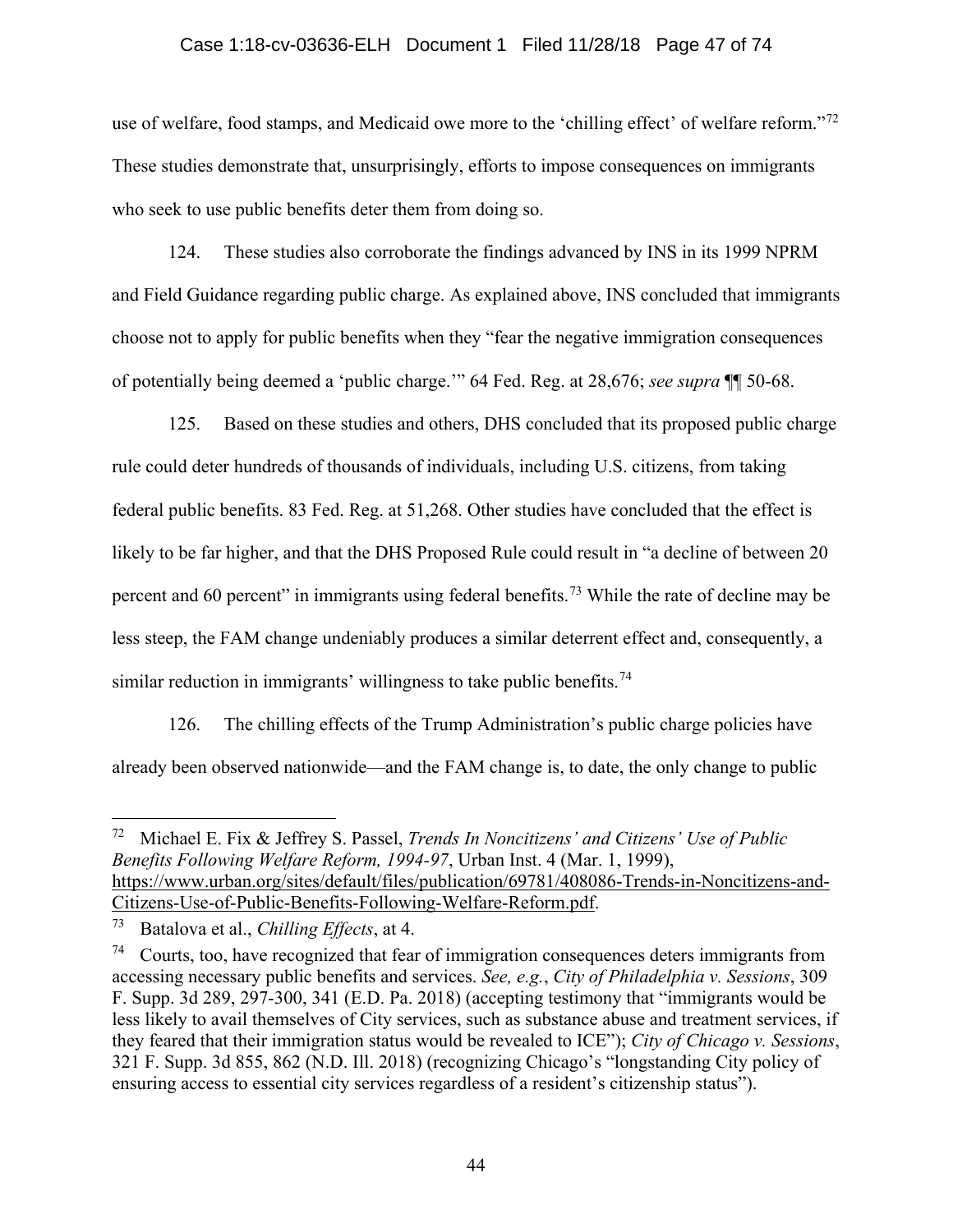# Case 1:18-cv-03636-ELH Document 1 Filed 11/28/18 Page 48 of 74

charge to take effect. Service providers report that "[f]amilies are already choosing to opt out of benefits for their children," including SNAP, WIC, Medicaid, and other forms of public assistance.<sup>[75](#page-47-0)</sup> "Statistics on participation in state and local efforts show fewer people are using an array of food programs, including [WIC] as well as [SNAP], formerly known as food stamps[,] and food banks."[76](#page-47-1) One analyst noted "stories of women returning breast pumps to WIC … and disenrolling from Medicaid for cancer treatments."<sup>[77](#page-47-2)</sup> And the Center for Law and Social Policy found that "[e]arly childhood education programs reported drops in attendance and applications as well as reduced participation from immigrant parents in classrooms and at events," alongside "an uptick in missed appointments at health care clinics."<sup>[78](#page-47-3)</sup>

127. Providers are observing chilling effects in Baltimore specifically, where

immigrant patients "are not willing to risk having their families stay together for food stamps."<sup>[79](#page-47-4)</sup>

<span id="page-47-0"></span> <sup>75</sup> Victoria Pelham, *Generation of Sicker Kids Feared Under Immigration Proposal*, Bloomberg Law (Aug. 30, 2018), [https://news.bloomberglaw.com/health-law-and](https://news.bloomberglaw.com/health-law-and-business/generation-of-sicker-kids-feared-under-immigration-proposal/)[business/generation-of-sicker-kids-feared-under-immigration-proposal/.](https://news.bloomberglaw.com/health-law-and-business/generation-of-sicker-kids-feared-under-immigration-proposal/)

<span id="page-47-1"></span><sup>76</sup> Emily Baumgaertner, *Spooked by Trump Proposals, Immigrants Abandon Public Nutrition Services*, N.Y. Times (Mar. 6, 2018) [hereinafter Baumgaertner, *Spooked by Trump Proposals*], [https://www.nytimes.com/2018/03/06/us/politics/trump-immigrants-public-nutrition](https://www.nytimes.com/2018/03/06/us/politics/trump-immigrants-public-nutrition-services.html)[services.html;](https://www.nytimes.com/2018/03/06/us/politics/trump-immigrants-public-nutrition-services.html) *see also* Helena Bottemiller Evich, *Immigrant Families Appear to Be Dropping Out of Food Stamps*, Politico (Nov. 14, 2018),

[https://www.politico.com/story/2018/11/14/immigrant-families-dropping-out-food-stamps-](https://www.politico.com/story/2018/11/14/immigrant-families-dropping-out-food-stamps-966256)[966256](https://www.politico.com/story/2018/11/14/immigrant-families-dropping-out-food-stamps-966256) ("Immigrant households legally eligible for food-stamp benefits stopped participating in the program at a higher-than-normal rate in the first half of this year, a preliminary study released this week indicates.").

<span id="page-47-2"></span><sup>77</sup> Natasha Lennard, *Trump's Plan to Deny Green Cards to People on Medicaid or Food Stamps Is a Full-Blown Attack on the Immigrant Poor*, Intercept (Sept. 26, 2018), [https://theintercept.com/2018/09/26/public-charge-immigration-green-card/.](https://theintercept.com/2018/09/26/public-charge-immigration-green-card/)

<span id="page-47-3"></span><sup>78</sup> Wogan, *Trump's Leaked Immigration Rule*.

<span id="page-47-4"></span><sup>79</sup> Kathleen Page, *Cutting Off Immigrants from Public Benefits Means American Children Will Pay the Price*, Baltimore Sun (Sept. 25, 2018),

[http://www.baltimoresun.com/news/opinion/oped/bs-ed-op-0926-public-charge-20180924](http://www.baltimoresun.com/news/opinion/oped/bs-ed-op-0926-public-charge-20180924-story.html) [story.html.](http://www.baltimoresun.com/news/opinion/oped/bs-ed-op-0926-public-charge-20180924-story.html)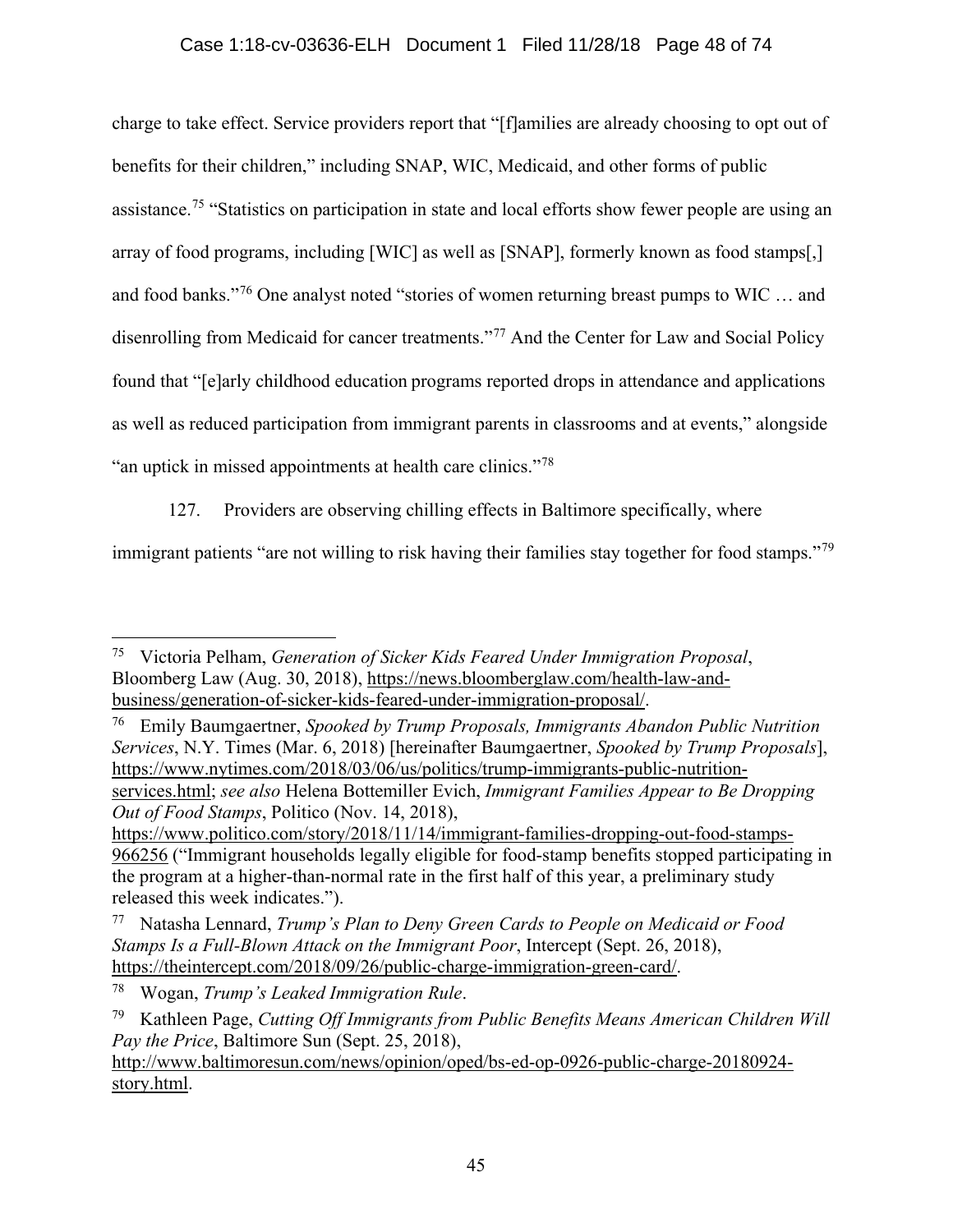# Case 1:18-cv-03636-ELH Document 1 Filed 11/28/18 Page 49 of 74

One Maryland health clinic operator reported "seeing three to four people a week who are not applying for WIC and are canceling their appointments to re-enroll in Medicaid."[80](#page-48-0) Because Baltimore has an especially large immigrant population, it is no surprise that the deterrent effect of the FAM change would hit Baltimore especially hard.

128. The impact of the Administration's public charge efforts, including the FAM change, is "broadly felt across the two largest racial/ethnic groups among immigrants in the United States," Hispanic and Asian American and Pacific Islander immigrants, and in states, like Maryland, with "large immigrant populations and ... generous benefits policies."<sup>[81](#page-48-1)</sup> By comparison, analysts estimate that the DHS Proposed Rule —and, by extension, the FAM change—would "have disproportionate effects based on national origin and ethnicity, blocking 71% of applicants from Mexico and Central America, 69% from Africa, and 52% from Asia but only 36% from Europe, Canada, and Oceania."[82](#page-48-2) In other words, the FAM change, like other changes to public charge rules, makes it "more likely that the U.S. government would deny admission of immigrants from the developing world, including Latin America and Asia."[83](#page-48-3)

<span id="page-48-0"></span> <sup>80</sup> Christina Jewett et al., *Under a Trump Proposal, Lawful Immigrants Might Shun Medical Care*, Nat'l Pub. Radio (May 10, 2018) [hereinafter Jewett et al., *Under a Trump Proposal*], [https://www.npr.org/sections/health-shots/2018/05/10/609758169/under-a-trump-proposal](https://www.npr.org/sections/health-shots/2018/05/10/609758169/under-a-trump-proposal-lawful-immigrants-might-shun-medical-care)[lawful-immigrants-might-shun-medical-care.](https://www.npr.org/sections/health-shots/2018/05/10/609758169/under-a-trump-proposal-lawful-immigrants-might-shun-medical-care)

<span id="page-48-1"></span><sup>81</sup> *Id.* at 5; *see also id.* at 29 (listing Maryland among the states with the highest immigrant populations).

<span id="page-48-2"></span><sup>82</sup> *The Public Charge Rule, Explained*, Boundless (Sept. 23, 2018),

[https://www.boundless.com/blog/public-charge-rule-explained/;](https://www.boundless.com/blog/public-charge-rule-explained/) *see also* Randy Capps et al., *Gauging the Impact of DHS' Proposed Public-Charge Rule on U.S. Immigration*, Migration Pol'y Inst. 9 (Nov. 2018), [https://www.migrationpolicy.org/research/impact-dhs-public-charge](https://www.migrationpolicy.org/research/impact-dhs-public-charge-rule-immigration)[rule-immigration](https://www.migrationpolicy.org/research/impact-dhs-public-charge-rule-immigration) (explaining that the DHS Proposed Rule would "likely place individuals from Mexico and Central America at a higher risk of denial," over twice as high as immigrants from Europe, Canada, Australia, and New Zealand).

<span id="page-48-3"></span><sup>83</sup> Kevin R. Johnson, *Immigration and Civil Rights in the Trump Administration: Law and Policy Making by Executive Order*, 57 Santa Clara L. Rev. 611, 657 (2017).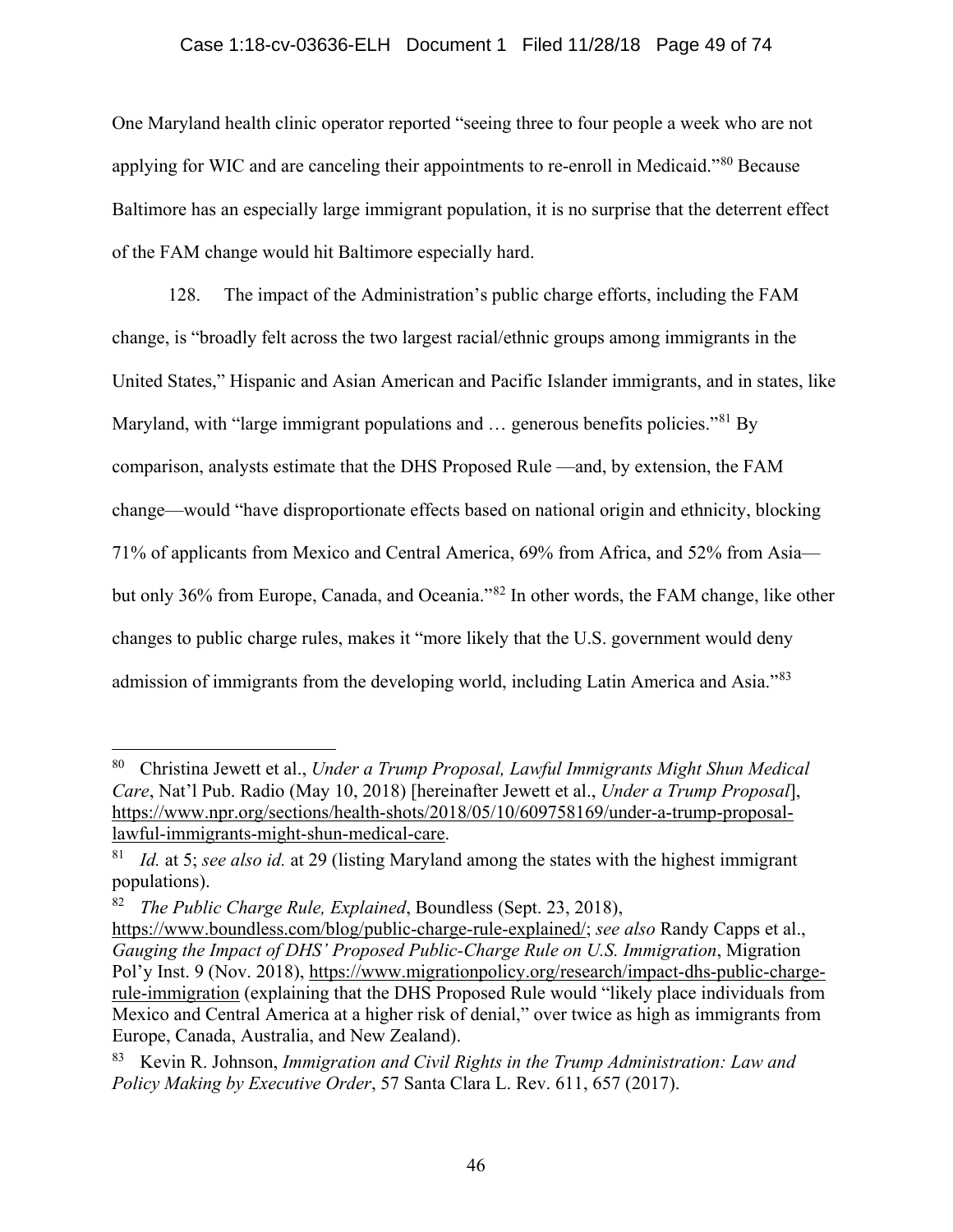## Case 1:18-cv-03636-ELH Document 1 Filed 11/28/18 Page 50 of 74

129. Immigration practitioners have therefore been obligated to advise their clients of the potential immigration consequences of accepting public benefits.<sup>[84](#page-49-0)</sup> Because of that advice and other public reporting regarding the FAM change, affected communities are necessarily aware of the change and are adapting their behavior accordingly. As one practitioner put it, "[a]ll of these policies as a whole have created massive fear in the immigrant community for interacting with any government official and that has all types of implications"—with clients even voicing that "they are hesitant to enroll their children in public school."[85](#page-49-1)

130. At present, the FAM change is the only regulatory action that has yet taken effect. The leaked draft executive order was never formally issued. The DHS Proposed Rule has yet to take effect, and even when it does, it does not apply retroactively  $86$ —meaning that it, too, could not deter immigrants from taking public benefits at this point in time. Moreover, although the FAM change applies to a smaller group of immigrants, it applies to a far broader list of public benefits—encompassing any "public assistance" an immigrant, their child, their sponsor, or their sponsor's child might receive. *See supra* ¶¶ 98, 103, 108. In any event, because "the

<span id="page-49-0"></span> <sup>84</sup> *See, e.g.*, Brown, *Consular Processing Practice Alert*; Gray, *Keeping Families Apart*; Van. R. Ngo, *New "Public Charge" Guidance Will Lead to More Visa Denials*, U.S. Consultancy Group, LLC (Feb. 8, 2018), [https://uscg.attorneyngo.com/blog/new-public-charge-guidance-will](https://uscg.attorneyngo.com/blog/new-public-charge-guidance-will-lead-to-more-visa-denials/)[lead-to-more-visa-denials/.](https://uscg.attorneyngo.com/blog/new-public-charge-guidance-will-lead-to-more-visa-denials/)

<span id="page-49-1"></span><sup>85</sup> Bob Hennelly, *Warn U.S. Immigration Crackdown May Yield Greater Health Risks*, The Chief (Aug. 20, 2018), [http://thechiefleader.com/news/news\\_of\\_the\\_week/warn-u-s](http://thechiefleader.com/news/news_of_the_week/warn-u-s-immigration-crackdown-may-yield-greater-health-risks/article_513da722-a22a-11e8-b2d8-474316eb8b97.html)[immigration-crackdown-may-yield-greater-health-risks/article\\_513da722-a22a-11e8-b2d8-](http://thechiefleader.com/news/news_of_the_week/warn-u-s-immigration-crackdown-may-yield-greater-health-risks/article_513da722-a22a-11e8-b2d8-474316eb8b97.html) [474316eb8b97.html.](http://thechiefleader.com/news/news_of_the_week/warn-u-s-immigration-crackdown-may-yield-greater-health-risks/article_513da722-a22a-11e8-b2d8-474316eb8b97.html)

<span id="page-49-2"></span><sup>86</sup> *See* 83 Fed. Reg. at 51,206 (excluding from consideration receipt of "public benefits … that were previously excluded under the 1999 Interim Field Guidance if received before effective date of the final rule").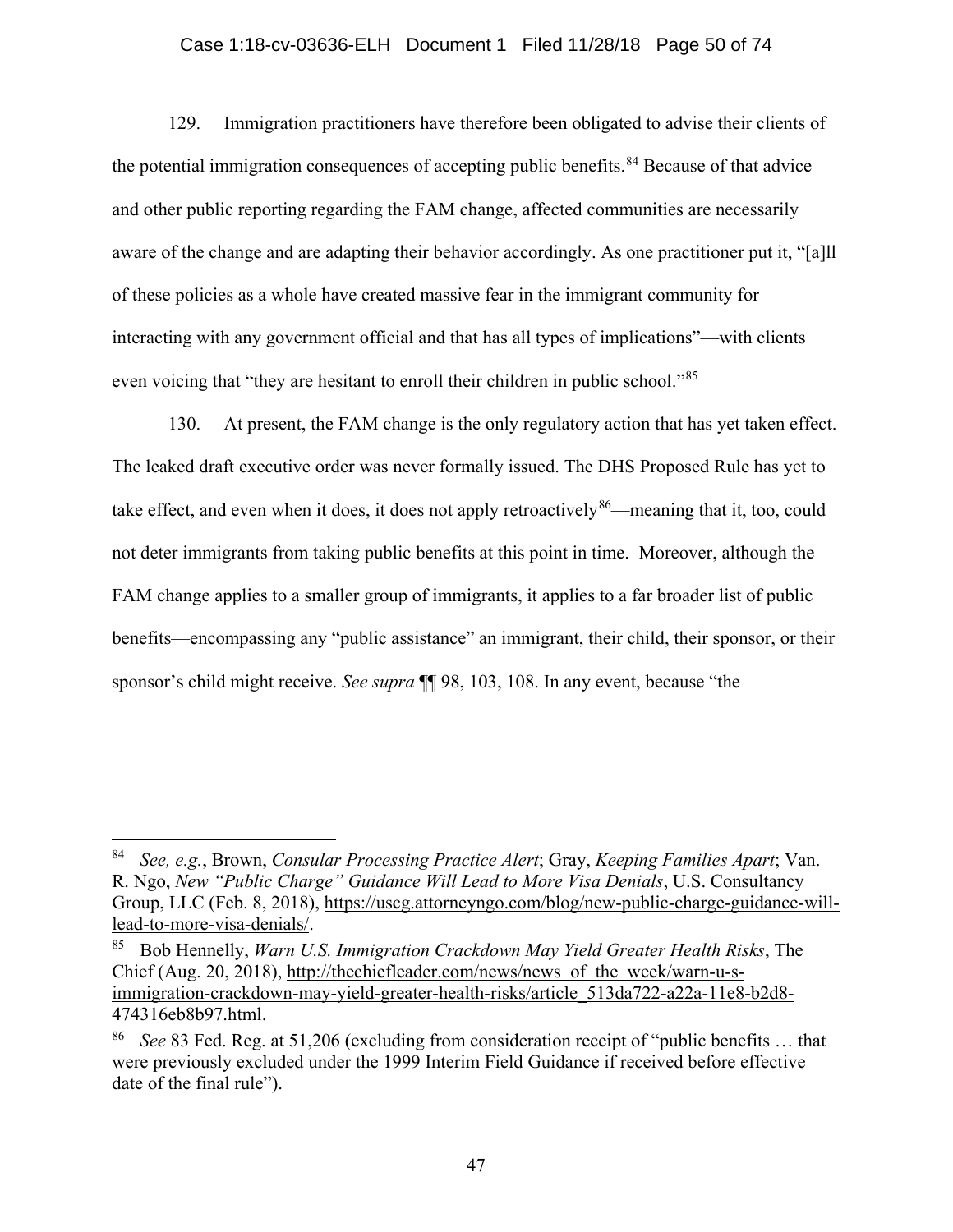### Case 1:18-cv-03636-ELH Document 1 Filed 11/28/18 Page 51 of 74

administration has failed to harmonize DHS's new rule" with the FAM change, the resulting "discord would create chaos in the legal immigration system."<sup>[87](#page-50-0)</sup>

131. The FAM change also deters immigrants from traveling abroad to complete their adjustment-of-status applications through consular processing because they are unwilling to take the risk that they will be stuck abroad if a consular officer finds them to be a public charge. That chilling effect will leave more immigrants in unlawful status, afraid to deal with government agencies or engage fully in the community.

132. For these reasons, the FAM change "places at higher risk the many U.S. citizen children who have one or both parents seeking or hoping to seek lawful immigration status in the United States," "essentially forc[ing] millions of American families to choose between seeking lawful immigration status and going without necessary food, shelter, healthcare, and education services for their U.S. citizen children."<sup>[88](#page-50-1)</sup>

## **VII. Baltimore Is Harmed By The Foreign Affairs Manual Change.**

133. As a major city that provides benefits to thousands of its immigrant residents, Baltimore is harmed by the Foreign Affairs Manual change. The FAM change contributes to profound confusion about the immigration consequences of accepting Baltimore's public benefits, not to mention federal and state benefits, leaving immigrants unable to discern whether accepting one benefit or another will jeopardize their status in the United States. That lack of clarity discourages immigrants from taking necessary public benefits, frustrating Baltimore's

<span id="page-50-0"></span> <sup>87</sup> David Bier, *The \$1/Day Standard & Other Problems With DHS's Public Charge Rule*, Cato at Liberty (Apr. 19, 2018), [https://www.cato.org/blog/1day-standard-other-problems-dhss](https://www.cato.org/blog/1day-standard-other-problems-dhss-public-charge-rule)[public-charge-rule.](https://www.cato.org/blog/1day-standard-other-problems-dhss-public-charge-rule)

<span id="page-50-1"></span><sup>88</sup> Jennifer Howard, *Another Brick in the Wall: New Public Charge Guidance Bodes Ill for American Families and Communities*, Joseph Law Firm (June 27, 2018), [https://www.immigrationissues.com/immigration-news/brick-wall-public-charge-guidance](https://www.immigrationissues.com/immigration-news/brick-wall-public-charge-guidance-bodes-ill-american-families-communities)[bodes-ill-american-families-communities.](https://www.immigrationissues.com/immigration-news/brick-wall-public-charge-guidance-bodes-ill-american-families-communities)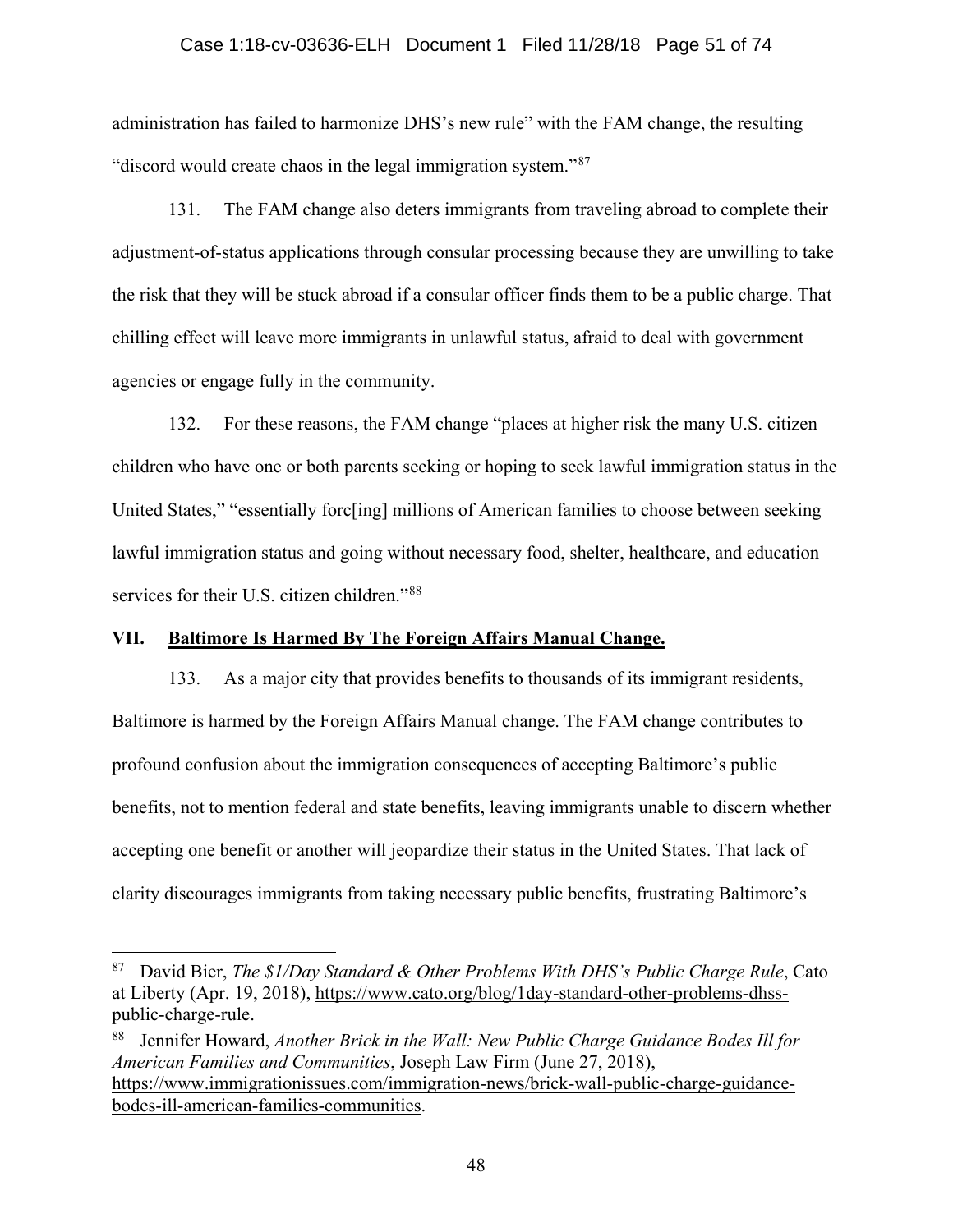#### Case 1:18-cv-03636-ELH Document 1 Filed 11/28/18 Page 52 of 74

programs and, paradoxically, draining Baltimore's budget as immigrants are forced off of more appropriate federal and state programs. Baltimore is left to sort through the mess Defendants have made.

134. Take Medicaid, for example. If an immigrant fears that enrolling in Medicaid will jeopardize their ability to stay in the United States, they may use Baltimore's free or reducedcost public health clinics as a substitute, imposing additional costs on the city. More likely, however, immigrants may worry that even going to Baltimore's health clinics will yield a conclusion that they are a public charge—and, instead, go without health care at all. While doing so may decrease Baltimore's costs in the short term (by, for example, reducing consumption of preventive healthcare), it frustrates a core component of Baltimore's mission, and makes Baltimore sicker and less wealthy as a city.

135. Ultimately, Baltimore's primary interest is in ensuring that its residents can access the benefits and services they need. If an immigrant is eligible for Medicaid, the city would prefer that they enroll in Medicaid, rather than drain the resources of Baltimore's health clinics. But if an immigrant is ineligible for Medicaid, Baltimore would vastly prefer that they seek care at the city's facilities, rather than decline services entirely and risk further harm to themselves and others. Examples abound: city residents with communicable diseases will go untreated, the city's children will go unvaccinated, and health problems will become more severe in the absence of treatment, imposing further costs down the line. In other words, the FAM change hurts Baltimore by making it immensely more difficult for Baltimore residents to access the services necessary and appropriate for them.

136. As outlined below, the FAM change harms Baltimore in three distinct ways. It obstructs Baltimore's attempts to provide benefits and social services to its immigrant residents;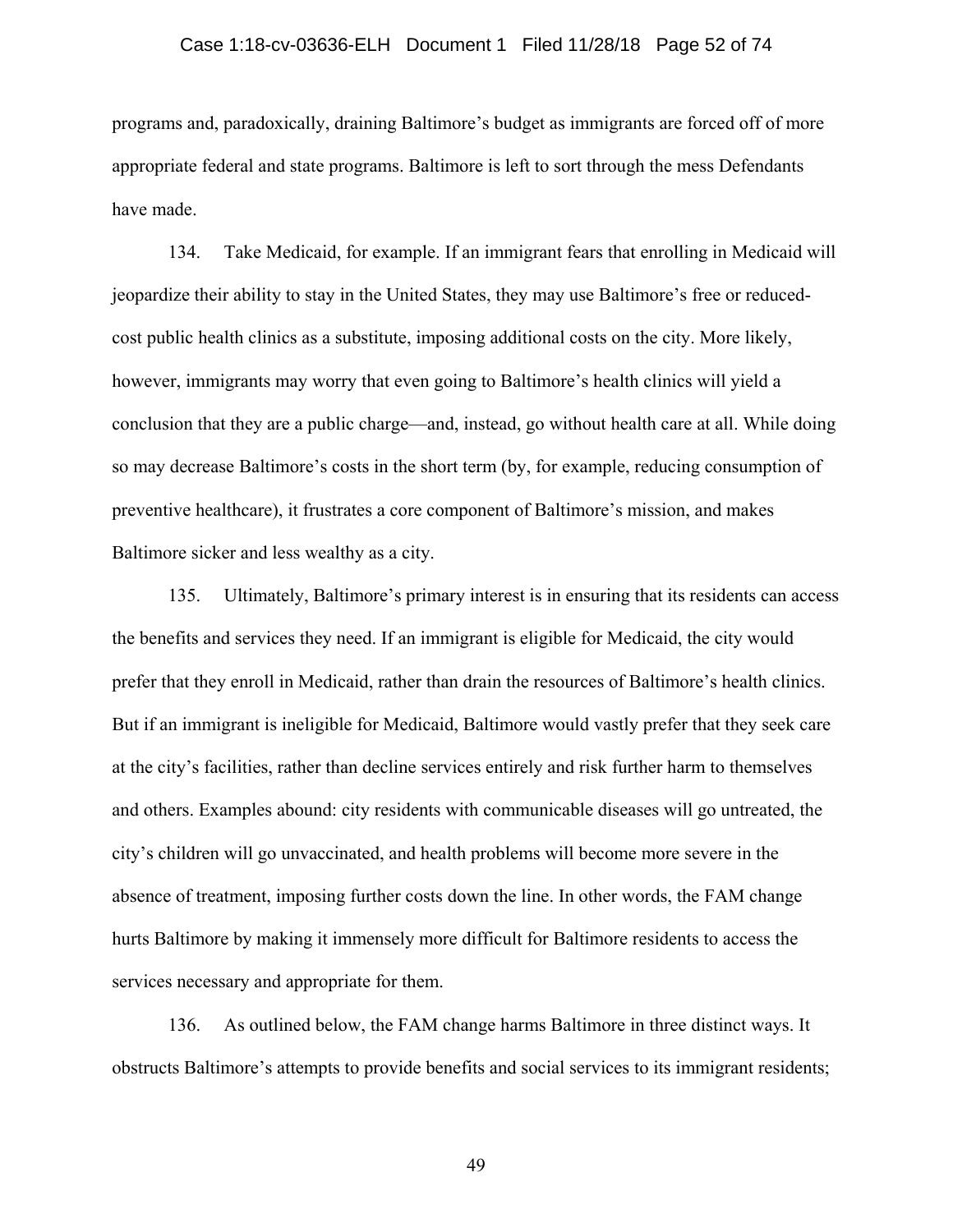it forces Baltimore to devote time and money to adapting its programs and reaching out to immigrant communities; and it imposes significant downstream costs on Baltimore's budget and on the city as a whole. A decision invalidating the FAM change and enjoining its continued application would redress all of these harms.

#### **The Foreign Affairs Manual change deters immigrants from accepting**   $\mathbf{A}$ . **Baltimore's public benefits.**

137. Most importantly, the Foreign Affairs Manual change harms Baltimore's right and responsibility to act as a welcoming city: a city that provides benefits to its residents without regard to their immigration status and that enables those residents to function as healthy, productive members of the community.

138. Courts have long recognized that providing for the health and safety of its residents is an essential aspect of a city's mission. *See, e.g.*, *Gonzales v. Oregon*, 546 U.S. 243, 270 (2006) (explaining that state and local governments possess "great latitude under their police powers to legislate as to the protection of the lives, limbs, health, comfort, and quiet of all persons"); *Medtronic, Inc. v. Lohr*, 518 U.S. 470, 475 (1996) ("[H]ealth and safety are primarily, and historically, matters of local concern.") (cleaned up); *Stieberger v. Heckler*, 615 F. Supp. 1315, 1338 (S.D.N.Y. 1985) (noting "the unique and legitimate interest of such localities in insuring the appropriate and lawful administration" of benefits programs).

139. "By making the receipt of a wider range of federal, state, and local benefits potentially disqualifying factors in immigration decision-making," the FAM change is "fundamentally at odds with the right of state and local governments to determine the investments they make in their own residents."[89](#page-52-0) Nobody would dispute that a law that banned

<span id="page-52-0"></span> <sup>89</sup> Batalova et al., *Chilling Effects*, at 30.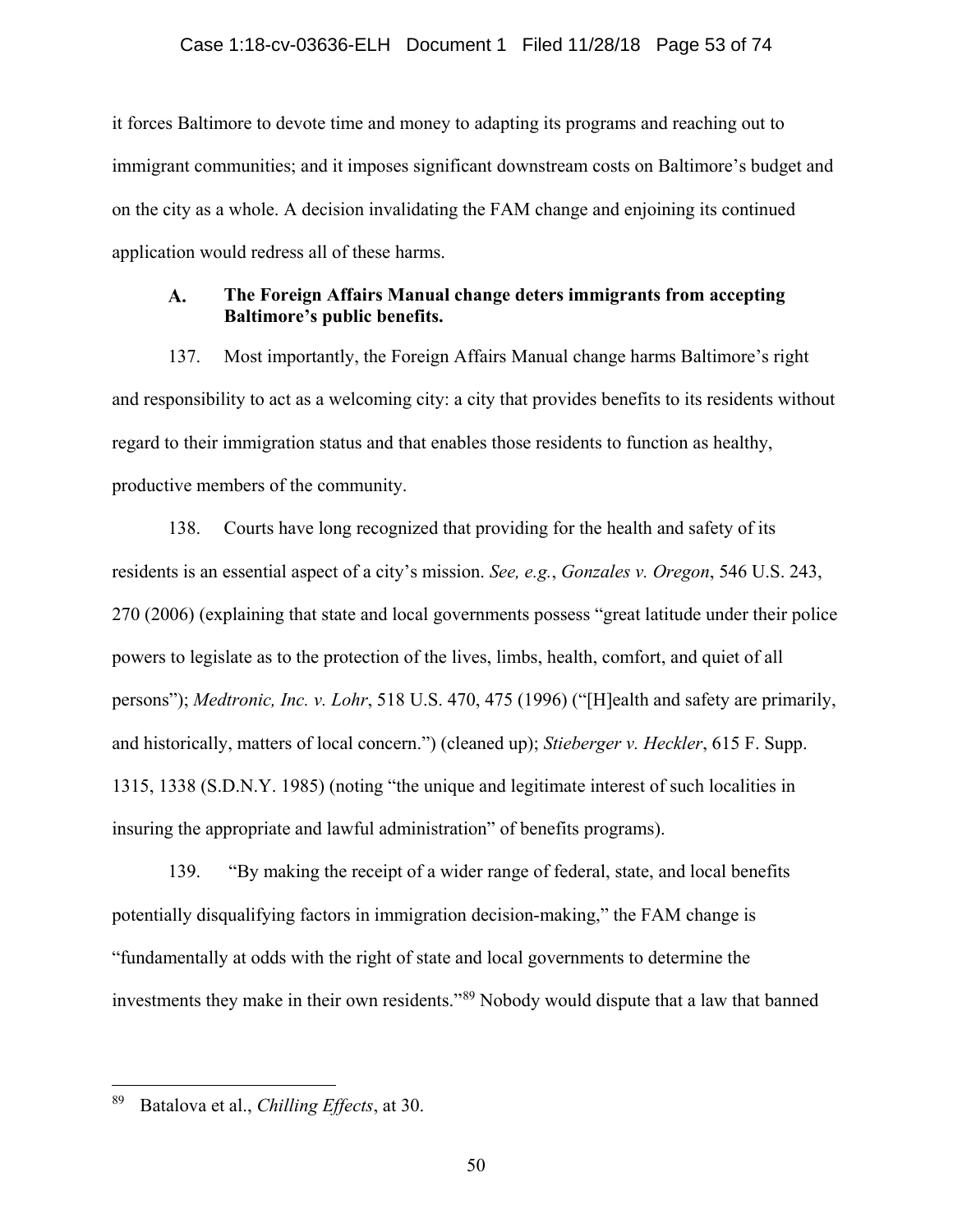#### Case 1:18-cv-03636-ELH Document 1 Filed 11/28/18 Page 54 of 74

Baltimore from offering benefits to its residents would profoundly interfere with the city's prerogatives. The obstruction is no less powerful because Defendants have elected to carry it out by imposing serious consequences on immigrants and others who decide to take those benefits.

140. Indeed, Baltimore provides a number of benefits that might potentially fall within the FAM change's broad focus on "public assistance"—and which the FAM change thereby deters immigrants, their sponsors, and their families from taking.

#### *1. Health benefits.*

141. The Baltimore City Health Department operates a number of programs for uninsured and indigent residents, including immigrants. Specifically, it operates specialty clinics out of two principal facilities, including clinics for reproductive health, sexually transmitted diseases, dental and oral health care, and immunizations.<sup>[90](#page-53-0)</sup> The Department also subsidizes a Men's Health Center, which operates out of space provided at one of the Department's own facilities.<sup>[91](#page-53-1)</sup> Baltimore's public schools also provide a robust range of health programs, like vision and dental screenings, to Baltimore students.<sup>[92](#page-53-2)</sup>

142. Aside from clinics, the Department funds a visiting-nurse program that makes house calls for individuals who tend to use ambulance services frequently, including those with chronic health conditions like diabetes, hypertension, asthma, and mental health disorders. The Department also funds a number of other programs focused on specific health conditions, including a Community Asthma Program, a Tuberculosis Control Program, a Childhood Lead

<span id="page-53-0"></span> <sup>90</sup> *Health Clinics & Services*, Baltimore City Health Department, [https://health.baltimorecity.gov/programs/health-clinics-services.](https://health.baltimorecity.gov/programs/health-clinics-services)

<span id="page-53-1"></span><sup>91</sup> *Men's Health Center*, Baltimore City Health Department, [https://health.baltimorecity.gov/health-clinics-services/mens-health-center.](https://health.baltimorecity.gov/health-clinics-services/mens-health-center)

<span id="page-53-2"></span>*Student Health Services, Baltimore City Public Schools,* [https://www.baltimorecityschools.org//site/Default.aspx?PageID=25226.](https://www.baltimorecityschools.org/site/Default.aspx?PageID=25226)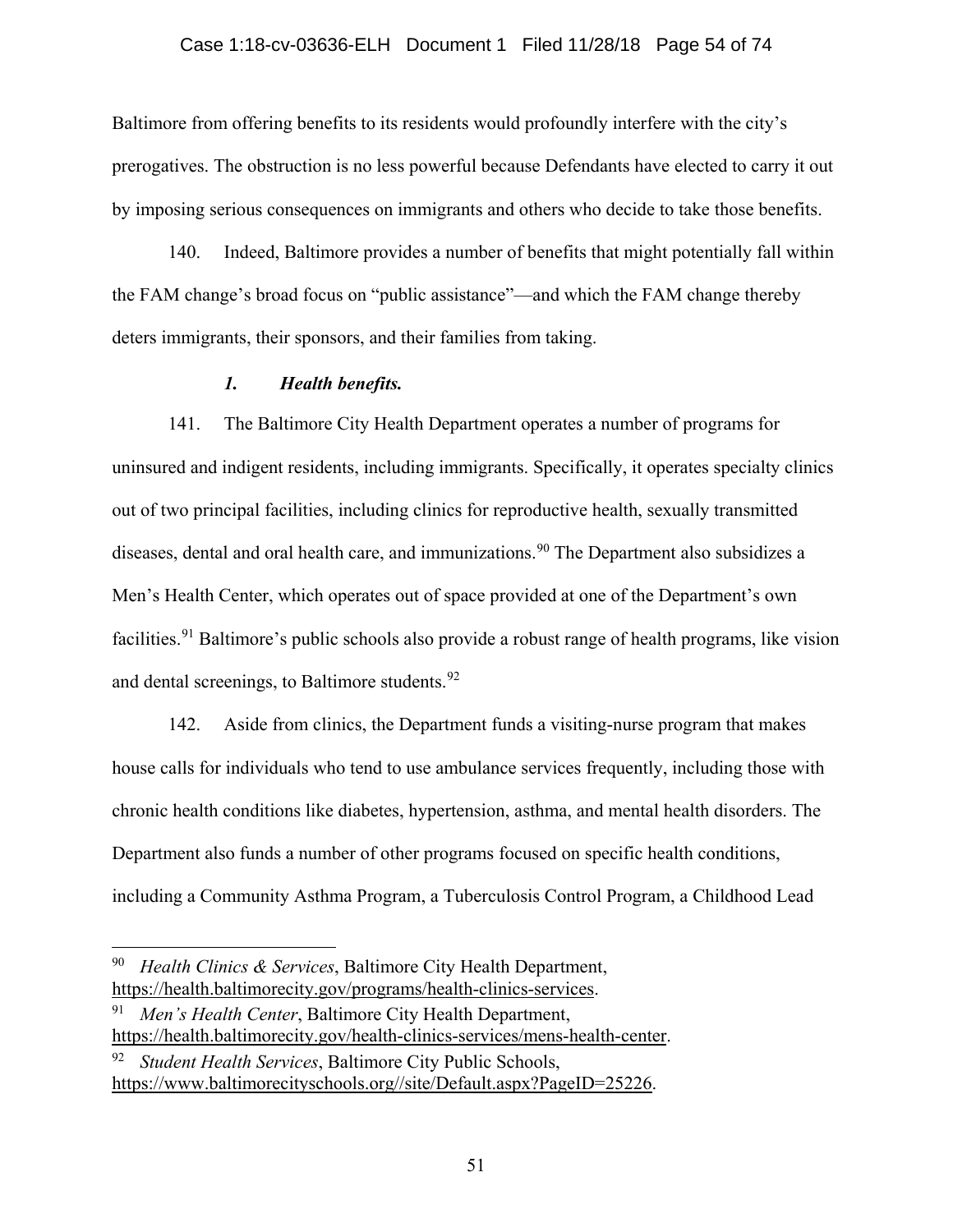## Case 1:18-cv-03636-ELH Document 1 Filed 11/28/18 Page 55 of 74

Poisoning Prevention Program, and programs for substance abuse.<sup>[93](#page-54-0)</sup> And the Department subsidizes a number of other entities that provide services to Baltimore residents, including the Baltimore Family League and Health Care Access Maryland. Finally, the Baltimore City Fire Department provides ambulance services to all individuals, including immigrants, whether or not they are able to pay.  $94$ 

143. However, "[e]ven before the publication of th[e] [DHS] rule, there have been

reports of immigrants avoiding health care for concern of being considered a public charge."<sup>[95](#page-54-2)</sup>

Like the DHS rule, the FAM change "could convince immigrants to forgo health coverage or

nutrition assistance for themselves or for their infants, preschoolers, and school-age children and

families to forgo tax credits like the EITC for which they are eligible."<sup>[96](#page-54-3)</sup> By the same token,

immigrants have likely decided not to use Baltimore's health clinics or services given fear of the

immigration consequences.

[https://health.baltimorecity.gov/node/454;](https://health.baltimorecity.gov/node/454) *Health Clinics & Services*, Baltimore City Health Department, [https://health.baltimorecity.gov/programs/health-clinics-services;](https://health.baltimorecity.gov/programs/health-clinics-services) *Lead Poisoning*, Baltimore City Health Department, [https://health.baltimorecity.gov/lead/lead-poisoning;](https://health.baltimorecity.gov/lead/lead-poisoning) *Substance Use and Misuse*, Baltimore City Health Department, [https://health.baltimorecity.gov/programs/substance-abuse;](https://health.baltimorecity.gov/programs/substance-abuse) *Tuberculosis*, Baltimore City Health

Department, [https://health.baltimorecity.gov/node/164.](https://health.baltimorecity.gov/node/164)

<span id="page-54-0"></span> <sup>93</sup> *See, e.g.*, *Asthma*, Baltimore City Health Department,

<span id="page-54-1"></span><sup>94</sup> *See Welcome to the Baltimore City Fire Department*, Baltimore City Fire Department, [https://fire.baltimorecity.gov/bcfd-mission-and-vision.](https://fire.baltimorecity.gov/bcfd-mission-and-vision)

<span id="page-54-2"></span><sup>95</sup> Mitchell H. Katz & Dave A. Chokshi, *The "Public Charge" Proposal and Public Health: Implications for Patients and Clinicians*, J. Am. Med. Ass'n Viewpoint 3 (Oct. 1, 2018), [https://jamanetwork.com/journals/jama/fullarticle/2705813.](https://jamanetwork.com/journals/jama/fullarticle/2705813)

<span id="page-54-3"></span><sup>96</sup> Parrott et al., *Trump "Public Charge" Rule*, at 3; *see also* Samantha Artiga et al., *Potential Effects of Public Charge Changes on Health Coverage for Citizen Children*, Kaiser Family Found. 5 (May 2018), [http://files.kff.org/attachment/Issue-Brief-Potential-Effects-of-Public-](http://files.kff.org/attachment/Issue-Brief-Potential-Effects-of-Public-Charge-Changes-on-Health-Coverage-for-Citizen-Children)[Charge-Changes-on-Health-Coverage-for-Citizen-Children](http://files.kff.org/attachment/Issue-Brief-Potential-Effects-of-Public-Charge-Changes-on-Health-Coverage-for-Citizen-Children) ("Due to increased fears, it is likely that fewer eligible individuals would enroll themselves and their children in health coverage and individuals currently enrolled in programs would disenroll themselves and their children despite remaining eligible for coverage.").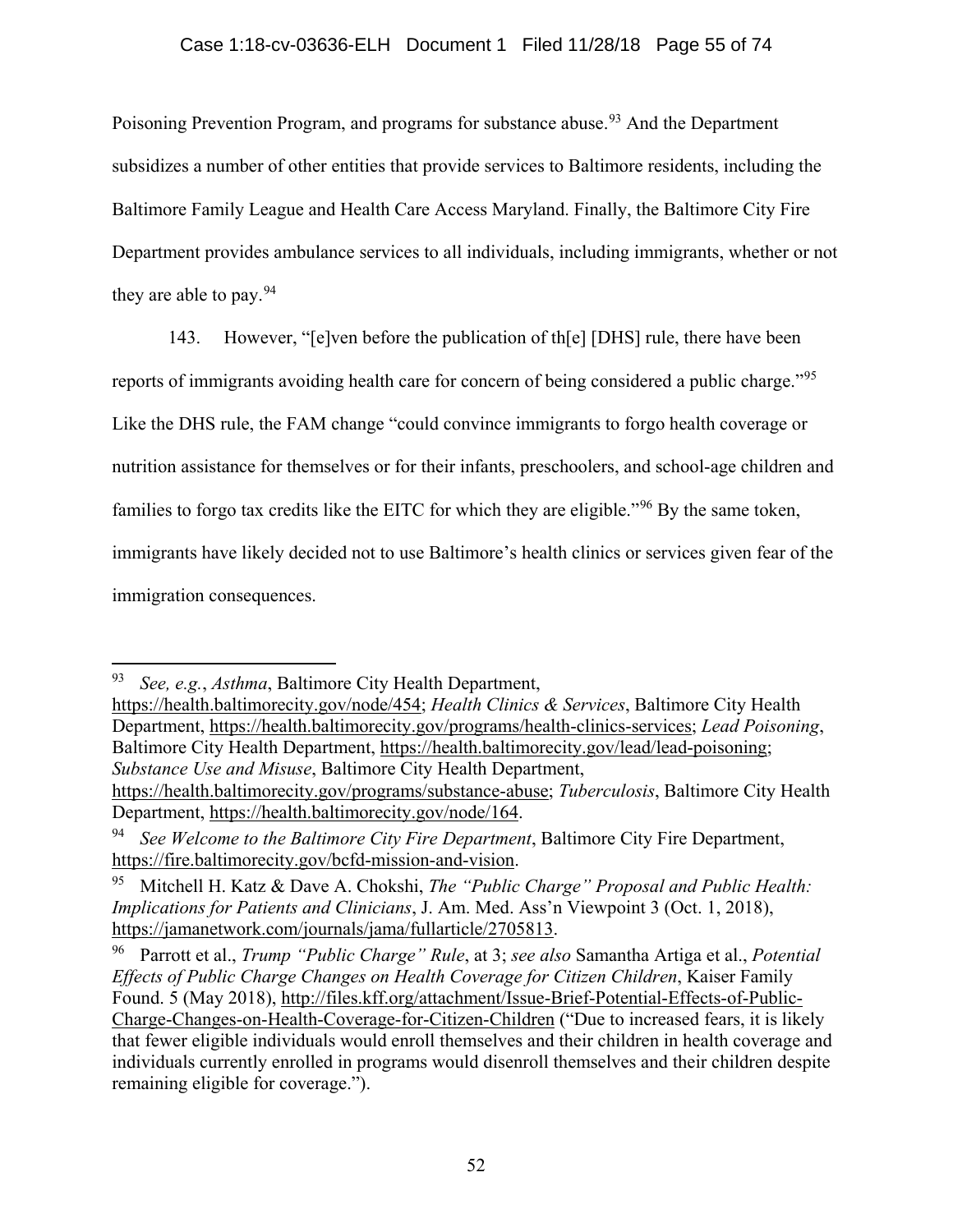## *2. Housing benefits.*

144. Three separate Baltimore City entities provide housing benefits and services to Baltimore residents, including immigrants. Specifically, the Baltimore City Department of Housing and Community Development focuses on "vitalizing and redeveloping communities and ensuring access to adequate and affordable housing opportunities in safe, livable and decent neighborhoods."[97](#page-55-0) The Department's Leading Innovation for a Green and Healthy Tomorrow ("LIGHT") Program conducts assessments of residents and their homes to ascertain the programs for which they might be eligible from a range of over 200 federal, state, and local programs.<sup>[98](#page-55-1)</sup> LIGHT employees have seen clients come in to start the application process and voice concern over the potential immigration consequences of doing so.

145. The Department administers and/or funds a number of programs used by immigrants, including a new Down Payment and Closing Cost Assistance Program, a Lead Hazard Reduction Program, a range of Energy Conservation Services programs, and a weatherization program, which also addresses heating issues.<sup>[99](#page-55-2)</sup> And the Department's Office of Rehabilitation also operates seven distinct programs aimed at helping city residents make necessary improvements to their homes or redress code violations.<sup>[100](#page-55-3)</sup> These programs typically prioritize elderly or disabled residents when allocating resources.

<span id="page-55-0"></span> <sup>97</sup> *About Us*, Baltimore City Dep't of Hous. & Cmty. Dev., [http://dhcd.baltimorehousing.org/about\\_dhcd.](http://dhcd.baltimorehousing.org/about_dhcd)

<span id="page-55-1"></span><sup>98</sup> *LIGHT Program*, Baltimore City Dep't of Hous. & Cmty. Dev., [http://dhcd.baltimorehousing.org/ghsh\\_light.](http://dhcd.baltimorehousing.org/ghsh_light)

<span id="page-55-2"></span><sup>99</sup> *Division of Green, Healthy and Sustainable Programs*, Baltimore City Dep't of Hous. & Cmty. Dev., [http://dhcd.baltimorehousing.org/ghsh.](http://dhcd.baltimorehousing.org/ghsh)

<span id="page-55-3"></span><sup>100</sup> *Rehabilitation Services*, Baltimore City Dep't of Hous. & Cmty. Dev., [http://dhcd.baltimorehousing.org/rehabilitation.](http://dhcd.baltimorehousing.org/rehabilitation)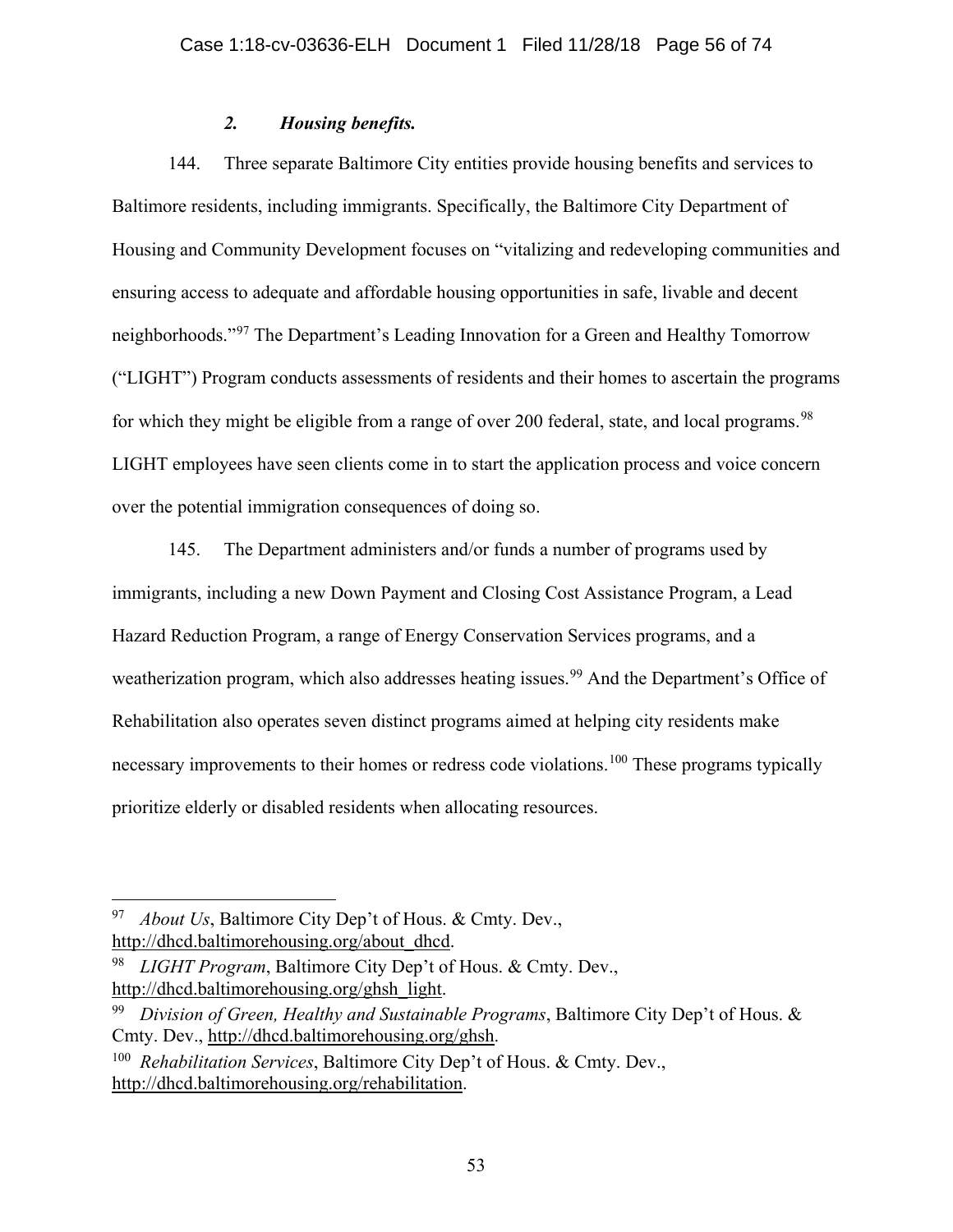### Case 1:18-cv-03636-ELH Document 1 Filed 11/28/18 Page 57 of 74

146. Moreover, the Baltimore Mayor's Office of Human Services operates a Homeless Services Program, which "works to implement federal, state, and local policy and best practices in addition to administering and monitoring homeless services grants" for the benefit of over 25,000 individuals and families.<sup>[101](#page-56-0)</sup> For individuals at risk for homelessness, including immigrants, the city offers street outreach programs, emergency shelters, transitional housing, rapid rehousing, permanent supportive housing, housing opportunities for persons with  $HIV/AIDS$ , and meal programs.<sup>[102](#page-56-1)</sup>

147. Finally, the Housing Authority of Baltimore City aims to "create and provide quality affordable housing opportunities in sustainable neighborhoods for the people we serve."<sup>[103](#page-56-2)</sup> To that end, it manages 9,134 public housing units in fifteen developments. It also administers the Housing Choice Voucher Program, HUD's Rental Assistance Demonstration Program, and other rental assistance programs.<sup>[104](#page-56-3)</sup> While the Housing Authority was created by state law and is federally funded, the mayor of Baltimore retains the authority to appoint members of the Board of Commissioners and the Housing Authority's director.

## *3. Low-income assistance programs.*

148. The City operates a Community Action Partnership, run by the Mayor's Office of Human Services, which works "to reduce poverty by offering opportunities for low-income households through education, financial empowerment, housing and energy services, food

<span id="page-56-0"></span> <sup>101</sup> *Homeless Services Program*, Mayor's Office of Human Servs., [https://human](https://human-services.baltimorecity.gov/homeless-services)[services.baltimorecity.gov/homeless-services.](https://human-services.baltimorecity.gov/homeless-services)

<span id="page-56-1"></span><sup>102</sup> *See id.*

<span id="page-56-2"></span><sup>103</sup> *About the Housing Authority of Baltimore City (HABC)*, Hous. Auth. of Baltimore City, [http://habc.baltimorehousing.org/about\\_habc.](http://habc.baltimorehousing.org/about_habc)

<span id="page-56-3"></span><sup>104</sup> *Id.*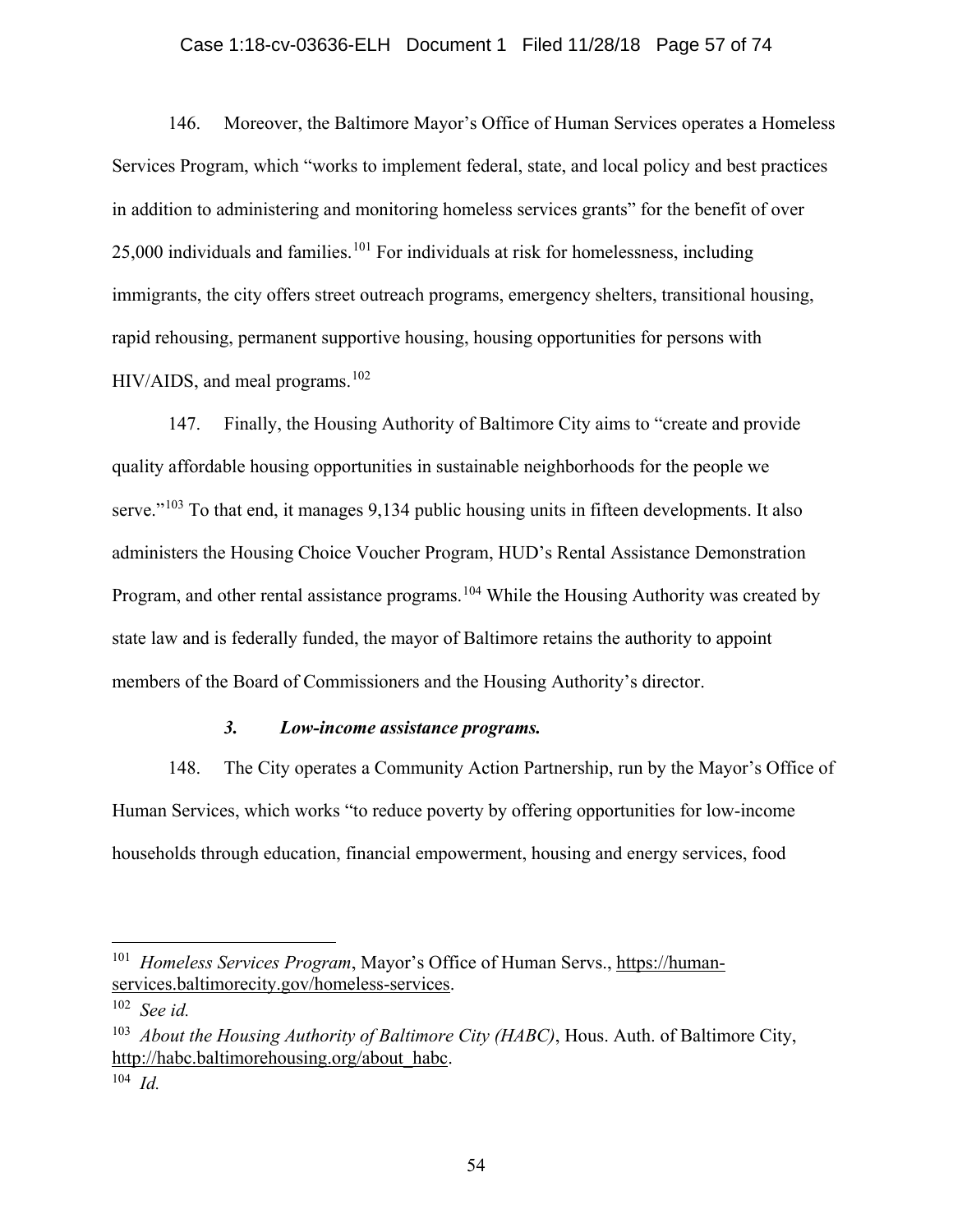## Case 1:18-cv-03636-ELH Document 1 Filed 11/28/18 Page 58 of 74

resources and capacity building."[105](#page-57-0) Specifically, the Partnership offers multiple programs that help city residents defray the costs of various utilities and other necessities, including a Low Income Water Assistance Program, a Low Income Senior Citizen Water Discount Program, Home Energy Programs, an oil assistance program, and a program designed to help elderly residents retrofit their homes. To help city residents with budgeting and planning, the Partnership also administers workshops and counseling programs, as well as a VITA tax assistance program. And the City offers "Eat Healthy, Shop Smart" workshops to assist residents in making healthy and budget-conscious eating decisions.<sup>[106](#page-57-1)</sup>

149. The Baltimore City Department of Housing and Community Development also administers a Summer Food Service Program, available to all city minors regardless of immigration status.<sup>[107](#page-57-2)</sup> Many of the Baltimore's public schools also act as School Food Pantries, through a partnership with the Maryland Food Bank.<sup>[108](#page-57-3)</sup>

150. Many of these services are akin to other services immigrants are known to be avoiding in the wake of the Trump Administration's public charge efforts, like the food and income assistance programs described above. *See supra* ¶¶ 126-27. It is therefore reasonable to infer that immigrants have been similarly unwilling to pursue these programs as well.

<span id="page-57-0"></span><sup>&</sup>lt;sup>105</sup> *Programs*, Mayor's Office of Human Servs., [https://human](https://human-services.baltimorecity.gov/community-action-partnerships/programs)[services.baltimorecity.gov/community-action-partnerships/programs.](https://human-services.baltimorecity.gov/community-action-partnerships/programs)

<span id="page-57-1"></span><sup>106</sup> *Id.*

<span id="page-57-2"></span><sup>&</sup>lt;sup>107</sup> *Summer Food Service*, Baltimore City Dep't of Housing & Cmty. Dev., [http://dhcd.baltimorehousing.org/food/.](http://dhcd.baltimorehousing.org/food/)

<span id="page-57-3"></span><sup>108</sup> *School Food Pantries*, Baltimore City Public Schools, [https://www.baltimorecityschools.org//site/Default.aspx?PageID=24454.](https://www.baltimorecityschools.org/site/Default.aspx?PageID=24454)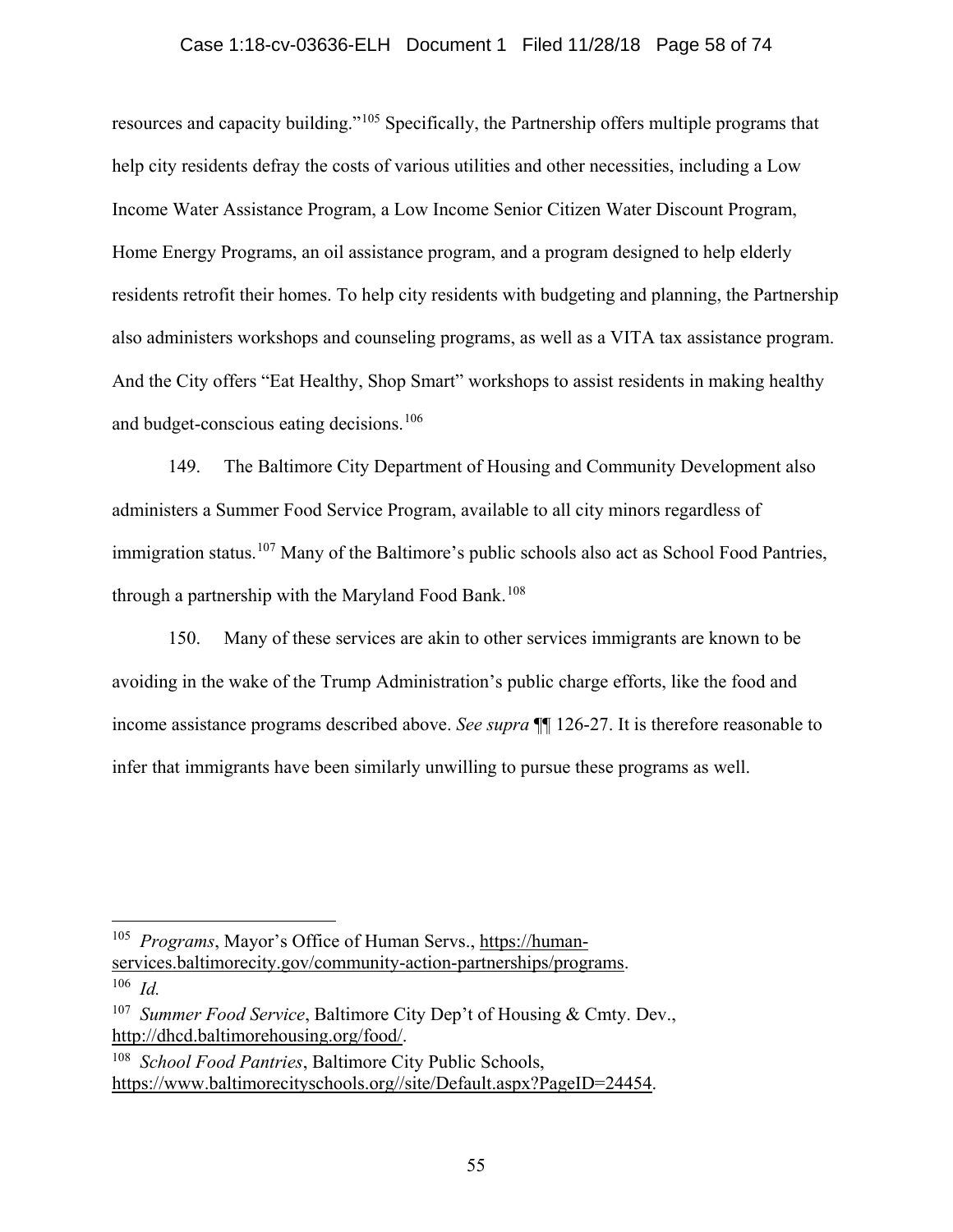## *4. Educational benefits.*

151. Baltimore operates Head Start programs using federal funding, which are available to immigrants.<sup>[109](#page-58-0)</sup> Enrollment in those programs has decreased, even sharply decreased, among immigrants; for example, enrollment has virtually ceased among the city's African immigrant population in the last few months. Of course, Baltimore also has a robust public school system, available to all of the city's children regardless of their immigration status. Those schools also offer after-school programs without regard to immigration status. While Baltimore's school system is run by a separate agency, Baltimore City Public Schools, the Mayor retains authority to appoint members of its Board of School Commissioners, and the city provides funding for the agency, especially when it faces budget shortfalls. And for secondary education, Baltimore offers in-state tuition rates to undocumented immigrants in the city's separatelyadministered community college system.

# *5. Other programs.*

152. Baltimore facilitates a number of other programs as well. As part of the SAFE Cities Network, Baltimore subsidizes legal assistance for immigrants facing deportation.<sup>[110](#page-58-1)</sup> Paradoxically, therefore, immigrants may fear the very consequences those legal services are intended to avert. The Baltimore City Department of Social Services, a branch of Maryland state government, also provides a number of state-administered benefits. While Baltimore does not

<span id="page-58-0"></span> <sup>109</sup> *Head Start*, Mayor's Office of Human Servs., [https://human-services.baltimorecity.gov/head](https://human-services.baltimorecity.gov/head-start)[start.](https://human-services.baltimorecity.gov/head-start)

<span id="page-58-1"></span><sup>110</sup> Talia Richman, *Baltimore Among 11 Jurisdictions that Will Provide Legal Help for Immigrants in Deportation Cases*, Baltimore Sun (Nov. 9, 2017), [http://www.baltimoresun.com/news/maryland/baltimore-city/bs-md-ci-safe-city-20171109](http://www.baltimoresun.com/news/maryland/baltimore-city/bs-md-ci-safe-city-20171109-story.html) [story.html.](http://www.baltimoresun.com/news/maryland/baltimore-city/bs-md-ci-safe-city-20171109-story.html)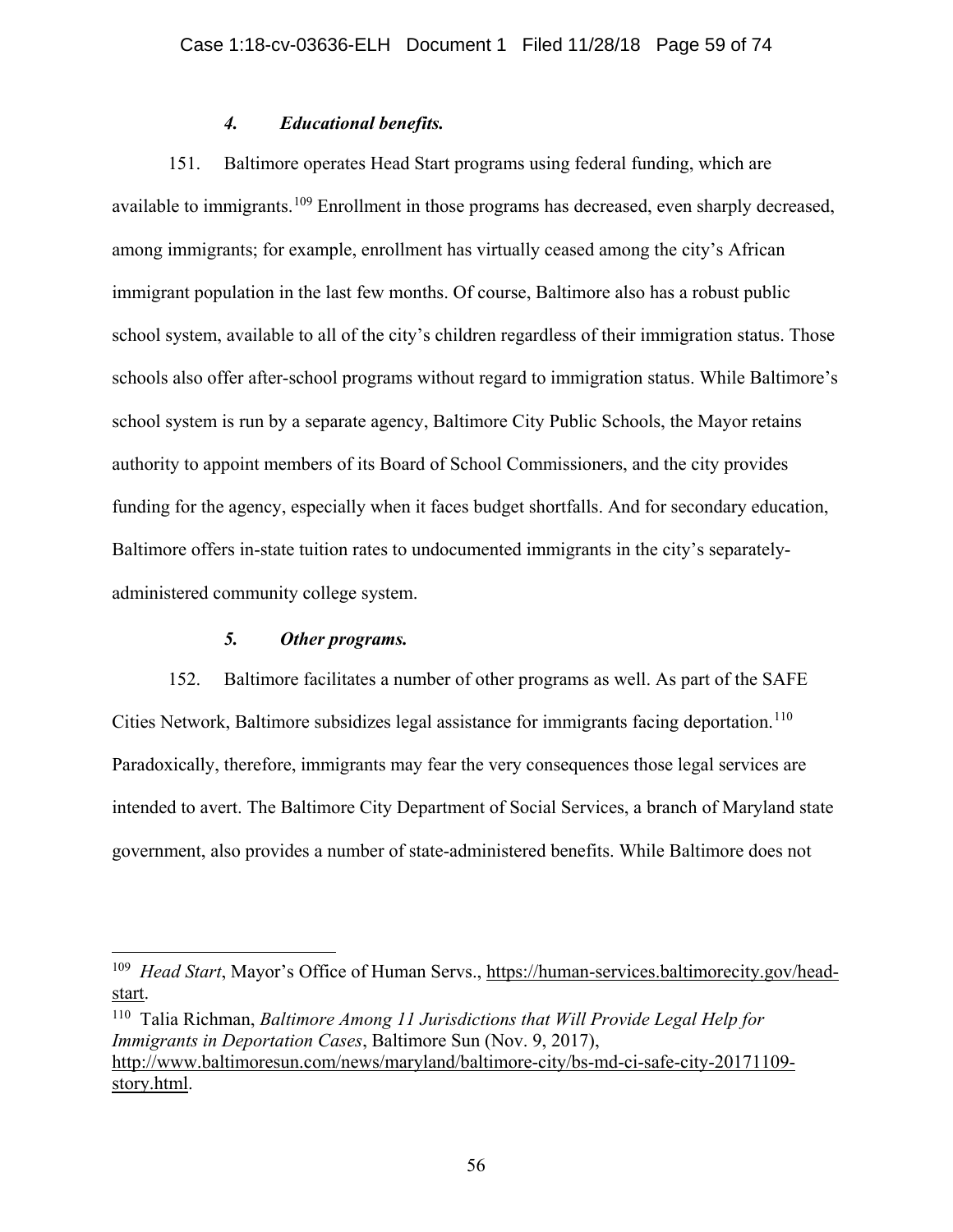#### Case 1:18-cv-03636-ELH Document 1 Filed 11/28/18 Page 60 of 74

provide those benefits directly, it appoints the Director of the City Department, and therefore has an interest in the proper administration of those benefits.

153. Baltimore also has a Department of Public Works that provides access to water, wastewater treatment, and trash removal services.<sup>[111](#page-59-0)</sup> It offers senior citizen and hardship discounts in connection with water services. The department also provides rat reduction, mowing (for vacant properties), illegal dumping, and water testing programs for city residents. Finally, the Office of Sustainable Energy provides grants to organizations that provide food, shelter, health care, and community centers to Baltimore residents, including immigrants.

154. Of course, like any other city, Baltimore also maintains police and fire services, as well as a 311 number that residents can call to report code violations and other hazards. Defendants presumably do not consider these services to count as "public assistance," even though the language of the FAM change does not contain any such express limitation. Regardless, immigrants may understandably be concerned that using such services could result in adverse immigration consequences, and decide instead to play it safe. While Defendants' definition of public charge may not be clear, the danger it presents to Baltimore and its residents is abundantly so.

\* \* \*

155. In sum, the FAM change has chilled immigrants from accepting Baltimore's public benefits, profoundly frustrating and interfering with the city's mission. It is difficult to discern the full magnitude of the FAM change's effects on Baltimore given how onerous and time-consuming it would be to track the number of immigrants who use every city program.

<span id="page-59-0"></span> <sup>111</sup> *Baltimore City Department of Public Work*s, City of Baltimore, [https://publicworks.baltimorecity.gov/.](https://publicworks.baltimorecity.gov/)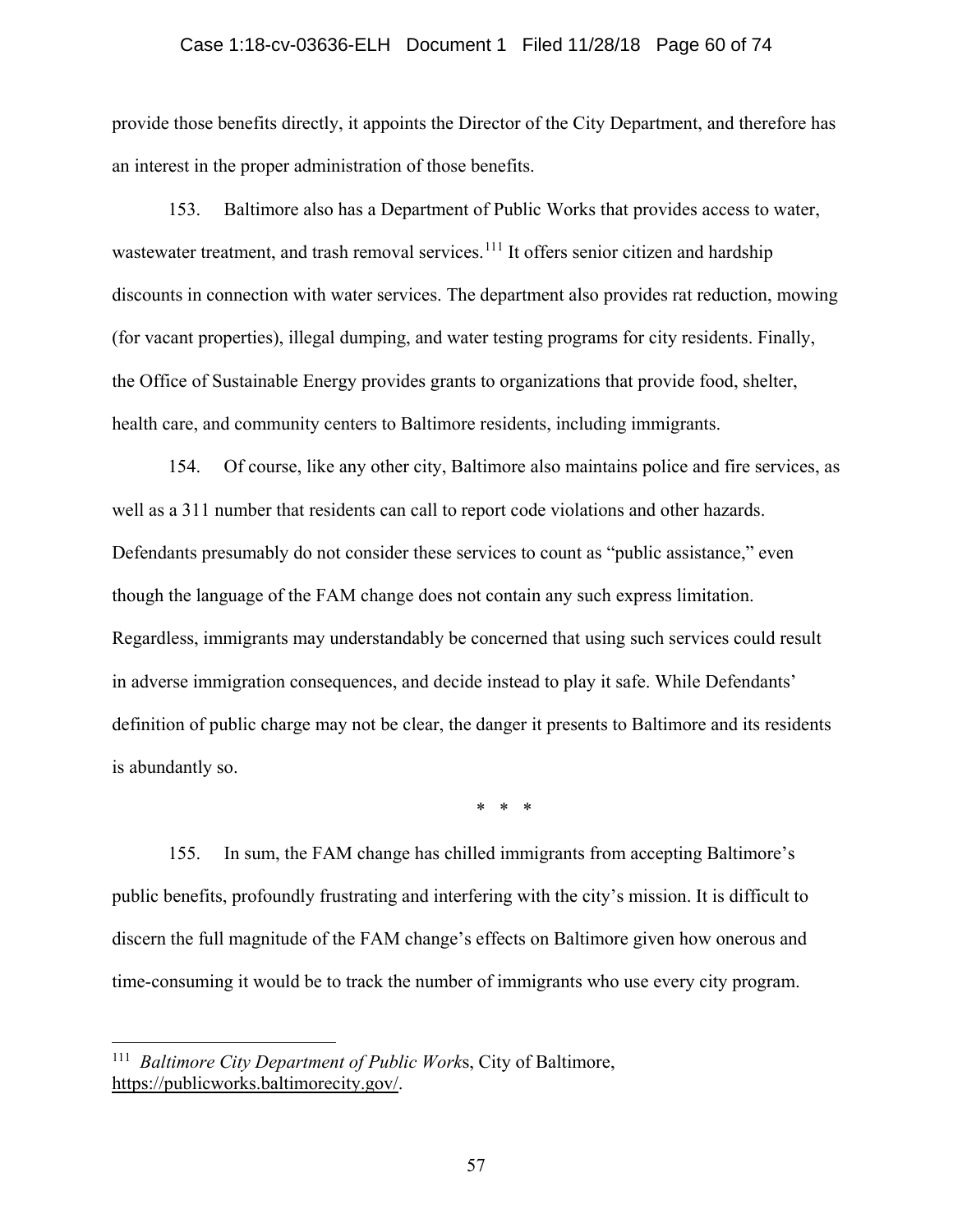Indeed, given the Trump Administration's repeated demands for immigration information from cities across the country,  $^{112}$  $^{112}$  $^{112}$  Baltimore is reluctant to do so. Even in cases where Baltimore tracks usage numbers, "[i]mmigrants who have withdrawn from these services are reluctant to speak out about their plight owing to fears that identifying themselves publicly could result in legal repercussions."[113](#page-60-1) Thus, the programs and effects described above provide only a glimpse of the harm the FAM change is inflicting upon Baltimore.

#### **B. The Foreign Affairs Manual change forces Baltimore to expend resources to encourage immigrants to accept public benefits.**

156. In managing the programs listed above, Baltimore also has spent or will soon be forced to spend time and money addressing the effects and legal ramifications of the FAM change. Those effects include, but are not limited to, familiarizing city officials with the FAM change, training staff and promulgating guidance, engaging in outreach to immigrant communities, and advising immigrants about the potential consequences of taking benefits.

157. To start, Baltimore has devoted substantial time and energy to analyzing the FAM change and understanding how it may affect Baltimore's programs. The DHS Proposed Rule itself acknowledges the cost of "familiarization with the rule for those entities that are not directly regulated but still want to understand the changes in federal and state transfer payments." 83 Fed. Reg. at 51,260. For example, entities "might choose to read the rule in order to provide information to those foreign-born non-citizens and associated households that might be impacted by a reduction in federal transfer payments." *Id.* at 51,270. Specifically, Baltimore

<span id="page-60-0"></span> <sup>112</sup> *Justice Department Demands Documents and Threatens to Subpoena 23 Jurisdictions as Part of 8 U.S.C. 1373 Compliance Review*, U.S. Dep't of Justice (Jan. 24, 2018), [https://www.justice.gov/opa/pr/justice-department-demands-documents-and-threatens-subpoena-](https://www.justice.gov/opa/pr/justice-department-demands-documents-and-threatens-subpoena-23-jurisdictions-part-8-usc-1373)[23-jurisdictions-part-8-usc-1373.](https://www.justice.gov/opa/pr/justice-department-demands-documents-and-threatens-subpoena-23-jurisdictions-part-8-usc-1373)

<span id="page-60-1"></span><sup>113</sup> Baumgaertner, *Spooked by Trump Proposals*.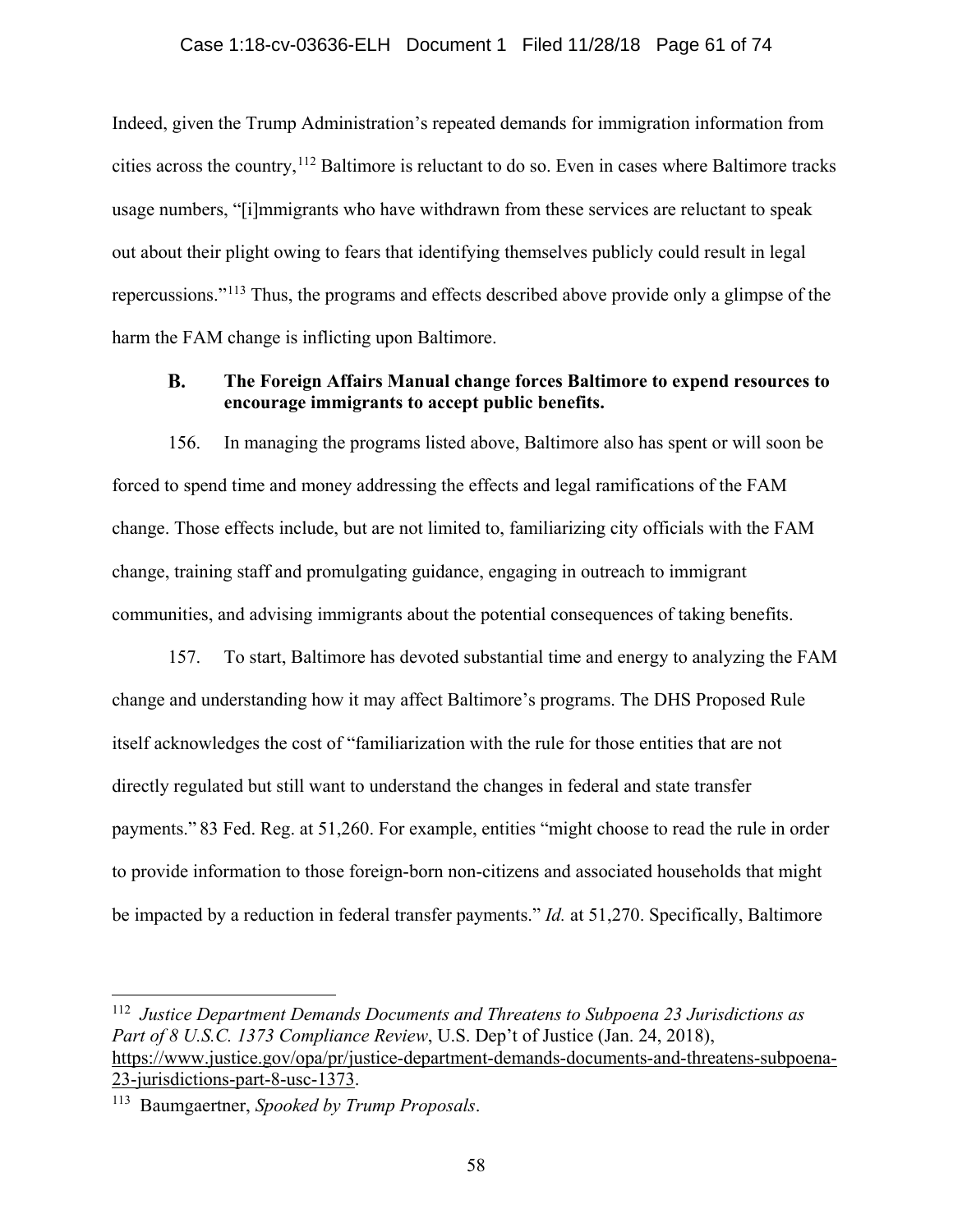#### Case 1:18-cv-03636-ELH Document 1 Filed 11/28/18 Page 62 of 74

has had to ascertain which city benefits and services might be encompassed within the FAM change, which immigrant populations might be affected, and what changes it might have to make to its programs in response. When Baltimore considers new programs, it must also assess whether the FAM change and similar public charge changes will decrease usage. Each of these complex, time-intensive inquiries has drained Baltimore's resources.

158. Baltimore must also provide guidance and training to city employees, as well as any partners and contractors, to ensure that staff are aware of the potential ramifications of the FAM change. These, again, are costs that the DHS Proposed Rule recognized, noting that local governments "may need to update and rewrite guidance documents or would need to update forms used," and that "it will also be necessary to prepare training materials and retrain staff" all of which "will require staff time and have associated costs." *Id.* at 51,270. Baltimore is not unique in this regard: across the country, "local agencies have begun planning training to help their staff navigate what could be ahead: interactions with immigration enforcement agents, increasingly anxious clients and final regulations."[114](#page-61-0) These observations are equally true of the FAM change, which has already gone into effect and forced the city to advise its staff.

159. Given that immigrants are, understandably, worried about the potential effects of the FAM change, Baltimore must also devote additional staff time and resources to encouraging those immigrants, their sponsors, and their families to take public benefits and services where such benefits and services are not encompassed within the FAM change. *See Philadelphia v. Sessions*, 280 F. Supp. 3d 579, 606 (E.D. Pa. 2017) (recognizing that cities "specifically perform outreach to immigrant communities" to encourage them to accept benefits).

<span id="page-61-0"></span> <sup>114</sup> Baumgaertner, *Spooked by Trump Proposals*.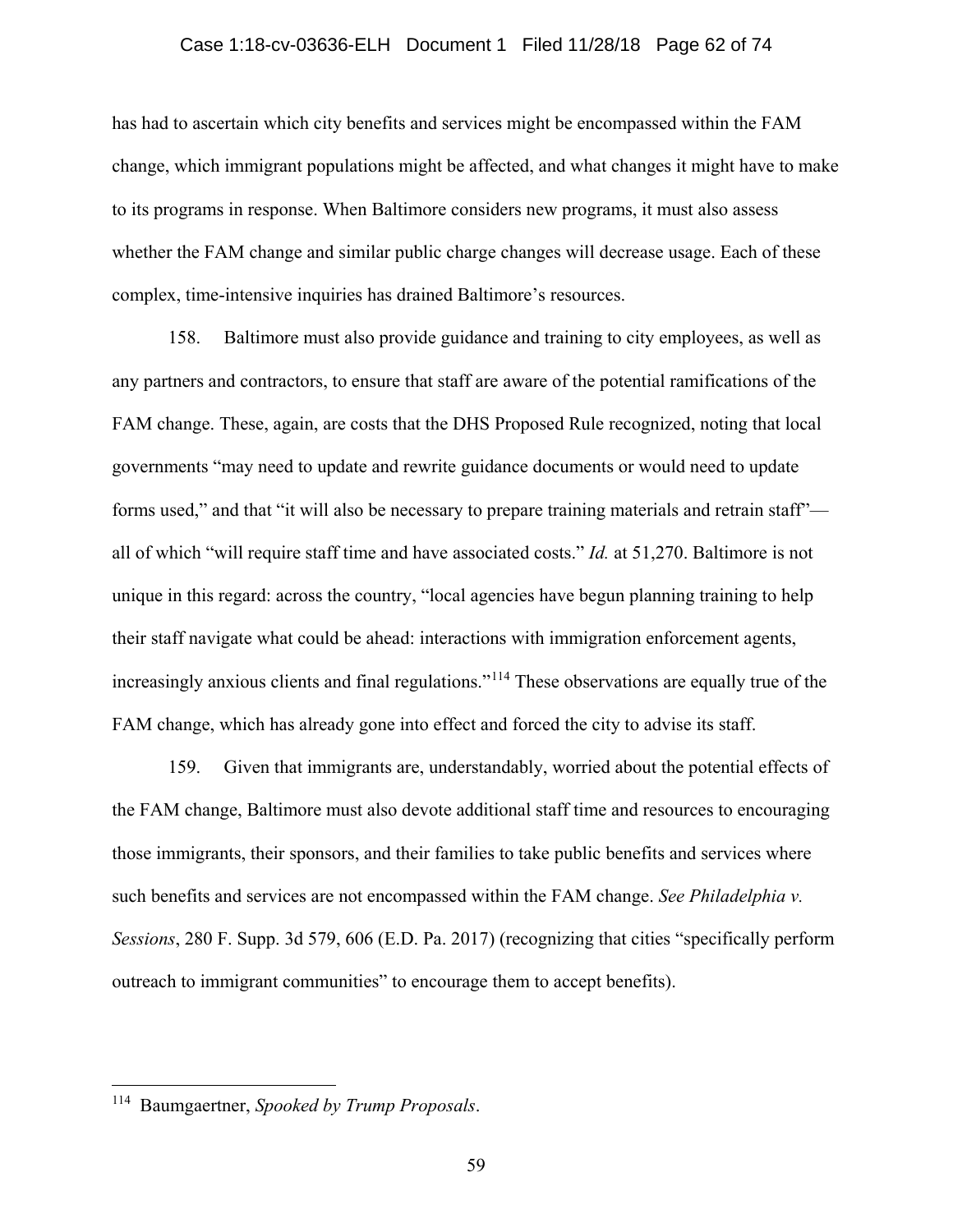### Case 1:18-cv-03636-ELH Document 1 Filed 11/28/18 Page 63 of 74

160. Reaching out to affected communities is, and has always been, a priority for Baltimore. Baltimore maintains a Mayor's Office of Immigrant Affairs, recommended by the city's New Americans Task Force, which acts "to promote community wellbeing, economic development, and the integration of immigrant communities by identifying needs and opportunities that immigrants bring to our city, while developing public-private partnerships to strengthen the development of these communities."<sup>[115](#page-62-0)</sup> Among other things, that office provides a guide titled *Welcome to Baltimore: A Guide for New Americans*, "designed to help New Americans (immigrants & refugees) in Baltimore City access critical resources."<sup>[116](#page-62-1)</sup> The city also has a Mayor's Office on Disabilities, charged with providing assistance to people with disabilities<sup>117</sup>—another population particularly affected by changes in public charge rules.

161. Finally, Baltimore may also need to "communicate additional information to potential benefits recipients about the new, expanded liabilities associated with using the public benefits programs they administer."<sup>[118](#page-62-3)</sup> When immigrants ask whether taking a given benefit will expose them to potential immigration consequences as a result of the FAM change, city officials and staff will have to consider what to say. Ultimately, Baltimore may not be able to reassure city residents that their use of public benefits will not result in immigration consequences. These decisions may present still more drains on the city's resources and the time of its employees.

<span id="page-62-1"></span><span id="page-62-0"></span> <sup>115</sup> *Mayor's Office of Immigrant Affairs*, City of Baltimore, [https://mima.baltimorecity.gov/.](https://mima.baltimorecity.gov/) <sup>116</sup> *Welcome to Baltimore: A Guide for New Americans*, City of Baltimore, [https://mima.baltimorecity.gov/wg.](https://mima.baltimorecity.gov/wg)

<span id="page-62-2"></span><sup>117</sup> *Mayor's Office on Disabilities*, City of Baltimore, [https://mcd.baltimorecity.gov/.](https://mcd.baltimorecity.gov/)

<span id="page-62-3"></span><sup>118</sup> Batalova et al., *Chilling Effects*, at 30.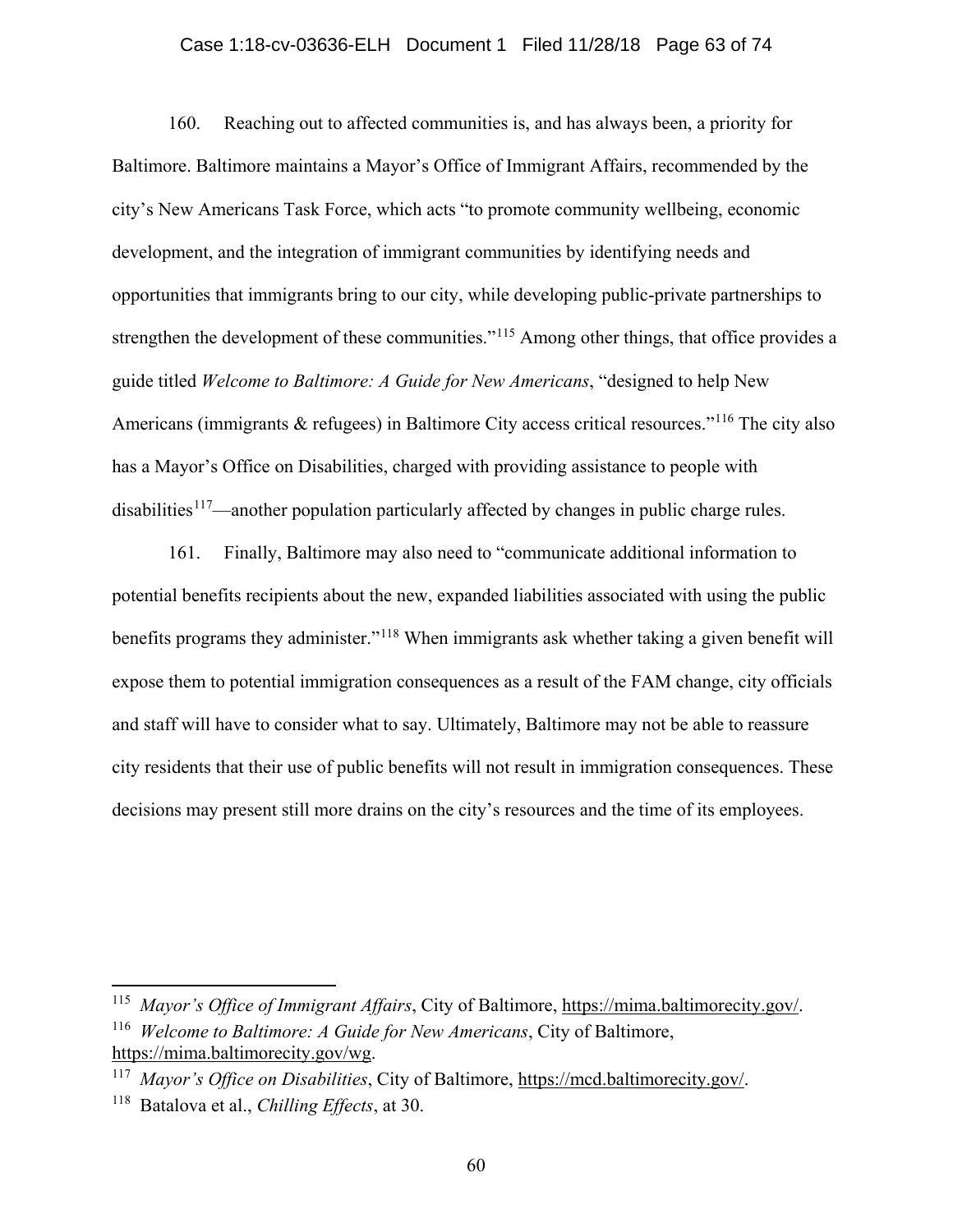#### $\mathbf{C}$ . **The Foreign Affairs Manual change imposes financial costs on Baltimore's programs and the city as a whole.**

162. Aside from the cost of adapting its programs in response to the FAM change, Baltimore faces a number of downstream financial costs and consequences that do significant harm to the city. Those harms principally include increased demands on city programs not encompassed within the FAM change, including the city's health, housing, food, education, and other programs. But they also include the general cost of managing a population that is increasingly unhealthy, hungry, and less stable and secure.

163. As discussed above, there is a tremendous amount of confusion about whether particular programs are encompassed within the FAM change. However, to the extent immigrants believe that certain city programs will not result in immigration consequences, those programs can expect to see *increased* demand. That demand will impose greater drains on the City's budget. As the DHS Proposed Rule recognizes, changes to public charge rules impose "costs to various entities that the rule does not directly regulate, such as hospital systems, state agencies, and other organizations that provide public assistance to aliens and their households." 83 Fed. Reg. at 51,260. Those costs necessarily include costs to cities like Baltimore that provide a robust array of social services and benefits to their residents.

164. This phenomenon is most visible in the context of health care. Analysts have recognized that "[i]mmigrants' withdrawal from subsidized health insurance programs could lead to higher levels of unsubsidized care and higher unreimbursed costs."<sup>[119](#page-63-0)</sup> "[H]ealth care providers such as federally qualified health centers and public hospitals" would be hit especially hard.<sup>[120](#page-63-1)</sup>

<span id="page-63-0"></span> <sup>119</sup> Batalova et al., *Chilling Effects*, at 31.

<span id="page-63-1"></span><sup>120</sup> Krista M. Perreira et al., *A New Threat to Immigrants' Health – The Public-Charge Rule*, 901 New Eng. J. Med. 903, 903 (Sept. 12, 2018).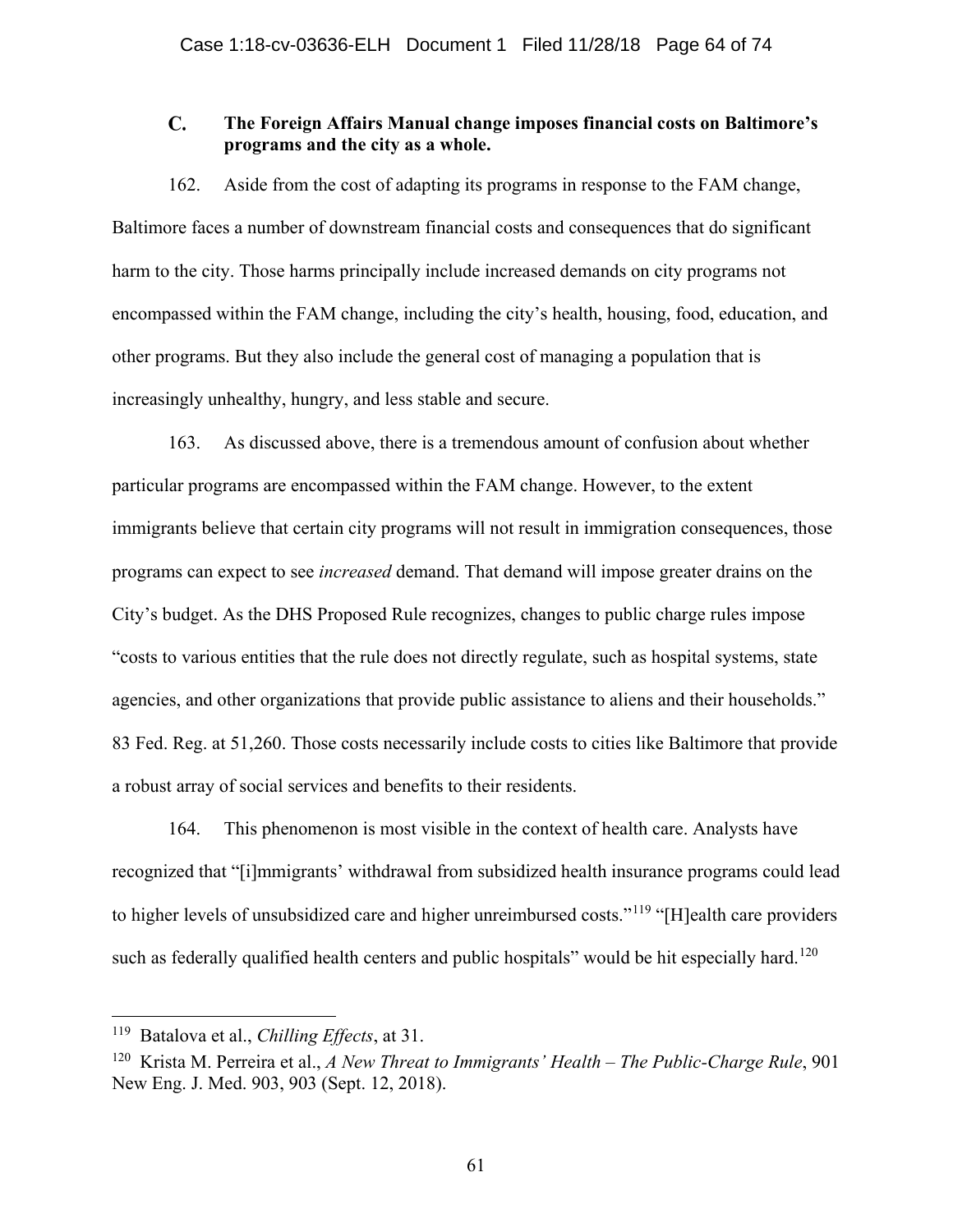### Case 1:18-cv-03636-ELH Document 1 Filed 11/28/18 Page 65 of 74

"[T]he financial health and viability of many hospitals" would suffer "due to the significant increase [the DHS Proposed Rule] would produce in people who lack health insurance and come to emergency rooms for their medical care."<sup>[121](#page-64-0)</sup> "Such dramatic increase in the number of uninsured children and families would negatively impact the financial stability of families as well as local governments and services."<sup>[122](#page-64-1)</sup>

165. As explained above, Baltimore maintains a number of health services for the uninsured population that may, paradoxically, be facing increased demand as a result of the FAM change. *See supra* ¶¶ 141-43. Each of these clinics or programs provides services on a free or reduced-fee scale and therefore serves as an essential resource for the uninsured and underinsured populations.<sup>[123](#page-64-2)</sup> By increasing the number of immigrants, families, and sponsors that lack health coverage, the FAM change will necessarily result in costs that the city would not otherwise have borne.

166. The same is true of many of Baltimore's other programs, given the profound fear and confusion in the immigrant community created by the Trump Administration's public charge efforts, including the FAM change. If an immigrant is afraid to take SNAP, WIC, or [Temporary Assistance for Needy Families ("TANF")], then he or she may instead look to Baltimore's summer food services program or its public school-administered pantries. If an immigrant is afraid to take a Section 8 housing voucher, then he or she may instead become reliant on

<span id="page-64-0"></span> <sup>121</sup> Greenstein, *Trump Rule*; *see also* Jewett et al., *Under a Trump Proposal* ("Health advocates say such a policy could frighten a far broader group of immigrants into avoiding governmentsupported health coverage, creating public health problems that could be dire in the long run for those patients and for U.S. hospitals.").

<span id="page-64-1"></span><sup>122</sup> *Change in "Public Charge" May Impact Immigrant Families*, Intercmty. Justice & Peace Ctr. (June 11, 2018), [https://ijpccincinnati.org/featured/public-charge/.](https://ijpccincinnati.org/featured/public-charge/)

<span id="page-64-2"></span><sup>123</sup> *See, e.g.*, *Family Planning & Reproductive Health Clinic*, Baltimore City Health Department, [https://health.baltimorecity.gov/health-clinics-services/family-planning-reproductive-health.](https://health.baltimorecity.gov/health-clinics-services/family-planning-reproductive-health)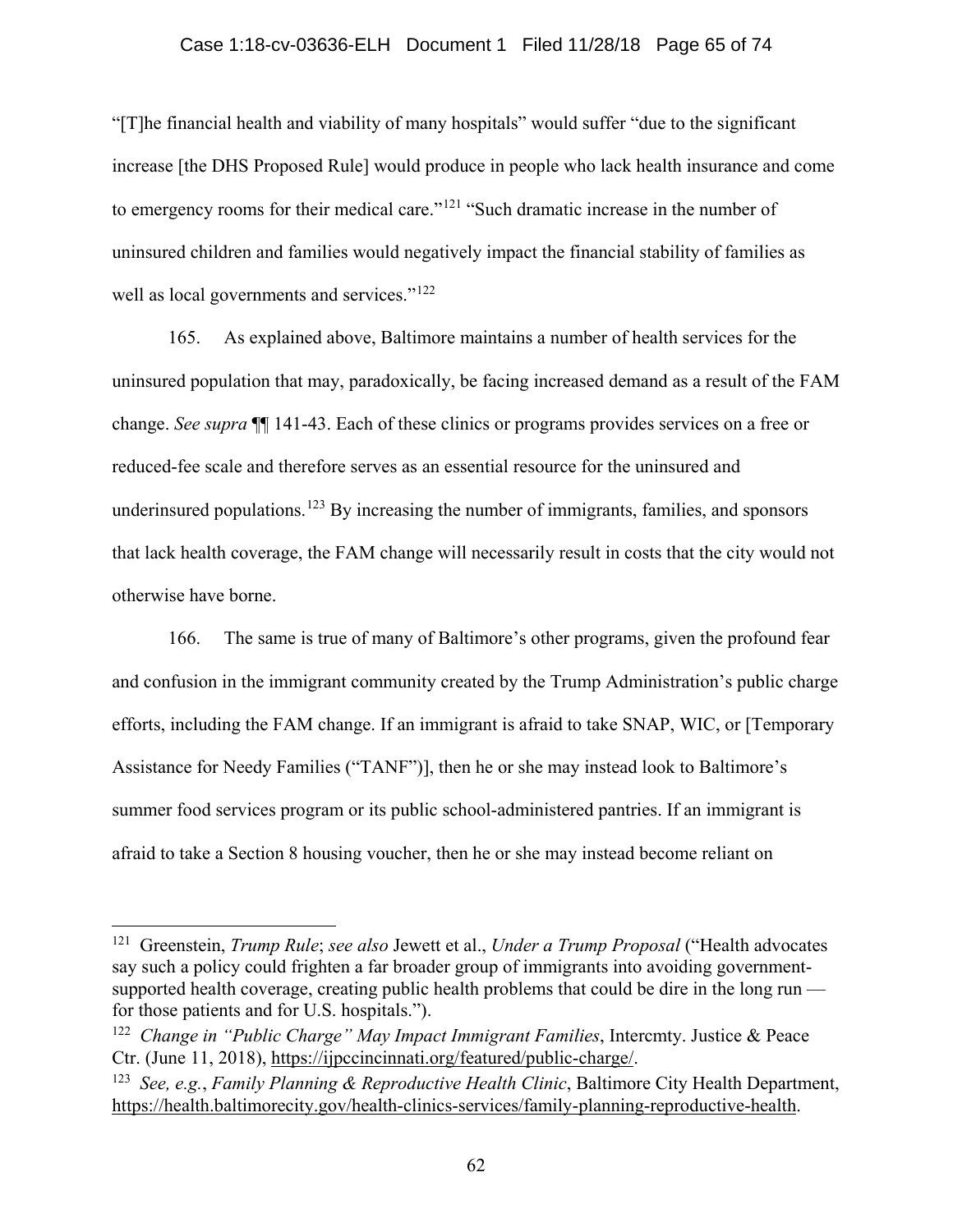### Case 1:18-cv-03636-ELH Document 1 Filed 11/28/18 Page 66 of 74

Baltimore's homeless services programs. Or an immigrant may choose to defray the hit to their budget from losing one source of public assistance by consuming another service provided by Baltimore. In other words, by forcing immigrants off of federal or other programs, the FAM change effectively forces them onto programs administered by Baltimore, increasing Baltimore's costs.

167. More broadly, the FAM change does significant harm to Baltimore as a community. As the DHS Proposed Rule notes, "reductions in federal and state transfers under federal benefit programs may have downstream and upstream impacts on state and local economies, large and small businesses, and individuals." 83 Fed. Reg. at 51,118. So too with the FAM change. "For individuals, families, and local communities, reduced program participation could result in higher poverty levels, reduced access to health care, and an increase in severe and chronic health issues."[124](#page-65-0) In other words, Baltimore's immigrant population will increasingly be poorer and less healthy as a result of the FAM change. *See Philadelphia*, 309 F. Supp. 3d at 341 (recognizing the "potential risks to public health if immigrants did not feel safe seeking care at City clinics").

168. Indeed, the Trump Administration described exactly these harms of the FAM change in the DHS Proposed Rule when discussing the effect of changing public charge rules:

- Worse health outcomes, including increased prevalence of obesity and malnutrition, especially for pregnant or breastfeeding women, infants, or children, and reduced prescription adherence;
- Increased use of emergency rooms and emergent care as a method of primary health care due to delayed treatment;
- Increased prevalence of communicable diseases, including among members of the U.S. citizen population who are not vaccinated;

<span id="page-65-0"></span> <sup>124</sup> Batalova et al., *Chilling Effects*, at 5.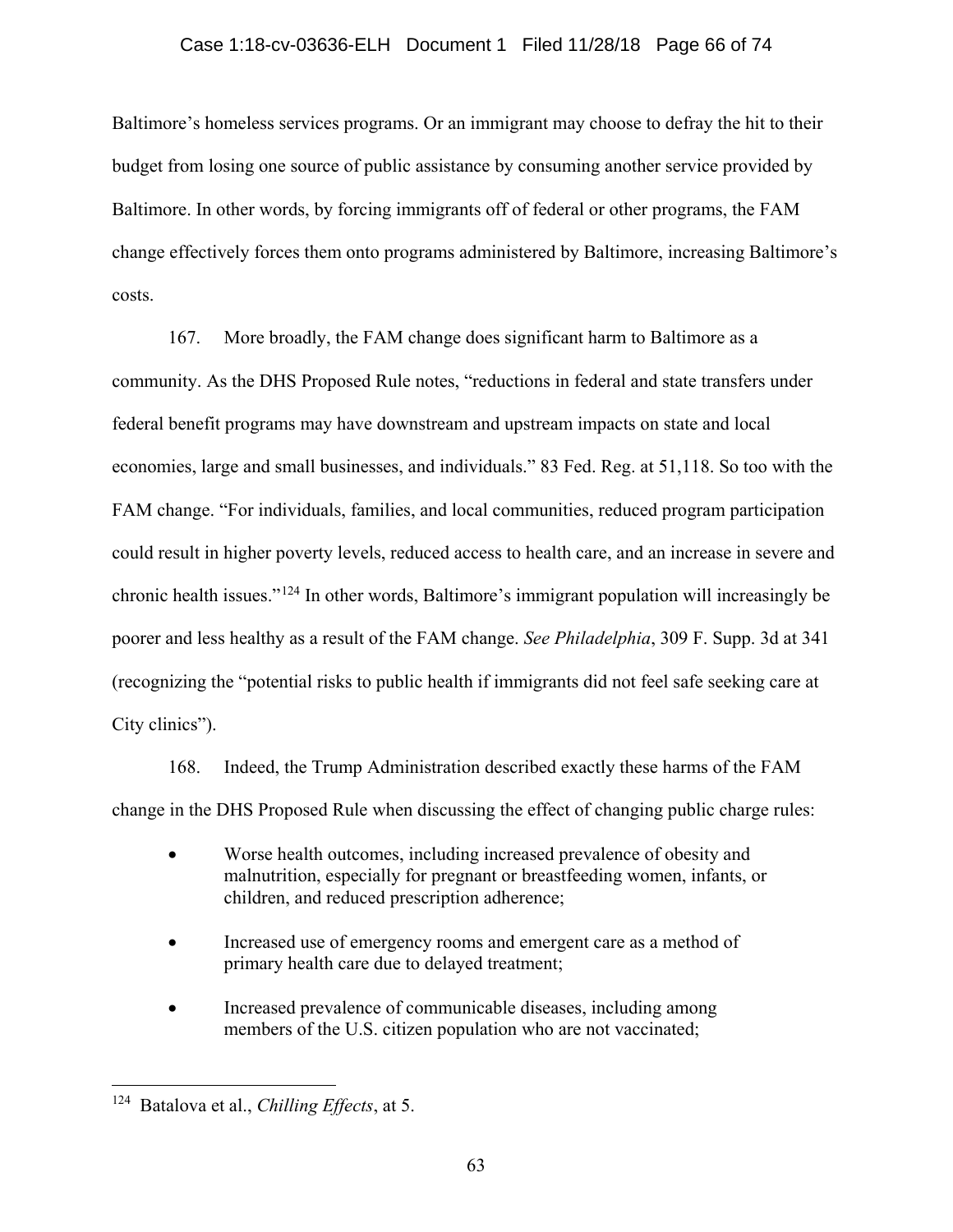- Increases in uncompensated care in which a treatment or service is not paid for by an insurer or patient;
- Increased rates of poverty and housing instability; and
- Reduced productivity and educational attainment.

83 Fed. Reg. at 51,270. By similarly sowing confusion and fear in the immigrant community, the FAM change has precisely the same effects. Baltimore and its residents will have to cope with all these problems in the years to come.

169. These harms, in turn, "may make it harder to achieve self-sufficiency" for the immigrants and others affected by the FAM change.<sup>[125](#page-66-0)</sup> Indeed, as noted above, the INS's Field Guidance specifically recognized that public benefits can help individuals become self-sufficient. *See* supra ¶ 64. Specifically, "public assistance can make someone *less likely* to rely on government in the future" because "temporary use of public benefits can stabilize immigrants and families, putting them on a track to long-term financial stability and health."<sup>[126](#page-66-1)</sup> Thus, while the Trump Administration believes that expanding the definition of public charge will discourage immigrants from taking public benefits, the long-term effect could be the exact opposite—with consequences for Baltimore as a whole.

170. The effects upon Baltimore's children will be especially dire. "For citizen children in mixed status and non-citizen households, the poverty rate could increase by more than a quarter and the deep poverty rate could increase by more than half in the absence of SNAP

<span id="page-66-0"></span> <sup>125</sup> *Id.* at 31.

<span id="page-66-1"></span><sup>126</sup> Matthew La Corte, *The New 'Public Charge' Rule Will Harm the Rule of Law, Economic Growth, and Public Health*, Niskanen Ctr. (Aug. 28, 2018) [hereinafter La Corte, *The New 'Public Charge' Rule*], [https://niskanencenter.org/blog/the-new-public-charge-rule-will-harm](https://niskanencenter.org/blog/the-new-public-charge-rule-will-harm-the-rule-of-law-economic-growth-and-public-health/)[the-rule-of-law-economic-growth-and-public-health/.](https://niskanencenter.org/blog/the-new-public-charge-rule-will-harm-the-rule-of-law-economic-growth-and-public-health/)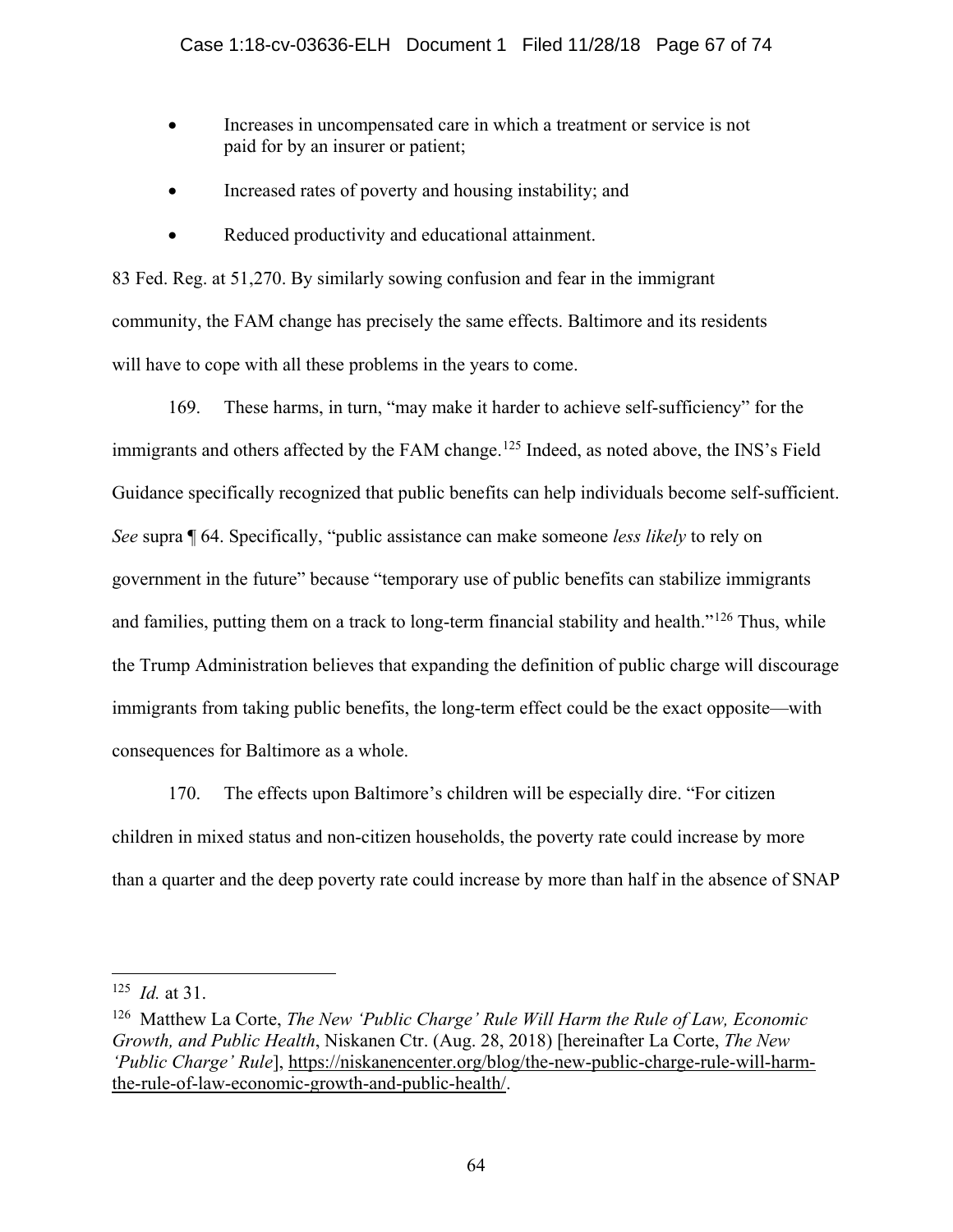and WIC."[127](#page-67-0) Research similarly indicates that children receiving EITC and SNAP "do better in school, graduate high school and attend college at higher rates, and likely work more and earn more as adults."<sup>[128](#page-67-1)</sup> Even the unborn are affected: "the lack of prenatal care and nutrition assistance for their mothers could affect their birth and early health outcomes, and extend decades into the future, diminishing their opportunity to thrive in tangible and entirely preventable ways."[129](#page-67-2) In other words, "[t]he demographic hit hardest will be children and pregnant women."[130](#page-67-3) Baltimore as a whole will suffer.

# **CLAIMS FOR RELIEF**

# **Count One (Violation of the Administrative Procedure Act, 5 U.S.C. § 706(2)(A))**

171. Plaintiff repeats and incorporates by reference each of the foregoing allegations as if fully set forth herein.

172. The public charge amendment to the FAM constitutes "final agency action for which there is no other adequate remedy in court" and is "subject to judicial review." 5 U.S.C. § 704; *see id.* § 702.

173. Under the Administrative Procedure Act, a "reviewing court shall … hold unlawful and set aside agency action … found to be … arbitrary, capricious, an abuse of discretion, or otherwise not in accordance with law." *Id.* § 706(2)(A).

<span id="page-67-0"></span> <sup>127</sup> Laird et al., *Forgoing Food Assistance*, at 2-3.

<span id="page-67-1"></span><sup>128</sup> Greenstein, *Trump Rule*.

<span id="page-67-2"></span><sup>129</sup> Parrott et al., *Trump "Public Charge" Rule*, at 3; *see also* La Corte, *The New 'Public Charge' Rule* ("There exists an enormous peer-reviewed literature on the importance and benefit of ensuring that pregnant women and children receive adequate health care and nutritional food.").

<span id="page-67-3"></span><sup>130</sup> *Id.*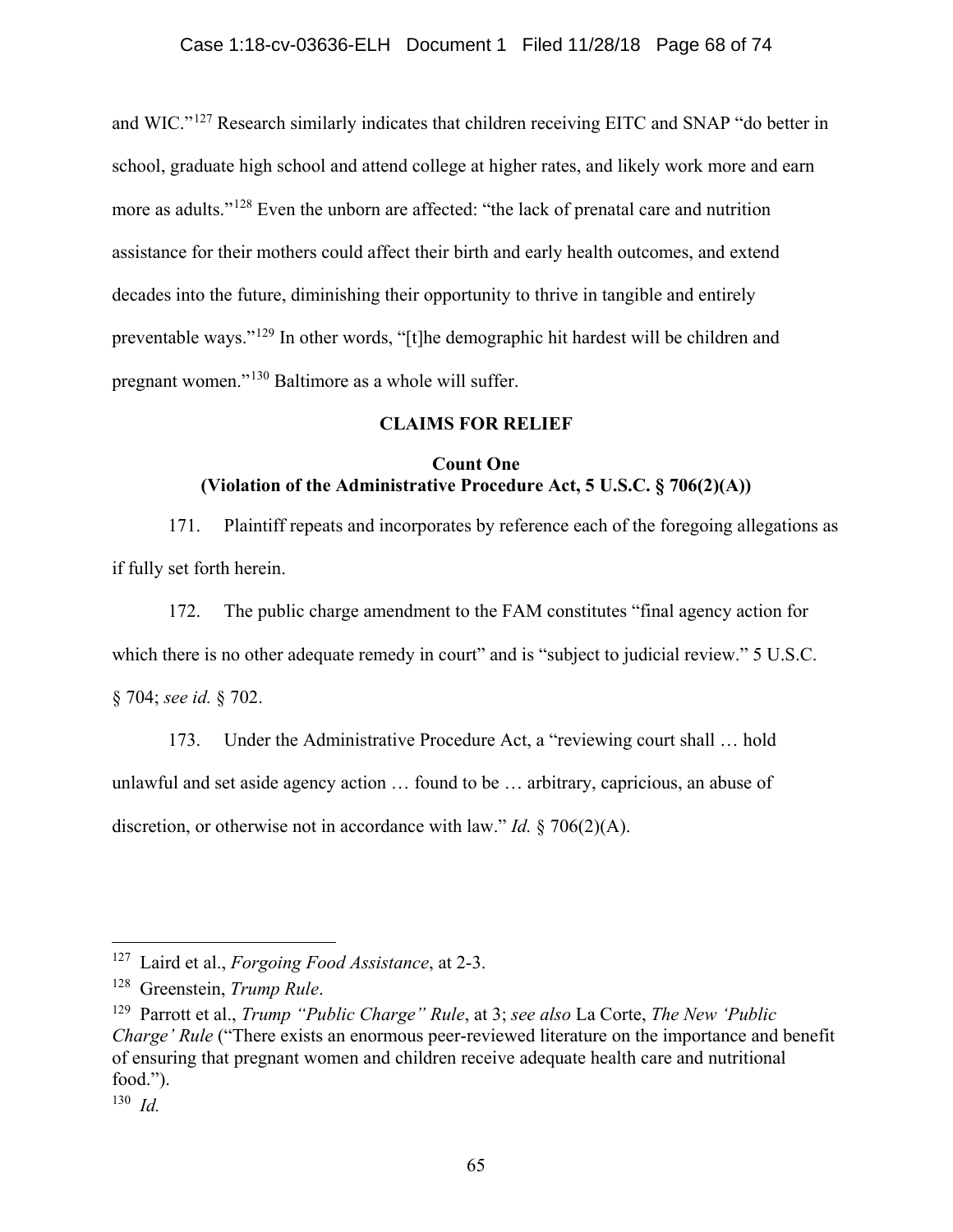#### Case 1:18-cv-03636-ELH Document 1 Filed 11/28/18 Page 69 of 74

174. As detailed above, Defendant State Department failed to acknowledge that in amending the FAM, the Department was departing from how it had interpreted the public charge ground of inadmissibility for decades, and from practice and policy reaching back longer still. *See supra* ¶¶ 115-20. Specifically, the State Department failed to acknowledge, let alone provide adequate reason for, the following changes:

- a. Permitting consular officers to consider a visa applicant's use of non-cash benefits.
- b. Permitting consular officers to consider the use of public benefits of any kind by an applicant's family members.
- c. Ascribing decreased weight to an otherwise valid affidavit of support, including by requiring joint sponsors to be related to the applicant and by discounting affidavits executed by sponsors that have previously taken public benefits.

These unexplained changes violate the maxim that when an agency changes position, it must at a minimum "provide reasoned explanation for its action," "display awareness that it is changing position," and "show that there are good reasons for the new policy." *FCC v. Fox Television Stations, Inc.*, 556 U.S. 502, 514-15 (2009) (emphasis omitted).

175. Although Defendant State Department provided no reason for these changes, they appear to be based on "factual findings that contradict those which underlay its prior policy" (*id.* at 515), *i.e.*, a different understanding of how immigrants will react to the imposition of immigration consequences for using public benefits and/or a different assessment of the odds that an immigrant who uses non-cash benefits is likely to use cash benefits as well. Defendant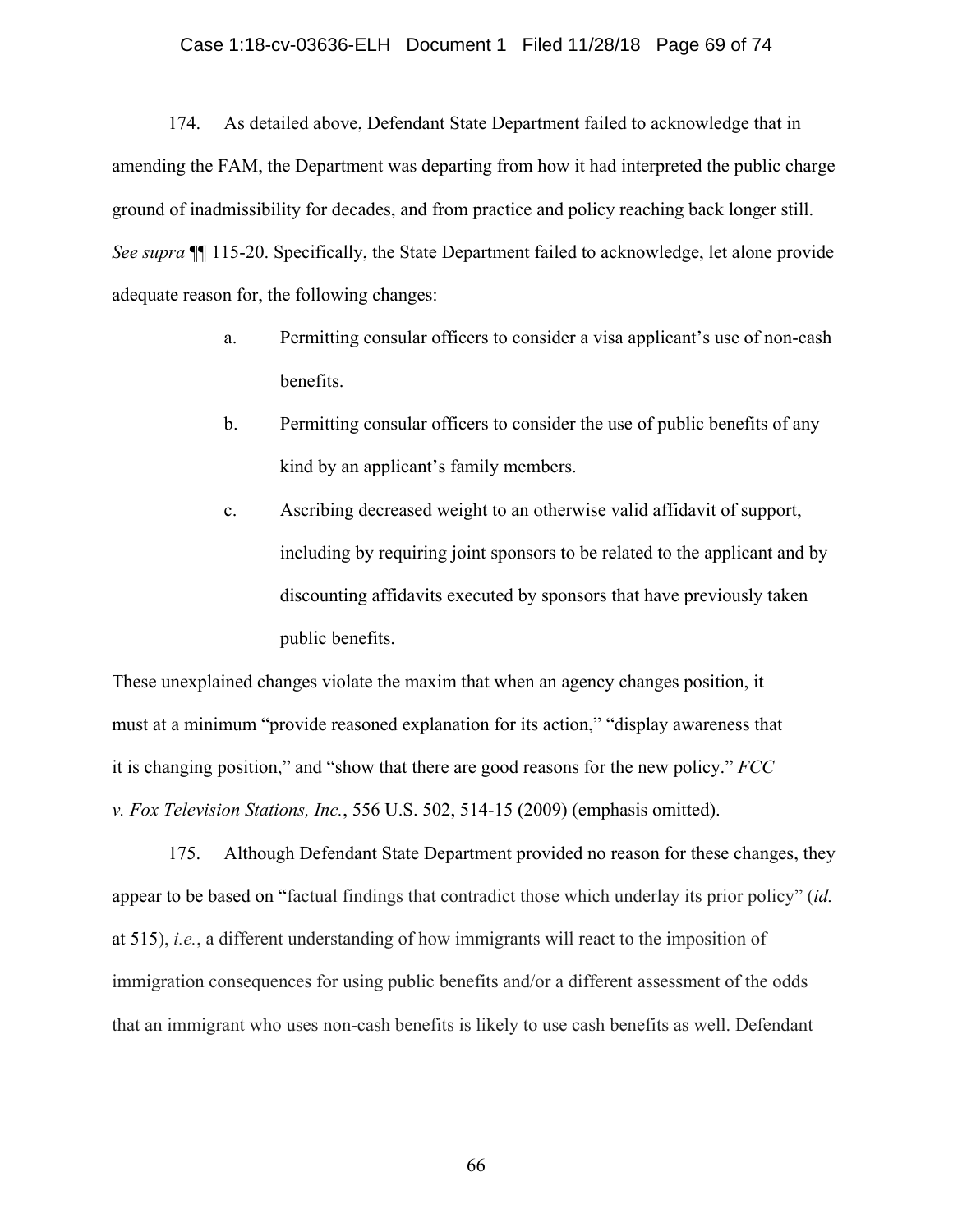#### Case 1:18-cv-03636-ELH Document 1 Filed 11/28/18 Page 70 of 74

State Department was therefore obligated to "provide a more detailed justification than what would suffice for a new policy created on a blank slate." *Id.*

176. Similarly, Defendant State Department provided no reason for overriding the "serious reliance interests" engendered by its decades-long understanding of public charge (*id.*)—a rule which has allowed immigrants, their families, and their sponsors to use non-cash benefits without fear of adverse immigration consequences. Those interests are particularly important given that the FAM changes do not disclaim retroactive application. These interests, too, obligated Defendant State Department to provide a more fulsome explanation.

177. Accordingly, the FAM change is arbitrary and capricious, and must be held unlawful and set aside.

178. The interests Baltimore seeks to protect in this lawsuit are, at the very least, "arguably within the zone of interests" protected by the INA. *Bank of Am. Corp. v. City of Miami, Fla.*, 137 S. Ct. 1296, 1303 (2017) (quoting *Assoc. of Data Processing Serv. Organizations, Inc. v. Camp*, 397 U.S. 150, 153 (1970)). The INA contains a detailed set of provisions that permit the admission of non-citizens into the United States, recognizing the benefit that immigrants can provide if they are allowed to become fully functioning members of American society. 8 U.S.C. §§ 1153, 1184. Moreover, the public charge provisions of the INA recognize that an immigrant's acceptance of public benefits is only one factor in the balance, and that immigrants can therefore contribute to local communities, in the here and now and over the long term, even if they require assistance. *Id.* §§ 1182, 1183a. Thus, courts have frequently recognized that governments fall within the INA's zone of interests. *See, e.g.*, *Texas v. United States*, 809 F.3d 134, 163 (5th Cir. 2015); *Hawaii v. Trump*, 878 F.3d 662, 682 (9th Cir. 2017), *rev'd and remanded*, 138 S. Ct. 2392 (2018).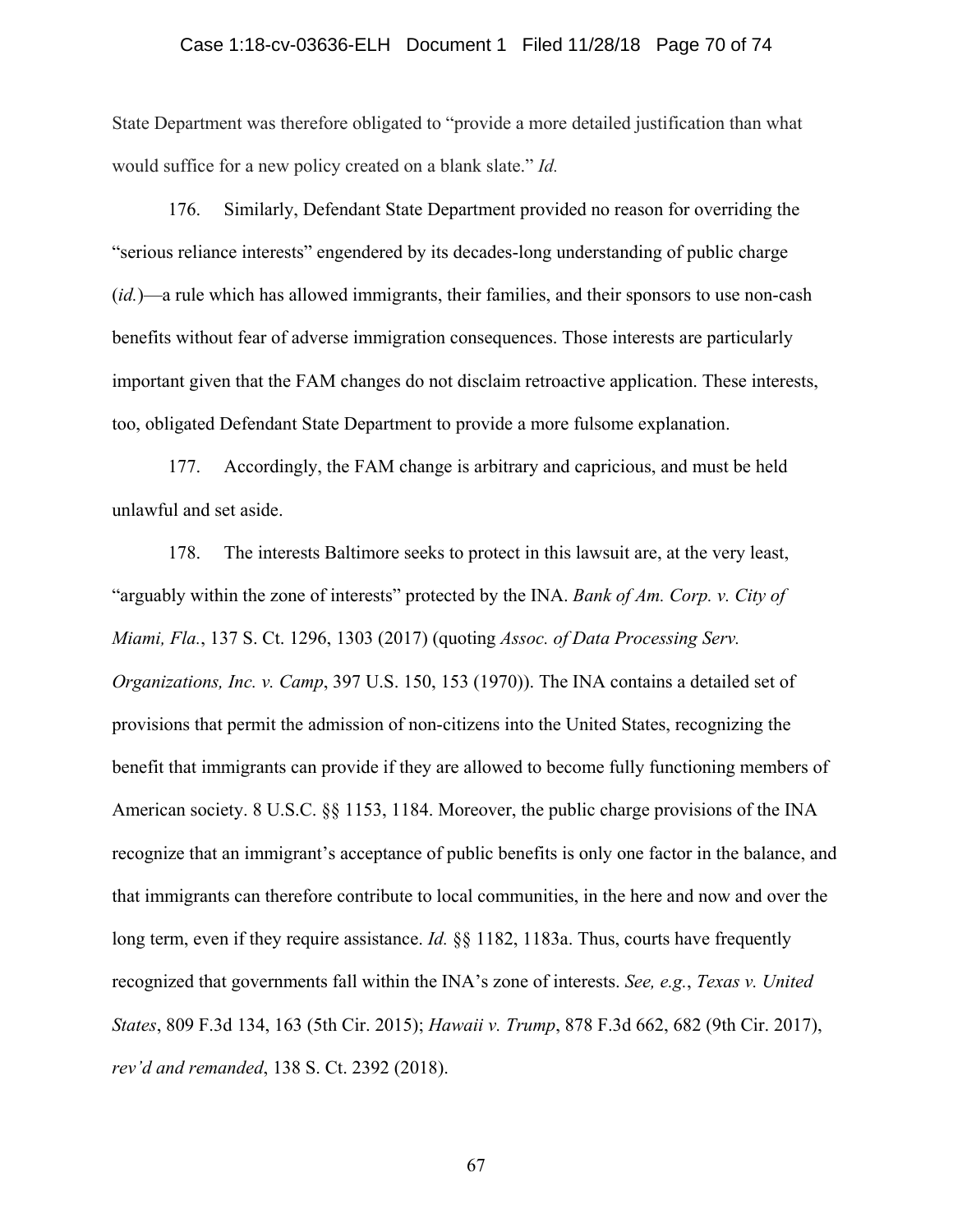## **Count Two (Violation of the Administrative Procedure Act, 5 U.S.C. § 706(2)(A))**

179. Plaintiff repeats and incorporates by reference each of the foregoing allegations as if fully set forth herein.

180. As written, the FAM change appears to apply retroactively, directing consular officers to consider the past use of non-cash benefits by visa applicants and their family members, and by U.S. citizens and lawful permanent residents, and their family members, who file Affidavits of Support.

181. However, "a statutory grant of legislative rulemaking authority will not, as a general matter, be understood to encompass the power to promulgate retroactive rules unless that power is conveyed by Congress in express terms." *Bowen v. Georgetown Univ. Hosp.*, 488 U.S. 204, 208 (1988) (cleaned up). "Even where some substantial justification for retroactive rulemaking is presented, courts should be reluctant to find such authority absent an express statutory grant." *Id.* at 208-09. No such statutory grant exists for the FAM change.

182. Accordingly, the FAM change, to the extent it applies retroactively, is arbitrary and capricious, and not in accordance with law, and must be held unlawful and set aside.

# **Count Three (Violation of the Administrative Procedure Act, 5 U.S.C. § 706(2)(D))**

183. Plaintiff repeats and incorporates by reference each of the foregoing allegations as if fully set forth herein.

184. The Administrative Procedure Act requires that agencies provide the public notice of, and the opportunity to comment on, legislative rules before their promulgation. 5 U.S.C. § 553.

185. As detailed above, the FAM provisions related to public charge were amended without notice and comment—in effect, as an end-run around the DHS rulemaking process.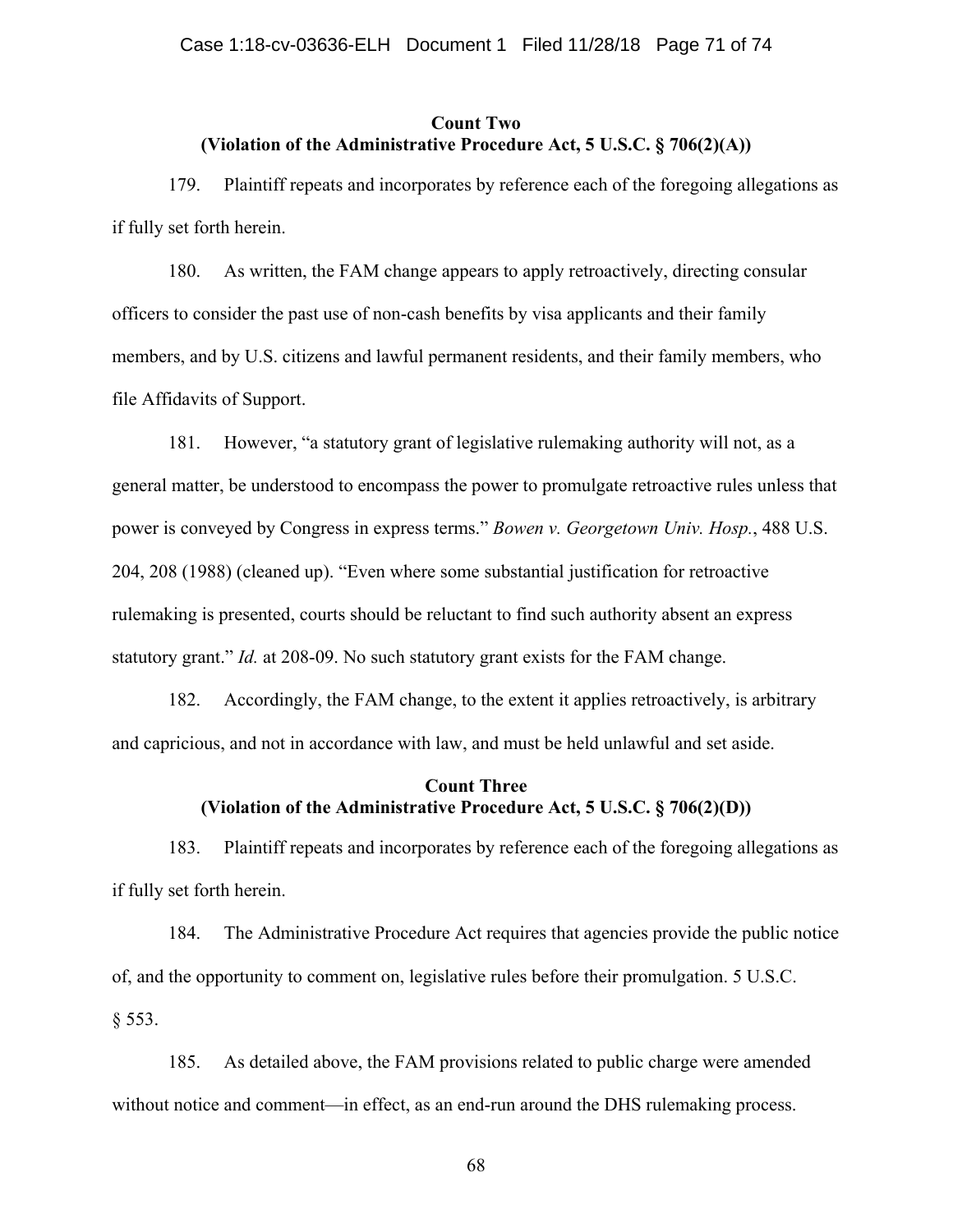186. Accordingly, the FAM change was promulgated "without observance of procedure required by law" (5 U.S.C.  $\S$  706(2)(D)), and must be held unlawful and set aside.

## **Count Four (Violation of the Fifth Amendment – Equal Protection, U.S. Const. amend. V)**

187. Plaintiff repeats and incorporates by reference each of the foregoing allegations as if fully set forth herein.

188. The Due Process Clause of the Fifth Amendment prohibits Defendants from denying any person the equal protection of the laws, including on the basis of race, national origin, nationality, income, or receipt of public benefits.

189. The FAM change discriminates on the basis of race, national origin, nationality, income, or receipt of public benefits, and was motivated by animus and a desire to effect such discrimination. Moreover, the FAM change was motivated by discriminatory and baseless stereotypes concerning the receipt of public benefits by immigrants, particularly immigrants from Latin American, African, and Asian countries. Defendants' statements provide direct evidence of their discriminatory motives in enacting the FAM change.

190. Additionally, the FAM change effectively differentiates between persons on the basis of national origin and nationality, and is accordingly subject to strict scrutiny.

191. The FAM change also differentiates between persons on the basis of income or receipt of public benefits, imposing immigration consequences on immigrants, their families, and their sponsors for taking essential public benefits. *Cf. Plyler v. Doe*, 457 U.S. 202, 223 (1982).

192. The FAM change fails strict scrutiny because its broad focus on the receipt of "public assistance" by immigrants, their families, and their sponsors, and the diminished role of the affidavit of support, are not narrowly tailored to the goal of preventing immigrants from becoming primarily dependent upon public benefits.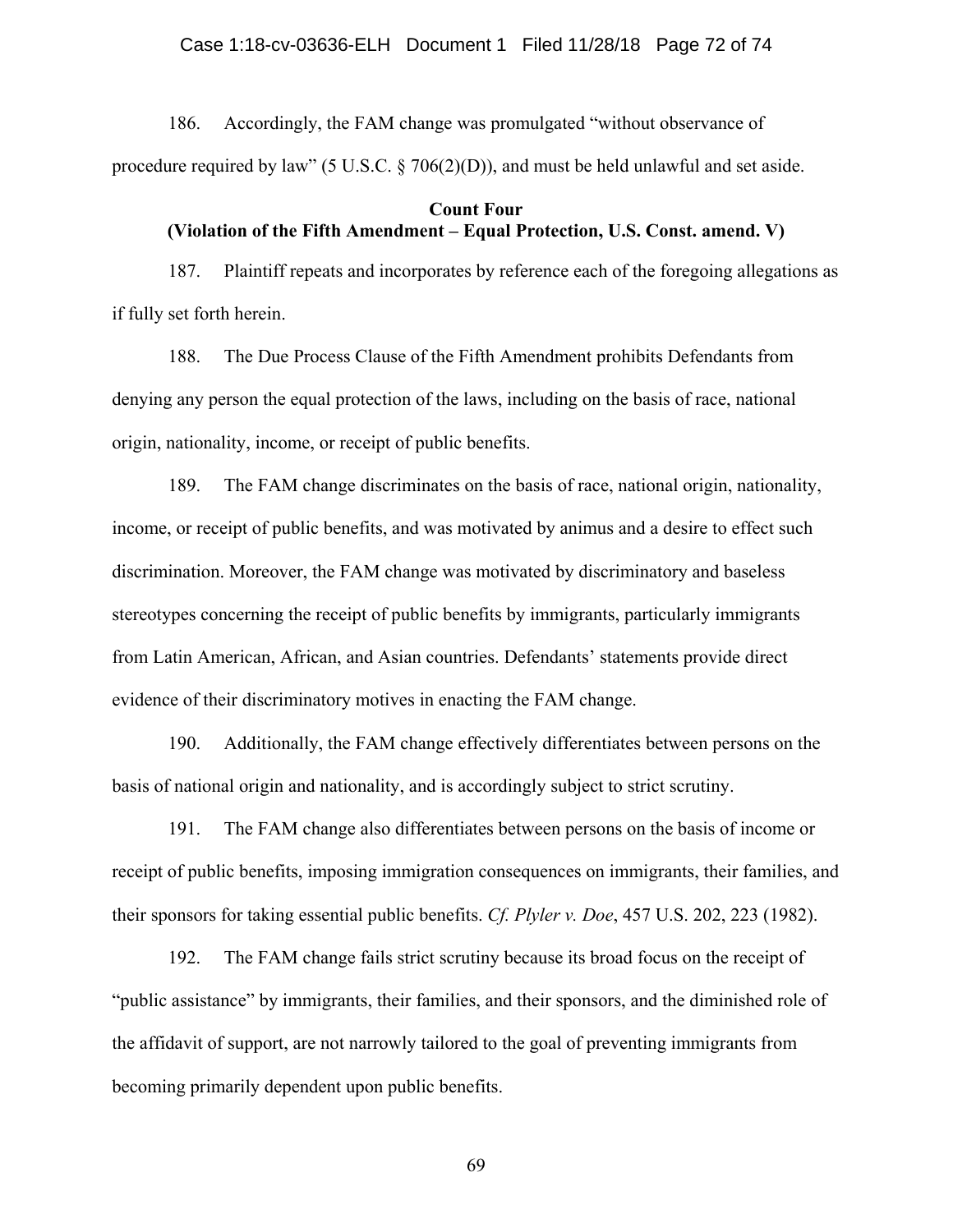## Case 1:18-cv-03636-ELH Document 1 Filed 11/28/18 Page 73 of 74

193. Alternatively, and for the same reasons, the FAM change furthers no substantial state interest when weighed against the harm to immigrants, their families, and their sponsors. Nor is the FAM change rationally related to any legitimate state interest.

194. Through the actions described in this Complaint, Defendants have violated the equal protection guarantee of the Fifth Amendment's Due Process Clause.

195. Baltimore may assert the equal protection claims of its immigrant residents, their families, and their sponsors. Baltimore is injured by the FAM change, as described above. *See supra* ¶¶ 133-70.

196. Baltimore also has a close relationship with those who take Baltimore's public benefits, including its medical, legal, educational, food, and housing services. Because Baltimore is better off when all of its residents can access the public benefits to which they are entitled, regardless of immigration status, Baltimore will serve as an especially effective advocate for their equal protection claims.

197. Finally, Baltimore's immigrant residents, their families, and their sponsors face impediments to bringing their claims in their own names because they fear the potential immigration consequences of coming forward, suffer from language-related and other barriers, and cannot bear the significant economic and logistical burdens of participating in litigation. *Cf. Exodus Refugee Immigration, Inc. v. Pence*, 165 F. Supp. 3d 718, 732 (S.D. Ind.), *aff'd*, 838 F.3d 902 (7th Cir. 2016) (concluding that social services organization could assert equal protection claims of its refugee clients).

## **REQUEST FOR RELIEF**

WHEREFORE, Plaintiffs request that this Court:

1. declare the FAM change arbitrary and capricious, procedurally infirm, and unconstitutional;

70